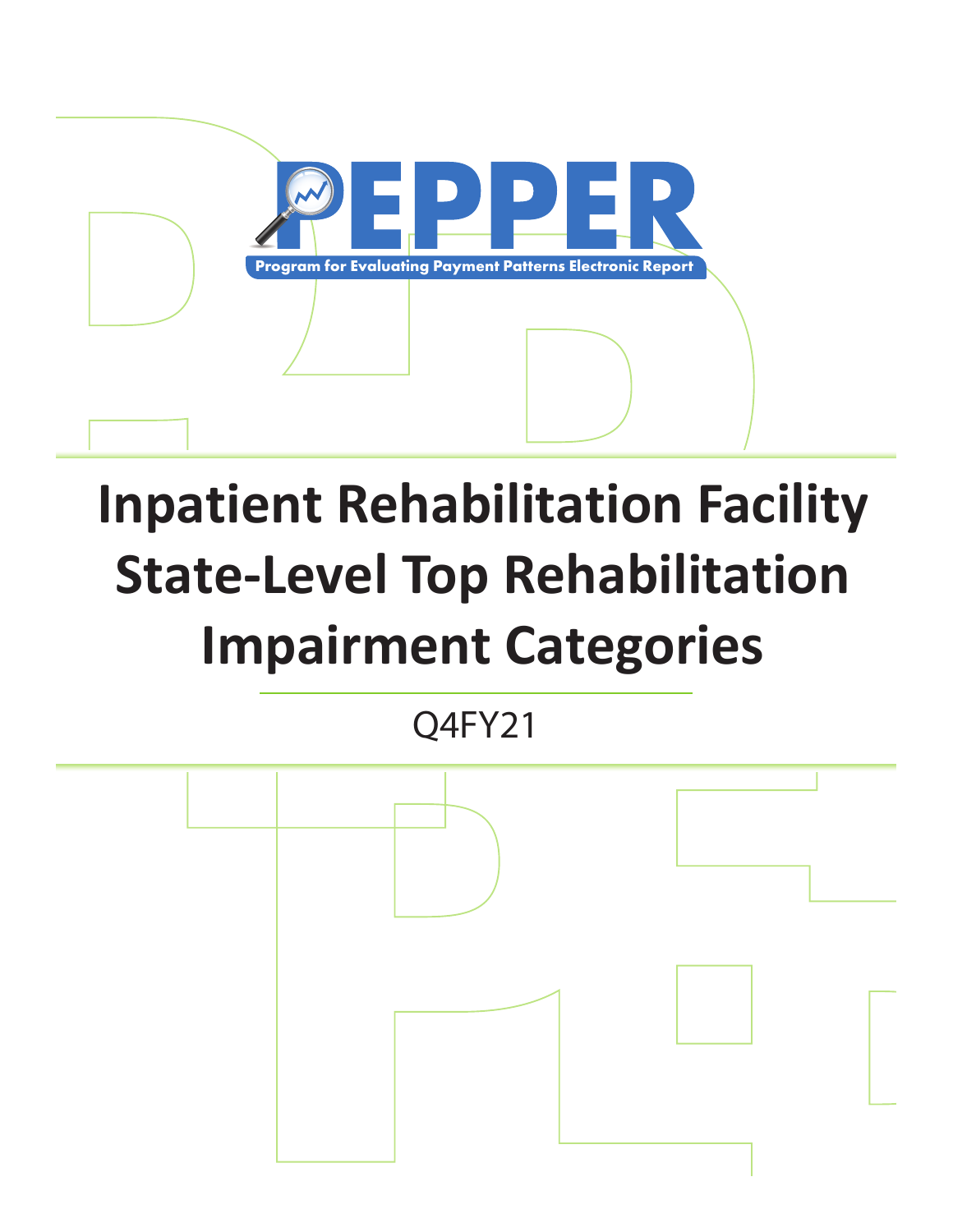#### **Top RICs for Alabama 19 Hospitals and Units**

| <b>RIC Code and Description</b>                                | <b>Total</b><br><b>Discharges</b><br>for RIC* | Proportion<br>οf<br><b>Discharges</b><br>for Each<br><b>RIC</b> to<br><b>Total State</b><br><b>Discharges</b> | <b>State</b><br>Average<br>Length<br>of Stay<br>for RIC |
|----------------------------------------------------------------|-----------------------------------------------|---------------------------------------------------------------------------------------------------------------|---------------------------------------------------------|
| 06 : Neurological                                              | 1,627                                         | 17.8%                                                                                                         | 12.1                                                    |
| 20: Miscellaneous                                              | 1,418                                         | 15.5%                                                                                                         | 11.4                                                    |
| 01: Stroke                                                     | 1,319                                         | 14.4%                                                                                                         | 14.3                                                    |
| 03 : Non-traumatic brain injury                                | 962                                           | 10.5%                                                                                                         | 11.7                                                    |
| 07 : Fracture of lower extremity                               | 928                                           | 10.1%                                                                                                         | 13.2                                                    |
| 14 : Cardiac                                                   | 667                                           | 7.3%                                                                                                          | 10.9                                                    |
| 09 : Other orthopedic                                          | 646                                           | 7.1%                                                                                                          | 12.0                                                    |
| 17 : Major multiple trauma without brain or spinal cord injury | 268                                           | 2.9%                                                                                                          | 12.6                                                    |
| 10 : Amputation, lower extremity                               | 253                                           | 2.8%                                                                                                          | 12.7                                                    |
| 08 : Replacement of lower extremity joint                      | 244                                           | 2.7%                                                                                                          | 10.8                                                    |
| 02 : Traumatic brain injury                                    | 241                                           | 2.6%                                                                                                          | 12.5                                                    |
| 05 : Non-traumatic spinal cord injury                          | 225                                           | 2.5%                                                                                                          | 14.2                                                    |
| 15: Pulmonary                                                  | 174                                           | 1.9%                                                                                                          | 11.1                                                    |
| 18 : Major multiple trauma with brain or spinal cord injury    | 52                                            | 0.6%                                                                                                          | 12.2                                                    |
| 04 : Traumatic spinal cord injury                              | 50                                            | 0.5%                                                                                                          | 17.6                                                    |
| 13 : Rheumatoid, other arthritis                               | 21                                            | 0.2%                                                                                                          | 11.2                                                    |
| 12: Osteoarthritis                                             | 20                                            | 0.2%                                                                                                          | 10.5                                                    |
| 16 : Pain syndrome                                             | 11                                            | 0.1%                                                                                                          | 11.0                                                    |
| <b>Top RICs</b>                                                | 9,126                                         | 99.8%                                                                                                         | 12.4                                                    |
| <b>All RICs</b>                                                | 9,145                                         | 100%                                                                                                          | 12.4                                                    |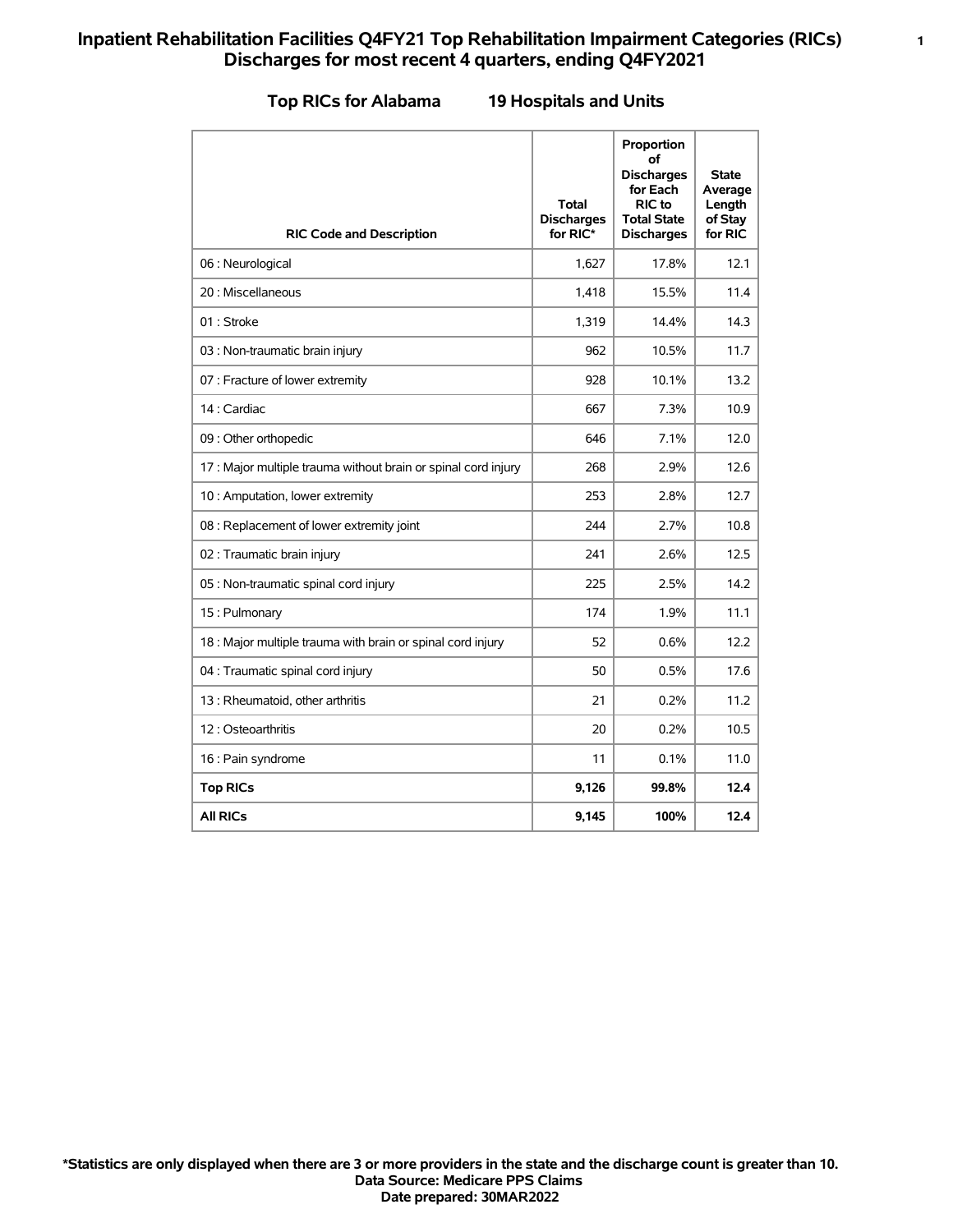#### **Top RICs for Arkansas 27 Hospitals and Units**

| <b>RIC Code and Description</b>                                | <b>Total</b><br><b>Discharges</b><br>for RIC* | Proportion<br>οf<br><b>Discharges</b><br>for Each<br><b>RIC</b> to<br><b>Total State</b><br><b>Discharges</b> | <b>State</b><br>Average<br>Length<br>of Stay<br>for RIC |
|----------------------------------------------------------------|-----------------------------------------------|---------------------------------------------------------------------------------------------------------------|---------------------------------------------------------|
| 06 : Neurological                                              | 2,457                                         | 22.8%                                                                                                         | 11.5                                                    |
| 20 : Miscellaneous                                             | 1,850                                         | 17.2%                                                                                                         | 10.7                                                    |
| 01: Stroke                                                     | 1,382                                         | 12.8%                                                                                                         | 14.7                                                    |
| 07 : Fracture of lower extremity                               | 1,284                                         | 11.9%                                                                                                         | 12.6                                                    |
| 03 : Non-traumatic brain injury                                | 968                                           | 9.0%                                                                                                          | 11.5                                                    |
| 09 : Other orthopedic                                          | 735                                           | 6.8%                                                                                                          | 11.8                                                    |
| 14 : Cardiac                                                   | 470                                           | 4.4%                                                                                                          | 11.0                                                    |
| 08 : Replacement of lower extremity joint                      | 340                                           | 3.2%                                                                                                          | 10.5                                                    |
| 17 : Major multiple trauma without brain or spinal cord injury | 247                                           | 2.3%                                                                                                          | 13.5                                                    |
| 05 : Non-traumatic spinal cord injury                          | 234                                           | 2.2%                                                                                                          | 14.1                                                    |
| 02 : Traumatic brain injury                                    | 232                                           | 2.2%                                                                                                          | 12.9                                                    |
| 10 : Amputation, lower extremity                               | 231                                           | 2.1%                                                                                                          | 13.0                                                    |
| 15: Pulmonary                                                  | 136                                           | 1.3%                                                                                                          | 10.0                                                    |
| 04 : Traumatic spinal cord injury                              | 71                                            | 0.7%                                                                                                          | 16.2                                                    |
| 12: Osteoarthritis                                             | 33                                            | 0.3%                                                                                                          | 12.0                                                    |
| 16 : Pain syndrome                                             | 32                                            | 0.3%                                                                                                          | 11.2                                                    |
| 13 : Rheumatoid, other arthritis                               | 24                                            | 0.2%                                                                                                          | 10.5                                                    |
| 18 : Major multiple trauma with brain or spinal cord injury    | 19                                            | 0.2%                                                                                                          | 16.8                                                    |
| <b>Top RICs</b>                                                | 10,745                                        | 99.8%                                                                                                         | 12.1                                                    |
| <b>All RICs</b>                                                | 10,765                                        | 100%                                                                                                          | 12.1                                                    |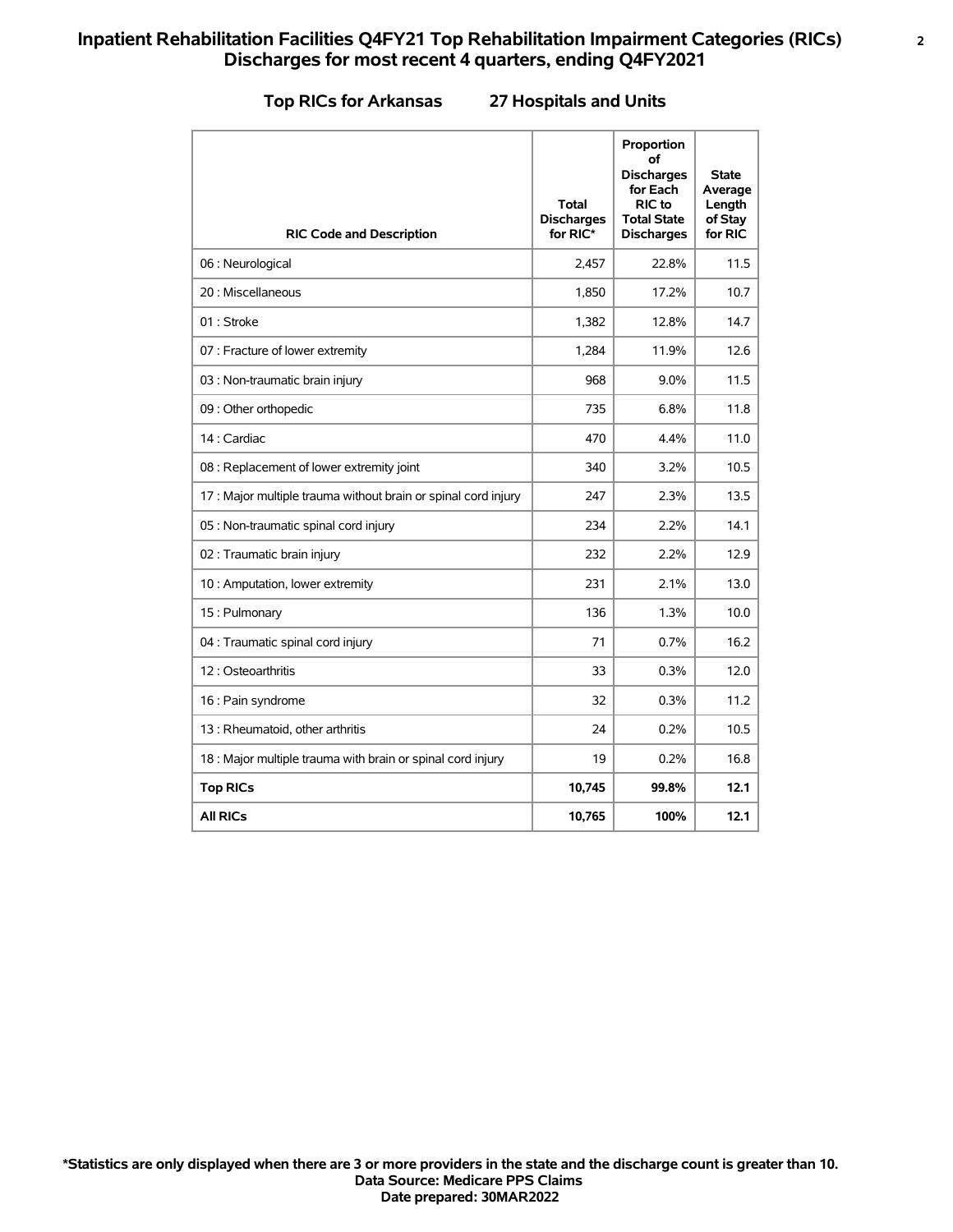#### **Top RICs for Arizona 22 Hospitals and Units**

| <b>RIC Code and Description</b>                                | <b>Total</b><br><b>Discharges</b><br>for RIC* | Proportion<br>οf<br><b>Discharges</b><br>for Each<br>RIC to<br><b>Total State</b><br><b>Discharges</b> | <b>State</b><br>Average<br>Length<br>of Stay<br>for RIC |
|----------------------------------------------------------------|-----------------------------------------------|--------------------------------------------------------------------------------------------------------|---------------------------------------------------------|
| 01: Stroke                                                     | 1,561                                         | 19.1%                                                                                                  | 14.1                                                    |
| 07 : Fracture of lower extremity                               | 1,249                                         | 15.3%                                                                                                  | 12.6                                                    |
| 06 : Neurological                                              | 1,169                                         | 14.3%                                                                                                  | 11.8                                                    |
| 20 : Miscellaneous                                             | 991                                           | 12.1%                                                                                                  | 11.0                                                    |
| 03 : Non-traumatic brain injury                                | 612                                           | 7.5%                                                                                                   | 12.0                                                    |
| 09 : Other orthopedic                                          | 603                                           | 7.4%                                                                                                   | 11.3                                                    |
| 14 : Cardiac                                                   | 361                                           | 4.4%                                                                                                   | 10.3                                                    |
| 02 : Traumatic brain injury                                    | 335                                           | 4.1%                                                                                                   | 11.9                                                    |
| 05 : Non-traumatic spinal cord injury                          | 316                                           | 3.9%                                                                                                   | 14.1                                                    |
| 17 : Major multiple trauma without brain or spinal cord injury | 314                                           | 3.8%                                                                                                   | 12.4                                                    |
| 08 : Replacement of lower extremity joint                      | 207                                           | 2.5%                                                                                                   | 10.4                                                    |
| 10 : Amputation, lower extremity                               | 162                                           | 2.0%                                                                                                   | 12.8                                                    |
| 15: Pulmonary                                                  | 92                                            | 1.1%                                                                                                   | 12.0                                                    |
| 18 : Major multiple trauma with brain or spinal cord injury    | 84                                            | 1.0%                                                                                                   | 15.5                                                    |
| 04 : Traumatic spinal cord injury                              | 56                                            | 0.7%                                                                                                   | 18.5                                                    |
| 19 : Guillain Barre                                            | 32                                            | 0.4%                                                                                                   | 20.4                                                    |
| 13 : Rheumatoid, other arthritis                               | 15                                            | 0.2%                                                                                                   | 14.2                                                    |
| <b>Top RICs</b>                                                | 8,159                                         | 99.7%                                                                                                  | 12.4                                                    |
| <b>All RICs</b>                                                | 8,180                                         | 100%                                                                                                   | 12.4                                                    |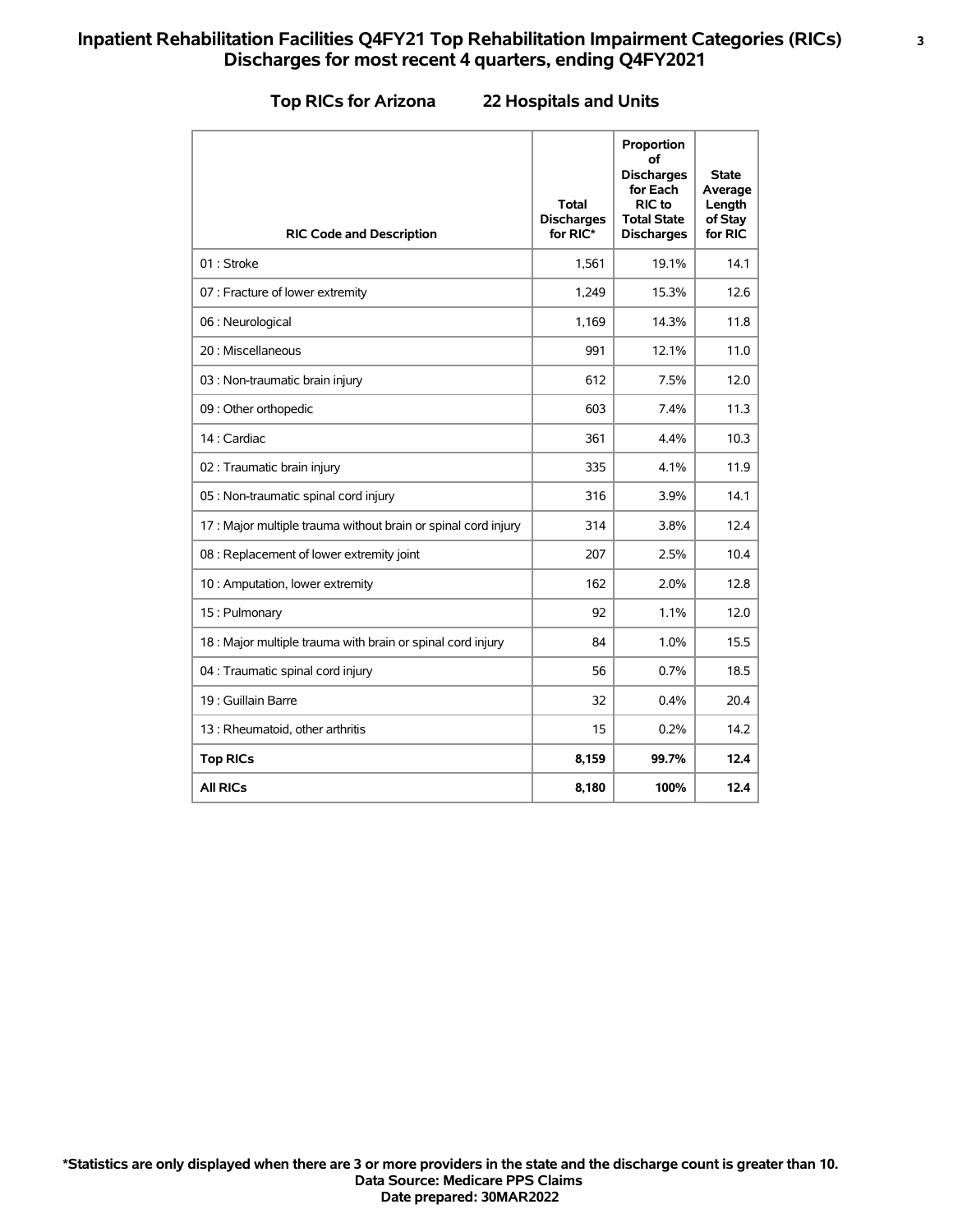#### **Top RICs for California 75 Hospitals and Units**

| <b>RIC Code and Description</b>                               | <b>Total</b><br><b>Discharges</b><br>for RIC* | Proportion<br>οf<br><b>Discharges</b><br>for Each<br>RIC to<br><b>Total State</b><br><b>Discharges</b> | <b>State</b><br>Average<br>Length<br>of Stay<br>for RIC |
|---------------------------------------------------------------|-----------------------------------------------|--------------------------------------------------------------------------------------------------------|---------------------------------------------------------|
| 01: Stroke                                                    | 4,291                                         | 21.4%                                                                                                  | 14.8                                                    |
| 07 : Fracture of lower extremity                              | 2,505                                         | 12.5%                                                                                                  | 13.1                                                    |
| 20 : Miscellaneous                                            | 2,380                                         | 11.9%                                                                                                  | 12.1                                                    |
| 06 : Neurological                                             | 1,982                                         | 9.9%                                                                                                   | 12.5                                                    |
| 03 : Non-traumatic brain injury                               | 1,930                                         | 9.6%                                                                                                   | 12.5                                                    |
| 09 : Other orthopedic                                         | 1,519                                         | 7.6%                                                                                                   | 11.8                                                    |
| 05 : Non-traumatic spinal cord injury                         | 1,319                                         | 6.6%                                                                                                   | 14.1                                                    |
| 14 : Cardiac                                                  | 1,076                                         | 5.4%                                                                                                   | 10.9                                                    |
| 02 : Traumatic brain injury                                   | 848                                           | 4.2%                                                                                                   | 13.2                                                    |
| 08 : Replacement of lower extremity joint                     | 666                                           | 3.3%                                                                                                   | 11.1                                                    |
| 17: Major multiple trauma without brain or spinal cord injury | 396                                           | 2.0%                                                                                                   | 13.4                                                    |
| 10 : Amputation, lower extremity                              | 347                                           | 1.7%                                                                                                   | 13.1                                                    |
| 15: Pulmonary                                                 | 310                                           | 1.5%                                                                                                   | 10.8                                                    |
| 04 : Traumatic spinal cord injury                             | 187                                           | 0.9%                                                                                                   | 18.2                                                    |
| 18 : Major multiple trauma with brain or spinal cord injury   | 134                                           | 0.7%                                                                                                   | 14.5                                                    |
| 19 : Guillain Barre                                           | 70                                            | 0.3%                                                                                                   | 17.2                                                    |
| 16 : Pain syndrome                                            | 33                                            | 0.2%                                                                                                   | 10.8                                                    |
| 13 : Rheumatoid, other arthritis                              | 18                                            | 0.1%                                                                                                   | 10.8                                                    |
| 11 : Amputation, non-lower extremity                          | 15                                            | 0.1%                                                                                                   | 12.1                                                    |
| 12: Osteoarthritis                                            | 13                                            | 0.1%                                                                                                   | 13.1                                                    |
| <b>Top RICs</b>                                               | 20,039                                        | 100%                                                                                                   | 13.1                                                    |
| <b>All RICs</b>                                               | 20,048                                        | 100%                                                                                                   | 13.1                                                    |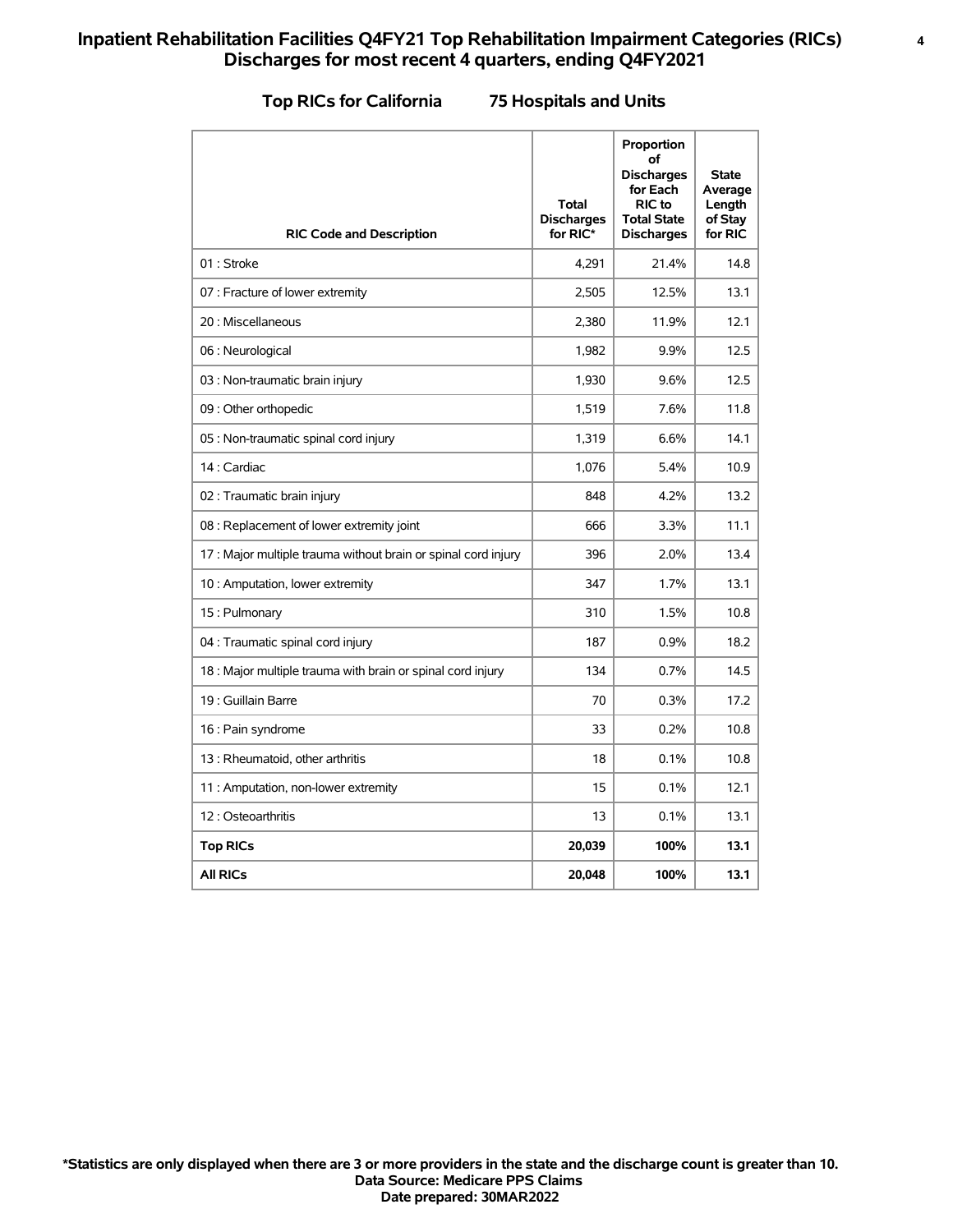#### **Top RICs for Colorado 17 Hospitals and Units**

| <b>RIC Code and Description</b>                                | Total<br><b>Discharges</b><br>for RIC* | Proportion<br>οf<br><b>Discharges</b><br>for Each<br>RIC to<br><b>Total State</b><br><b>Discharges</b> | <b>State</b><br>Average<br>Length<br>of Stay<br>for RIC |
|----------------------------------------------------------------|----------------------------------------|--------------------------------------------------------------------------------------------------------|---------------------------------------------------------|
| 01: Stroke                                                     | 843                                    | 19.9%                                                                                                  | 14.8                                                    |
| 06 : Neurological                                              | 521                                    | 12.3%                                                                                                  | 12.6                                                    |
| 07 : Fracture of lower extremity                               | 481                                    | 11.3%                                                                                                  | 12.9                                                    |
| 20 : Miscellaneous                                             | 468                                    | 11.0%                                                                                                  | 11.3                                                    |
| 09 : Other orthopedic                                          | 439                                    | 10.4%                                                                                                  | 11.4                                                    |
| 03 : Non-traumatic brain injury                                | 309                                    | 7.3%                                                                                                   | 11.9                                                    |
| 05 : Non-traumatic spinal cord injury                          | 230                                    | 5.4%                                                                                                   | 14.2                                                    |
| 14 : Cardiac                                                   | 209                                    | 4.9%                                                                                                   | 11.1                                                    |
| 02 : Traumatic brain injury                                    | 184                                    | 4.3%                                                                                                   | 12.8                                                    |
| 17 : Major multiple trauma without brain or spinal cord injury | 158                                    | 3.7%                                                                                                   | 12.8                                                    |
| 08 : Replacement of lower extremity joint                      | 157                                    | 3.7%                                                                                                   | 10.0                                                    |
| 10 : Amputation, lower extremity                               | 97                                     | 2.3%                                                                                                   | 13.9                                                    |
| 18 : Major multiple trauma with brain or spinal cord injury    | 59                                     | 1.4%                                                                                                   | 15.7                                                    |
| 15: Pulmonary                                                  | 34                                     | 0.8%                                                                                                   | 11.5                                                    |
| 04 : Traumatic spinal cord injury                              | 31                                     | 0.7%                                                                                                   | 18.5                                                    |
| <b>Top RICs</b>                                                | 4,220                                  | 99.5%                                                                                                  | 12.8                                                    |
| <b>All RICs</b>                                                | 4,241                                  | 100%                                                                                                   | 12.8                                                    |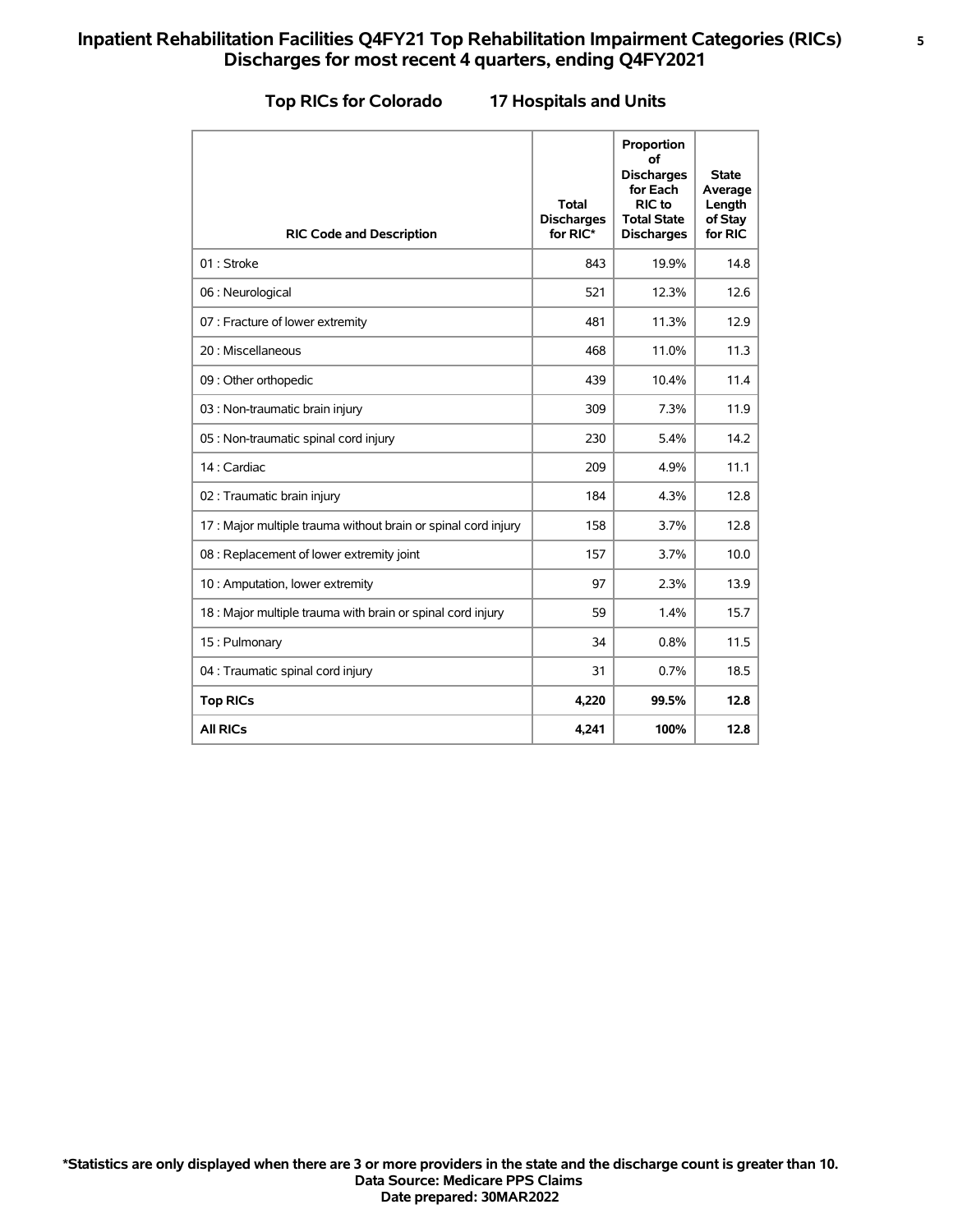#### **Top RICs for Connecticut 7 Hospitals and Units**

| <b>RIC Code and Description</b>                                | <b>Total</b><br><b>Discharges</b><br>for RIC* | Proportion<br>οf<br><b>Discharges</b><br>for Each<br>RIC to<br><b>Total State</b><br><b>Discharges</b> | <b>State</b><br>Average<br>Length<br>of Stay<br>for RIC |
|----------------------------------------------------------------|-----------------------------------------------|--------------------------------------------------------------------------------------------------------|---------------------------------------------------------|
| 01: Stroke                                                     | 380                                           | 29.9%                                                                                                  | 14.8                                                    |
| 07 : Fracture of lower extremity                               | 162                                           | 12.8%                                                                                                  | 12.7                                                    |
| 20 : Miscellaneous                                             | 154                                           | 12.1%                                                                                                  | 12.4                                                    |
| 06 : Neurological                                              | 99                                            | 7.8%                                                                                                   | 12.0                                                    |
| 05 : Non-traumatic spinal cord injury                          | 84                                            | 6.6%                                                                                                   | 13.5                                                    |
| 03 : Non-traumatic brain injury                                | 84                                            | 6.6%                                                                                                   | 11.8                                                    |
| 09 : Other orthopedic                                          | 83                                            | 6.5%                                                                                                   | 11.4                                                    |
| 02 : Traumatic brain injury                                    | 74                                            | 5.8%                                                                                                   | 13.3                                                    |
| 14 : Cardiac                                                   | 41                                            | 3.2%                                                                                                   | 11.6                                                    |
| 08 : Replacement of lower extremity joint                      | 34                                            | 2.7%                                                                                                   | 10.5                                                    |
| 10 : Amputation, lower extremity                               | 23                                            | 1.8%                                                                                                   | 13.4                                                    |
| 17 : Major multiple trauma without brain or spinal cord injury | 22                                            | 1.7%                                                                                                   | 13.4                                                    |
| <b>Top RICs</b>                                                | 1,240                                         | 97.7%                                                                                                  | 13.1                                                    |
| <b>All RICs</b>                                                | 1,269                                         | 100%                                                                                                   | 13.1                                                    |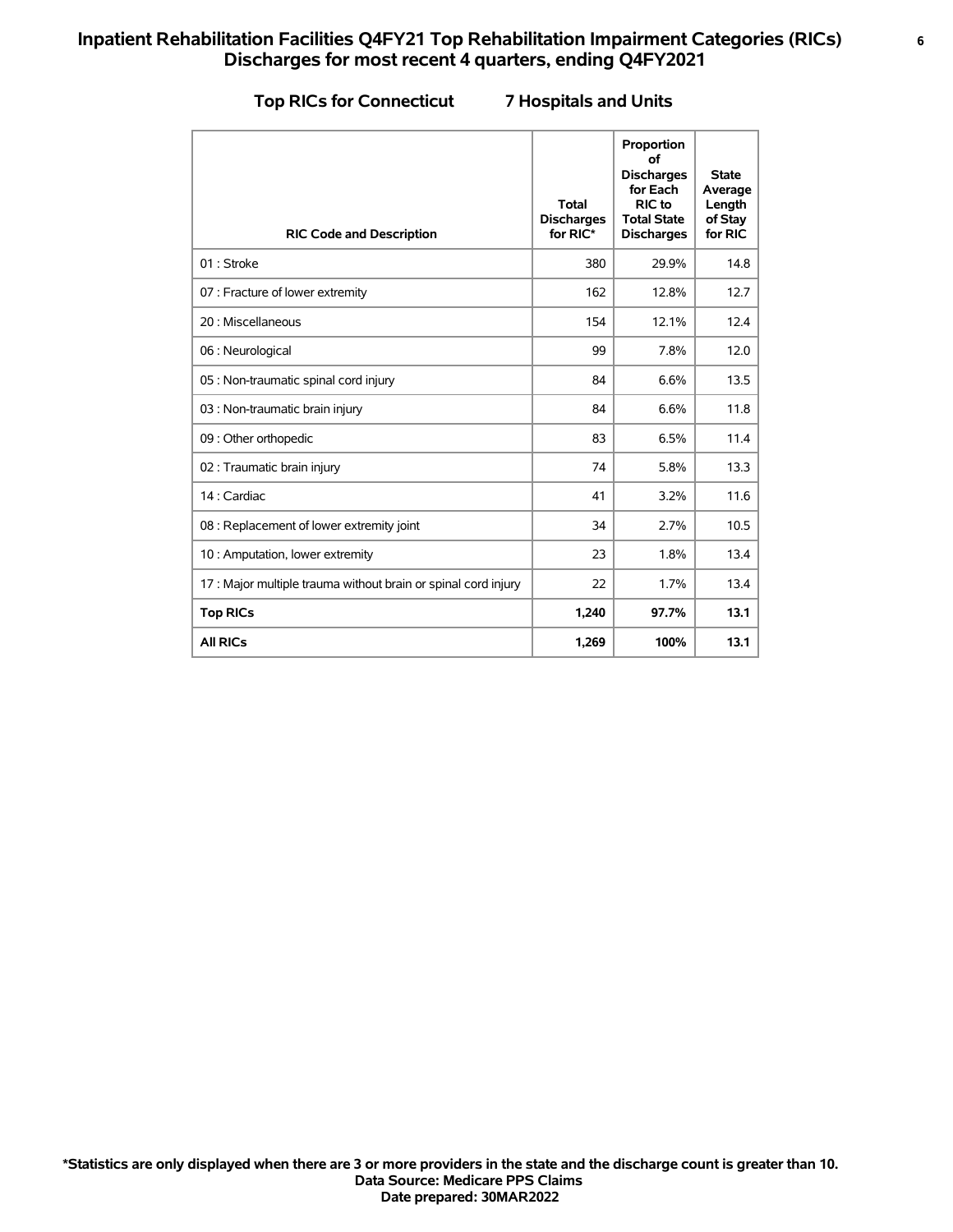#### **Top RICs for Delaware 4 Hospitals and Units**

| <b>RIC Code and Description</b>                                | <b>Total</b><br><b>Discharges</b><br>for RIC* | Proportion<br>of<br><b>Discharges</b><br>for Each<br>RIC to<br><b>Total State</b><br><b>Discharges</b> | <b>State</b><br>Average<br>Length<br>of Stay<br>for RIC |
|----------------------------------------------------------------|-----------------------------------------------|--------------------------------------------------------------------------------------------------------|---------------------------------------------------------|
| 01: Stroke                                                     | 486                                           | 17.2%                                                                                                  | 12.3                                                    |
| 06 : Neurological                                              | 436                                           | 15.4%                                                                                                  | 10.9                                                    |
| 07 : Fracture of lower extremity                               | 371                                           | 13.1%                                                                                                  | 11.8                                                    |
| 20 : Miscellaneous                                             | 365                                           | 12.9%                                                                                                  | 10.3                                                    |
| 09 : Other orthopedic                                          | 309                                           | 10.9%                                                                                                  | 10.8                                                    |
| 03 : Non-traumatic brain injury                                | 220                                           | 7.8%                                                                                                   | 11.0                                                    |
| 08 : Replacement of lower extremity joint                      | 143                                           | 5.1%                                                                                                   | 9.2                                                     |
| 14 : Cardiac                                                   | 130                                           | 4.6%                                                                                                   | 9.7                                                     |
| 05 : Non-traumatic spinal cord injury                          | 87                                            | 3.1%                                                                                                   | 11.5                                                    |
| 02 : Traumatic brain injury                                    | 69                                            | 2.4%                                                                                                   | 11.1                                                    |
| 10 : Amputation, lower extremity                               | 67                                            | 2.4%                                                                                                   | 11.8                                                    |
| 17 : Major multiple trauma without brain or spinal cord injury | 57                                            | 2.0%                                                                                                   | 12.3                                                    |
| 15: Pulmonary                                                  | 49                                            | 1.7%                                                                                                   | 10.4                                                    |
| <b>Top RICs</b>                                                | 2,789                                         | 98.7%                                                                                                  | 11.1                                                    |
| <b>All RICs</b>                                                | 2,825                                         | 100%                                                                                                   | 11.1                                                    |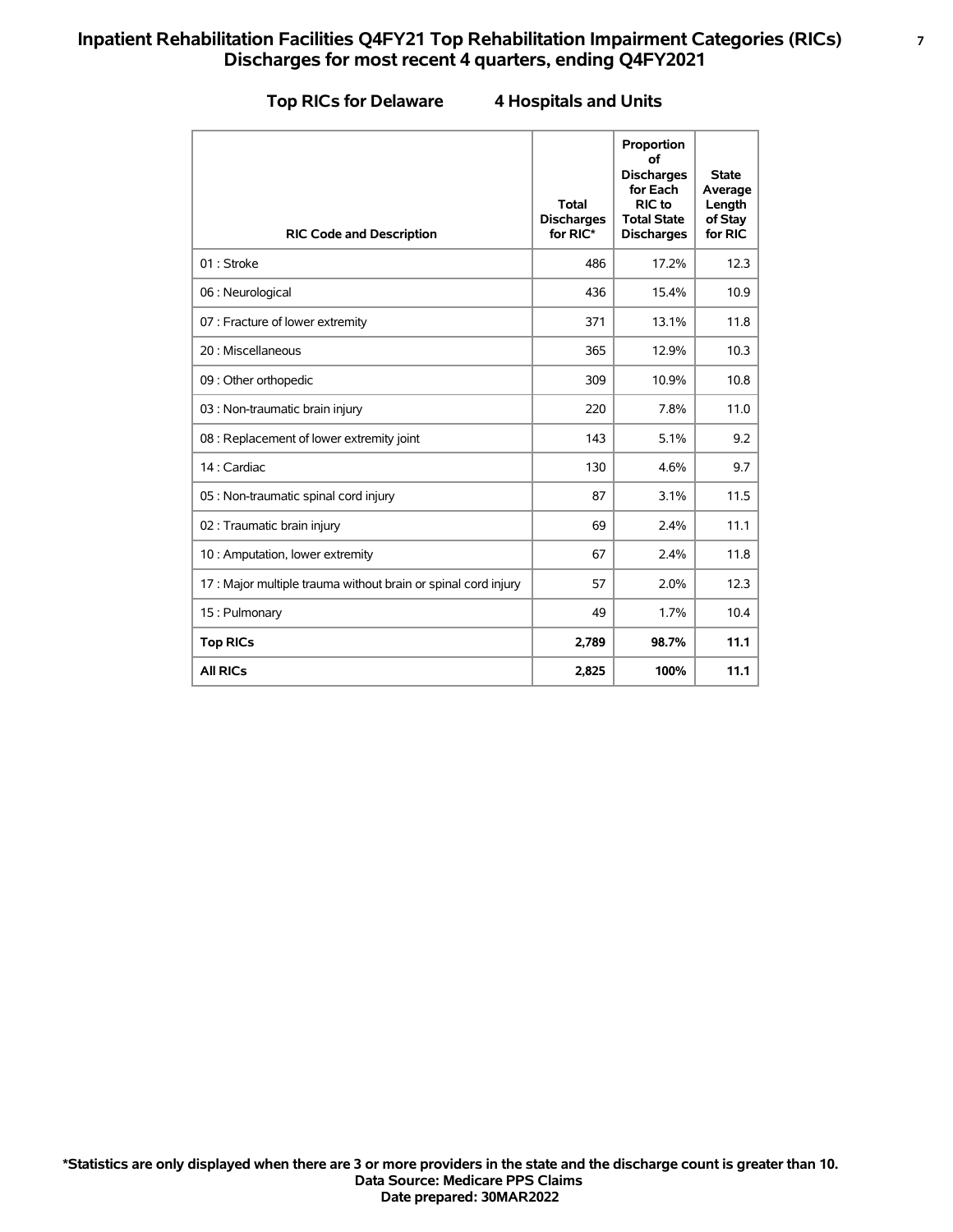#### **Top RICs for Florida 57 Hospitals and Units**

| <b>RIC Code and Description</b>                                | <b>Total</b><br><b>Discharges</b><br>for RIC* | Proportion<br>οf<br><b>Discharges</b><br>for Each<br><b>RIC</b> to<br><b>Total State</b><br><b>Discharges</b> | <b>State</b><br>Average<br>Length<br>of Stay<br>for RIC |
|----------------------------------------------------------------|-----------------------------------------------|---------------------------------------------------------------------------------------------------------------|---------------------------------------------------------|
| 20 : Miscellaneous                                             | 5,576                                         | 18.2%                                                                                                         | 11.8                                                    |
| 01: Stroke                                                     | 4.443                                         | 14.5%                                                                                                         | 15.1                                                    |
| 06 : Neurological                                              | 3,965                                         | 12.9%                                                                                                         | 12.8                                                    |
| 07 : Fracture of lower extremity                               | 3,794                                         | 12.4%                                                                                                         | 13.5                                                    |
| 09 : Other orthopedic                                          | 2,622                                         | 8.6%                                                                                                          | 12.1                                                    |
| 03 : Non-traumatic brain injury                                | 2,541                                         | 8.3%                                                                                                          | 12.5                                                    |
| 14 : Cardiac                                                   | 2,300                                         | 7.5%                                                                                                          | 11.3                                                    |
| 02 : Traumatic brain injury                                    | 1,114                                         | 3.6%                                                                                                          | 13.0                                                    |
| 17 : Major multiple trauma without brain or spinal cord injury | 960                                           | 3.1%                                                                                                          | 13.2                                                    |
| 05 : Non-traumatic spinal cord injury                          | 947                                           | 3.1%                                                                                                          | 14.1                                                    |
| 10 : Amputation, lower extremity                               | 595                                           | 1.9%                                                                                                          | 13.5                                                    |
| 08 : Replacement of lower extremity joint                      | 571                                           | 1.9%                                                                                                          | 11.3                                                    |
| 15: Pulmonary                                                  | 537                                           | 1.8%                                                                                                          | 11.2                                                    |
| 18 : Major multiple trauma with brain or spinal cord injury    | 199                                           | 0.6%                                                                                                          | 14.9                                                    |
| 04 : Traumatic spinal cord injury                              | 193                                           | 0.6%                                                                                                          | 18.7                                                    |
| 16 : Pain syndrome                                             | 91                                            | 0.3%                                                                                                          | 10.6                                                    |
| 19 : Guillain Barre                                            | 69                                            | 0.2%                                                                                                          | 18.2                                                    |
| 13 : Rheumatoid, other arthritis                               | 52                                            | 0.2%                                                                                                          | 11.5                                                    |
| 12: Osteoarthritis                                             | 40                                            | 0.1%                                                                                                          | 11.2                                                    |
| 11 : Amputation, non-lower extremity                           | 20                                            | 0.1%                                                                                                          | 12.9                                                    |
| <b>Top RICs</b>                                                | 30,629                                        | 100%                                                                                                          | 12.9                                                    |
| <b>All RICs</b>                                                | 30,640                                        | 100%                                                                                                          | 12.9                                                    |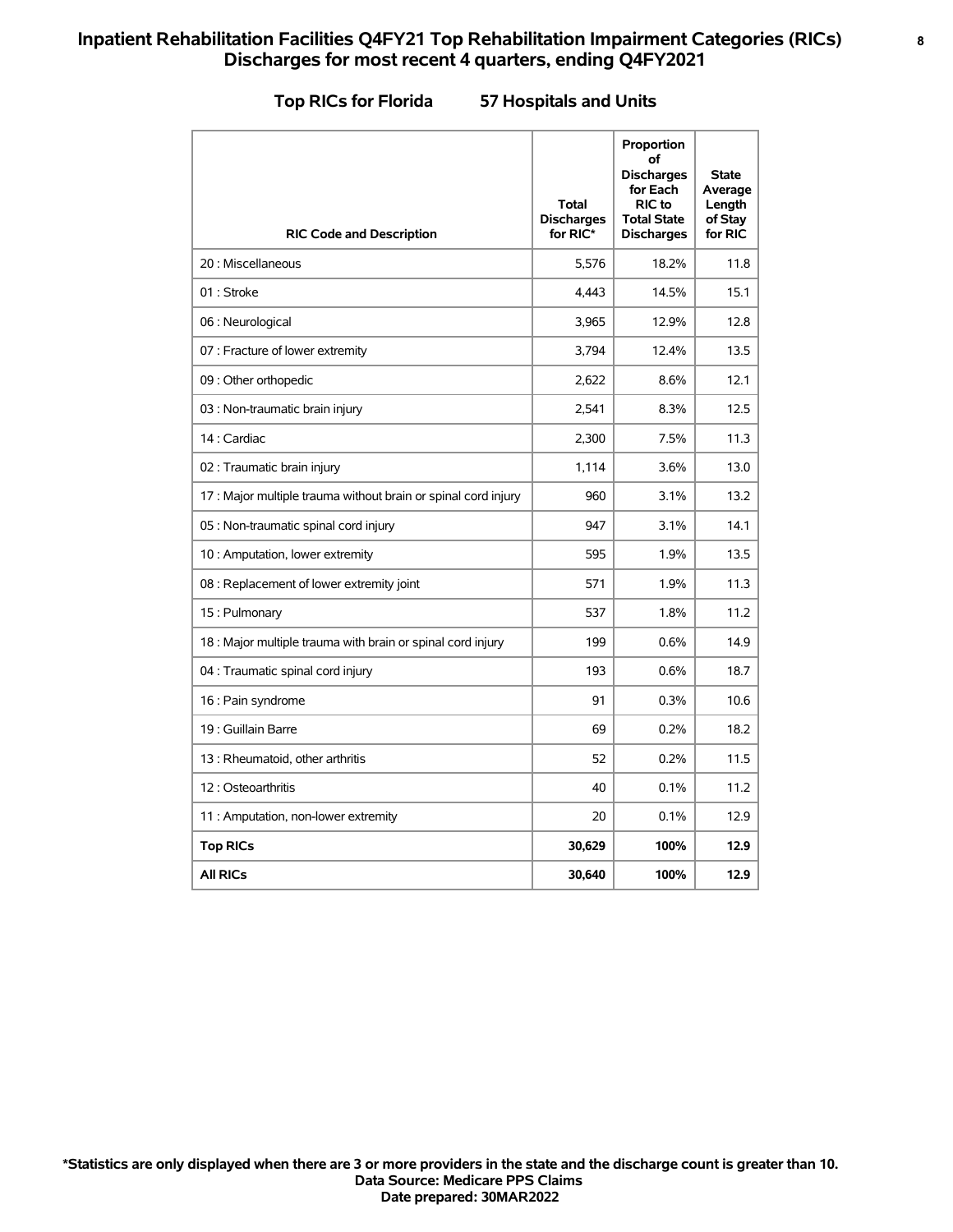#### **Top RICs for Georgia 29 Hospitals and Units**

| <b>RIC Code and Description</b>                                | <b>Total</b><br><b>Discharges</b><br>for RIC* | Proportion<br>οf<br><b>Discharges</b><br>for Each<br>RIC to<br><b>Total State</b><br><b>Discharges</b> | <b>State</b><br>Average<br>Length<br>of Stay<br>for RIC |
|----------------------------------------------------------------|-----------------------------------------------|--------------------------------------------------------------------------------------------------------|---------------------------------------------------------|
| 01: Stroke                                                     | 1,530                                         | 17.8%                                                                                                  | 14.6                                                    |
| 20 : Miscellaneous                                             | 1,501                                         | 17.4%                                                                                                  | 11.6                                                    |
| 06 : Neurological                                              | 1,257                                         | 14.6%                                                                                                  | 11.7                                                    |
| 07 : Fracture of lower extremity                               | 1,094                                         | 12.7%                                                                                                  | 13.1                                                    |
| 03 : Non-traumatic brain injury                                | 593                                           | 6.9%                                                                                                   | 12.0                                                    |
| 09 : Other orthopedic                                          | 475                                           | 5.5%                                                                                                   | 11.8                                                    |
| 14 : Cardiac                                                   | 470                                           | 5.5%                                                                                                   | 11.2                                                    |
| 05 : Non-traumatic spinal cord injury                          | 320                                           | 3.7%                                                                                                   | 13.6                                                    |
| 17 : Major multiple trauma without brain or spinal cord injury | 308                                           | 3.6%                                                                                                   | 13.0                                                    |
| 10 : Amputation, lower extremity                               | 263                                           | 3.1%                                                                                                   | 12.8                                                    |
| 02 : Traumatic brain injury                                    | 236                                           | 2.7%                                                                                                   | 12.9                                                    |
| 15: Pulmonary                                                  | 188                                           | 2.2%                                                                                                   | 11.4                                                    |
| 08 : Replacement of lower extremity joint                      | 152                                           | 1.8%                                                                                                   | 11.0                                                    |
| 04 : Traumatic spinal cord injury                              | 95                                            | 1.1%                                                                                                   | 15.9                                                    |
| 18 : Major multiple trauma with brain or spinal cord injury    | 72                                            | 0.8%                                                                                                   | 13.0                                                    |
| 13 : Rheumatoid, other arthritis                               | 13                                            | 0.2%                                                                                                   | 11.1                                                    |
| 19 : Guillain Barre                                            | 11                                            | 0.1%                                                                                                   | 14.3                                                    |
| <b>Top RICs</b>                                                | 8,578                                         | 99.6%                                                                                                  | 12.6                                                    |
| <b>All RICs</b>                                                | 8,612                                         | 100%                                                                                                   | 12.6                                                    |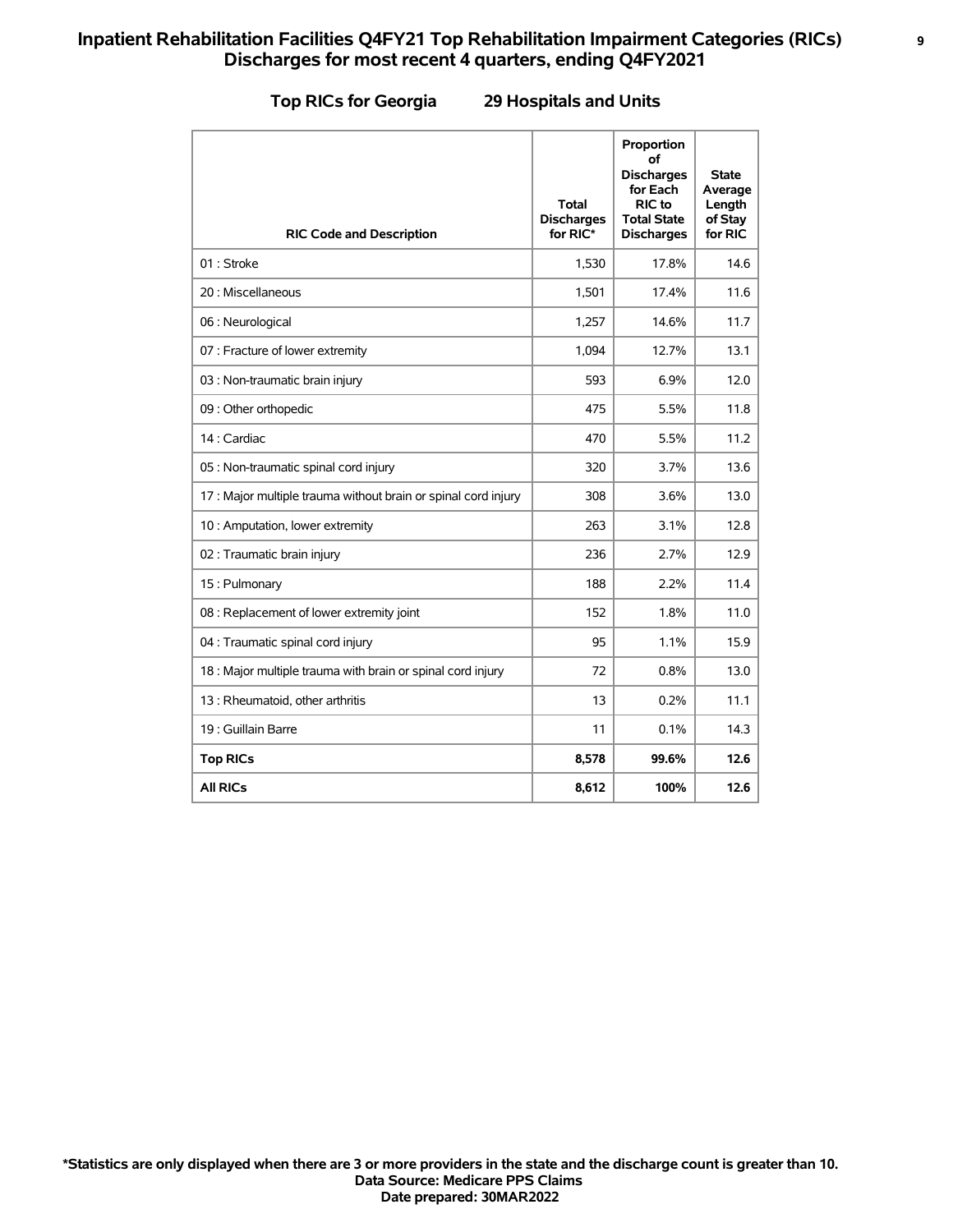| <b>RIC Code and Description</b>                                | Total<br><b>Discharges</b><br>for RIC* | Proportion<br>οf<br><b>Discharges</b><br>for Each<br>RIC to<br><b>Total State</b><br><b>Discharges</b> | <b>State</b><br>Average<br>Length<br>of Stay<br>for RIC |
|----------------------------------------------------------------|----------------------------------------|--------------------------------------------------------------------------------------------------------|---------------------------------------------------------|
| 01: Stroke                                                     | 819                                    | 23.7%                                                                                                  | 14.6                                                    |
| 20 : Miscellaneous                                             | 748                                    | 21.6%                                                                                                  | 10.5                                                    |
| 07 : Fracture of lower extremity                               | 300                                    | 8.7%                                                                                                   | 12.0                                                    |
| 06 : Neurological                                              | 283                                    | 8.2%                                                                                                   | 11.4                                                    |
| 09 : Other orthopedic                                          | 241                                    | 7.0%                                                                                                   | 11.2                                                    |
| 14 : Cardiac                                                   | 214                                    | 6.2%                                                                                                   | 9.6                                                     |
| 03 : Non-traumatic brain injury                                | 199                                    | 5.8%                                                                                                   | 11.7                                                    |
| 05 : Non-traumatic spinal cord injury                          | 175                                    | 5.1%                                                                                                   | 14.3                                                    |
| 02 : Traumatic brain injury                                    | 131                                    | 3.8%                                                                                                   | 13.3                                                    |
| 10 : Amputation, lower extremity                               | 82                                     | 2.4%                                                                                                   | 12.4                                                    |
| 17 : Major multiple trauma without brain or spinal cord injury | 71                                     | 2.1%                                                                                                   | 12.2                                                    |
| 08 : Replacement of lower extremity joint                      | 47                                     | 1.4%                                                                                                   | 10.8                                                    |
| 15: Pulmonary                                                  | 43                                     | 1.2%                                                                                                   | 10.3                                                    |
| 18 : Major multiple trauma with brain or spinal cord injury    | 35                                     | 1.0%                                                                                                   | 13.3                                                    |
| 04 : Traumatic spinal cord injury                              | 29                                     | 0.8%                                                                                                   | 21.0                                                    |
| 11 : Amputation, non-lower extremity                           | 11                                     | 0.3%                                                                                                   | 13.0                                                    |
| <b>Top RICs</b>                                                | 3,428                                  | 99.1%                                                                                                  | 12.3                                                    |
| <b>All RICs</b>                                                | 3.458                                  | 100%                                                                                                   | 12.3                                                    |

#### **Top RICs for Iowa 17 Hospitals and Units**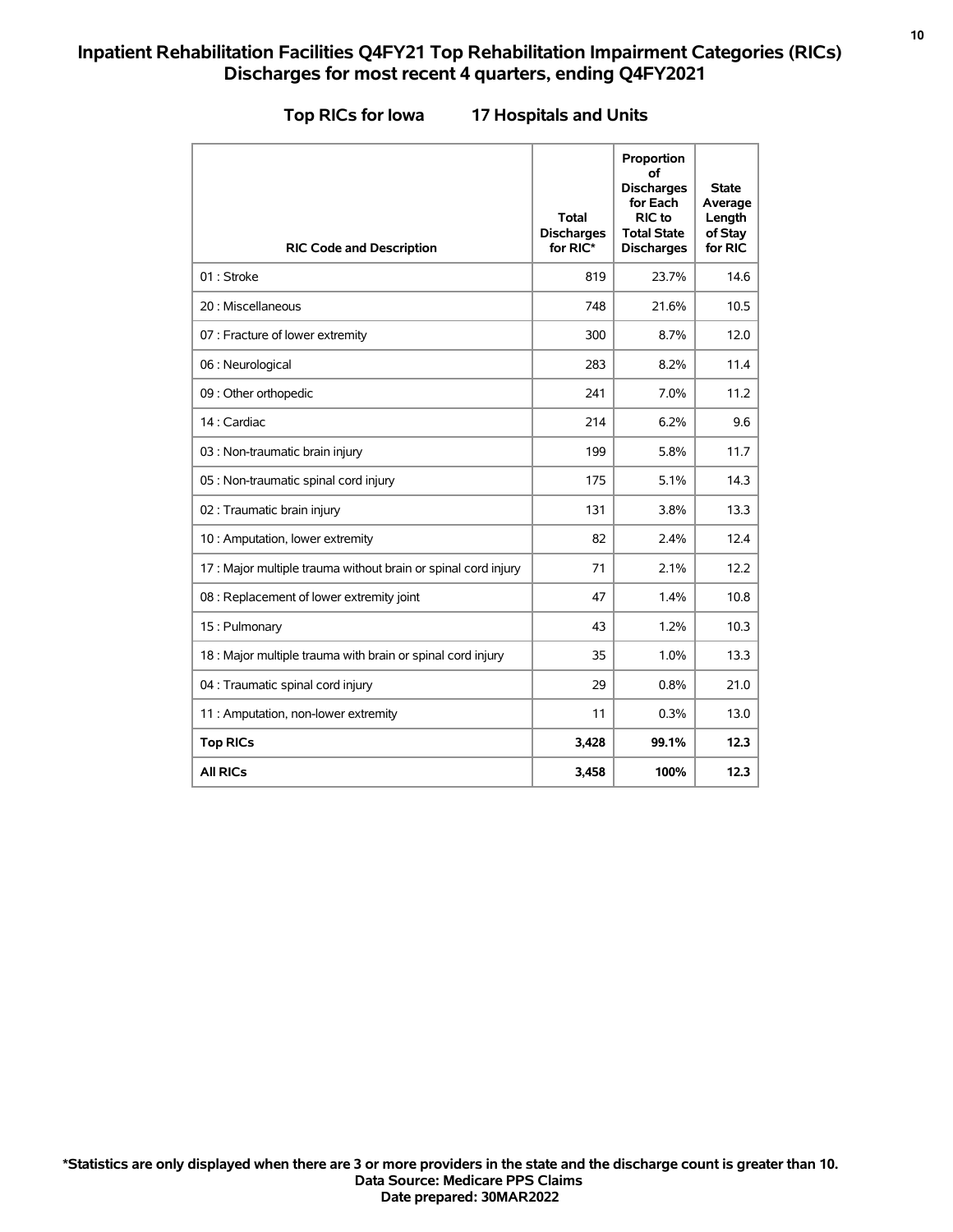| <b>RIC Code and Description</b>                                | Total<br><b>Discharges</b><br>for RIC* | Proportion<br>of<br><b>Discharges</b><br>for Each<br>RIC to<br><b>Total State</b><br><b>Discharges</b> | <b>State</b><br>Average<br>Length<br>of Stay<br>for RIC |
|----------------------------------------------------------------|----------------------------------------|--------------------------------------------------------------------------------------------------------|---------------------------------------------------------|
| 01: Stroke                                                     | 371                                    | 26.5%                                                                                                  | 14.2                                                    |
| 20 : Miscellaneous                                             | 244                                    | 17.4%                                                                                                  | 11.1                                                    |
| 07 : Fracture of lower extremity                               | 148                                    | 10.6%                                                                                                  | 12.1                                                    |
| 09 : Other orthopedic                                          | 91                                     | 6.5%                                                                                                   | 11.5                                                    |
| 14 : Cardiac                                                   | 89                                     | 6.4%                                                                                                   | 9.1                                                     |
| 06 : Neurological                                              | 81                                     | 5.8%                                                                                                   | 12.3                                                    |
| 03 : Non-traumatic brain injury                                | 74                                     | 5.3%                                                                                                   | 11.3                                                    |
| 17 : Major multiple trauma without brain or spinal cord injury | 64                                     | 4.6%                                                                                                   | 11.6                                                    |
| 10 : Amputation, lower extremity                               | 57                                     | 4.1%                                                                                                   | 12.5                                                    |
| 02 : Traumatic brain injury                                    | 56                                     | 4.0%                                                                                                   | 10.1                                                    |
| 05 : Non-traumatic spinal cord injury                          | 35                                     | 2.5%                                                                                                   | 16.7                                                    |
| 08 : Replacement of lower extremity joint                      | 31                                     | 2.2%                                                                                                   | 11.5                                                    |
| 18 : Major multiple trauma with brain or spinal cord injury    | 21                                     | 1.5%                                                                                                   | 14.3                                                    |
| 04 : Traumatic spinal cord injury                              | 14                                     | 1.0%                                                                                                   | 24.0                                                    |
| 15: Pulmonary                                                  | 13                                     | 0.9%                                                                                                   | 10.5                                                    |
| <b>Top RICs</b>                                                | 1,389                                  | 99.3%                                                                                                  | 12.4                                                    |
| <b>All RICs</b>                                                | 1.399                                  | 100%                                                                                                   | 12.4                                                    |

#### **Top RICs for Idaho 6 Hospitals and Units**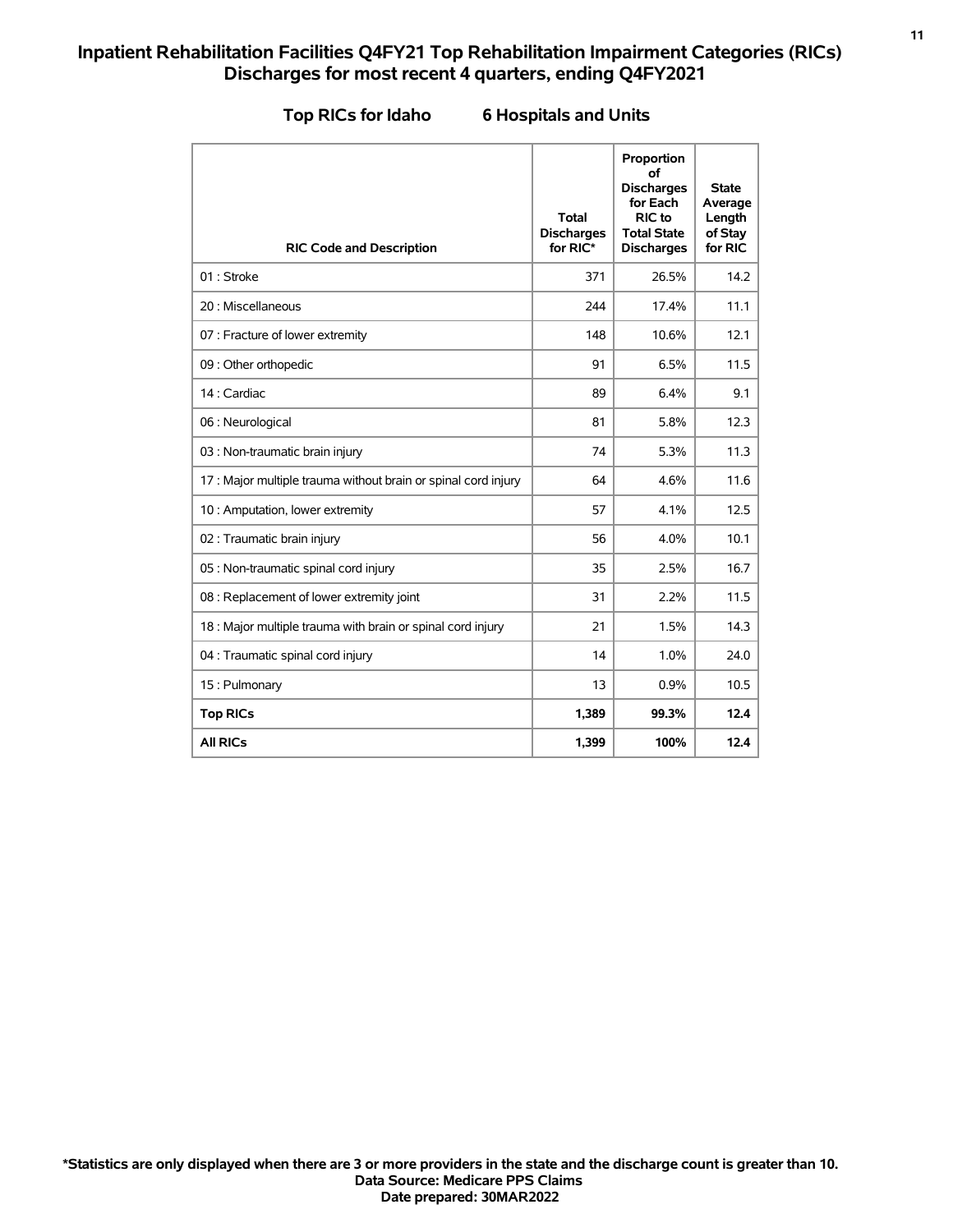| <b>RIC Code and Description</b>                                | <b>Total</b><br><b>Discharges</b><br>for RIC* | Proportion<br>οf<br><b>Discharges</b><br>for Each<br>RIC to<br><b>Total State</b><br><b>Discharges</b> | State<br>Average<br>Length<br>of Stay<br>for RIC |
|----------------------------------------------------------------|-----------------------------------------------|--------------------------------------------------------------------------------------------------------|--------------------------------------------------|
| 01: Stroke                                                     | 2,791                                         | 22.6%                                                                                                  | 15.5                                             |
| 20 : Miscellaneous                                             | 2,258                                         | 18.3%                                                                                                  | 12.9                                             |
| 06 : Neurological                                              | 1,463                                         | 11.9%                                                                                                  | 13.2                                             |
| 03 : Non-traumatic brain injury                                | 1,156                                         | 9.4%                                                                                                   | 13.0                                             |
| 07 : Fracture of lower extremity                               | 1,055                                         | 8.5%                                                                                                   | 13.9                                             |
| 14 : Cardiac                                                   | 804                                           | 6.5%                                                                                                   | 12.0                                             |
| 09 : Other orthopedic                                          | 696                                           | 5.6%                                                                                                   | 13.0                                             |
| 05 : Non-traumatic spinal cord injury                          | 529                                           | 4.3%                                                                                                   | 16.2                                             |
| 02 : Traumatic brain injury                                    | 517                                           | 4.2%                                                                                                   | 14.4                                             |
| 10 : Amputation, lower extremity                               | 335                                           | 2.7%                                                                                                   | 14.4                                             |
| 08 : Replacement of lower extremity joint                      | 191                                           | 1.5%                                                                                                   | 12.7                                             |
| 17 : Major multiple trauma without brain or spinal cord injury | 152                                           | 1.2%                                                                                                   | 15.0                                             |
| 15: Pulmonary                                                  | 128                                           | 1.0%                                                                                                   | 11.5                                             |
| 04 : Traumatic spinal cord injury                              | 116                                           | 0.9%                                                                                                   | 22.3                                             |
| 18 : Major multiple trauma with brain or spinal cord injury    | 47                                            | 0.4%                                                                                                   | 17.9                                             |
| 19 : Guillain Barre                                            | 39                                            | 0.3%                                                                                                   | 20.6                                             |
| 13 : Rheumatoid, other arthritis                               | 25                                            | 0.2%                                                                                                   | 14.0                                             |
| 16 : Pain syndrome                                             | 18                                            | 0.1%                                                                                                   | 10.4                                             |
| <b>Top RICs</b>                                                | 12,320                                        | 99.8%                                                                                                  | 14.0                                             |
| <b>All RICS</b>                                                | 12,345                                        | 100%                                                                                                   | 14.0                                             |

#### **Top RICs for Illinois 41 Hospitals and Units**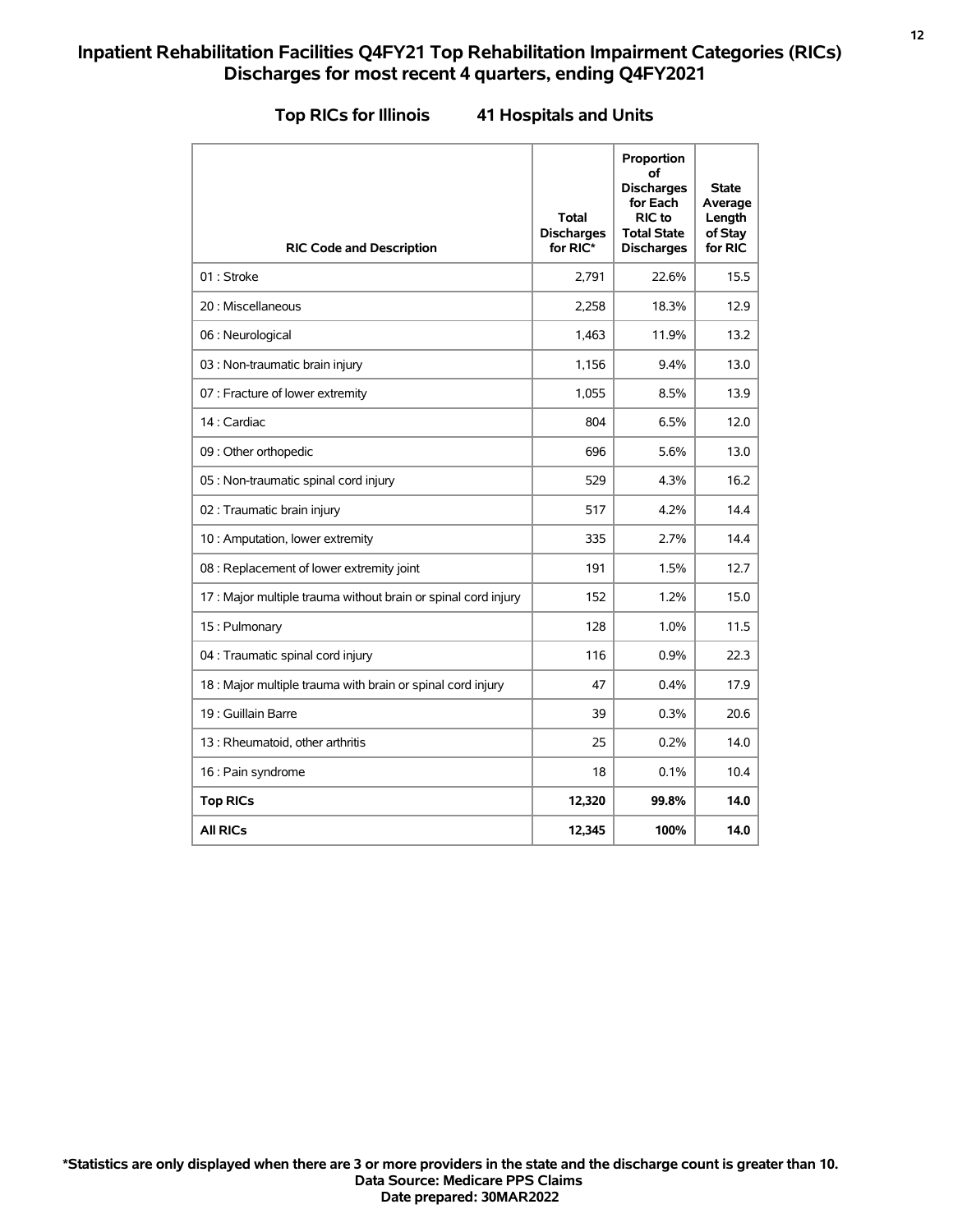| <b>RIC Code and Description</b>                                | <b>Total</b><br><b>Discharges</b><br>for RIC* | Proportion<br>οf<br><b>Discharges</b><br>for Each<br>RIC to<br><b>Total State</b><br><b>Discharges</b> | <b>State</b><br>Average<br>Length<br>of Stay<br>for RIC |
|----------------------------------------------------------------|-----------------------------------------------|--------------------------------------------------------------------------------------------------------|---------------------------------------------------------|
| 20 : Miscellaneous                                             | 2,074                                         | 19.3%                                                                                                  | 11.1                                                    |
| 01 : Stroke                                                    | 2,007                                         | 18.7%                                                                                                  | 14.7                                                    |
| 06 : Neurological                                              | 1,532                                         | 14.3%                                                                                                  | 12.4                                                    |
| 03 : Non-traumatic brain injury                                | 1,099                                         | 10.2%                                                                                                  | 11.6                                                    |
| 14 : Cardiac                                                   | 885                                           | 8.2%                                                                                                   | 10.7                                                    |
| 07 : Fracture of lower extremity                               | 844                                           | 7.9%                                                                                                   | 13.0                                                    |
| 09 : Other orthopedic                                          | 623                                           | 5.8%                                                                                                   | 11.9                                                    |
| 05 : Non-traumatic spinal cord injury                          | 323                                           | 3.0%                                                                                                   | 13.7                                                    |
| 02 : Traumatic brain injury                                    | 320                                           | 3.0%                                                                                                   | 12.9                                                    |
| 10 : Amputation, lower extremity                               | 224                                           | 2.1%                                                                                                   | 13.3                                                    |
| 17 : Major multiple trauma without brain or spinal cord injury | 222                                           | 2.1%                                                                                                   | 13.1                                                    |
| 15: Pulmonary                                                  | 219                                           | 2.0%                                                                                                   | 10.5                                                    |
| 08 : Replacement of lower extremity joint                      | 188                                           | 1.7%                                                                                                   | 10.4                                                    |
| 04 : Traumatic spinal cord injury                              | 66                                            | 0.6%                                                                                                   | 16.4                                                    |
| 18 : Major multiple trauma with brain or spinal cord injury    | 60                                            | 0.6%                                                                                                   | 14.9                                                    |
| 13 : Rheumatoid, other arthritis                               | 19                                            | 0.2%                                                                                                   | 12.1                                                    |
| 19 : Guillain Barre                                            | 17                                            | 0.2%                                                                                                   | 17.5                                                    |
| 16 : Pain syndrome                                             | 16                                            | 0.1%                                                                                                   | 12.3                                                    |
| <b>Top RICs</b>                                                | 10,738                                        | 99.9%                                                                                                  | 12.4                                                    |
| <b>All RICS</b>                                                | 10,749                                        | 100%                                                                                                   | 12.4                                                    |

**Top RICs for Indiana 36 Hospitals and Units**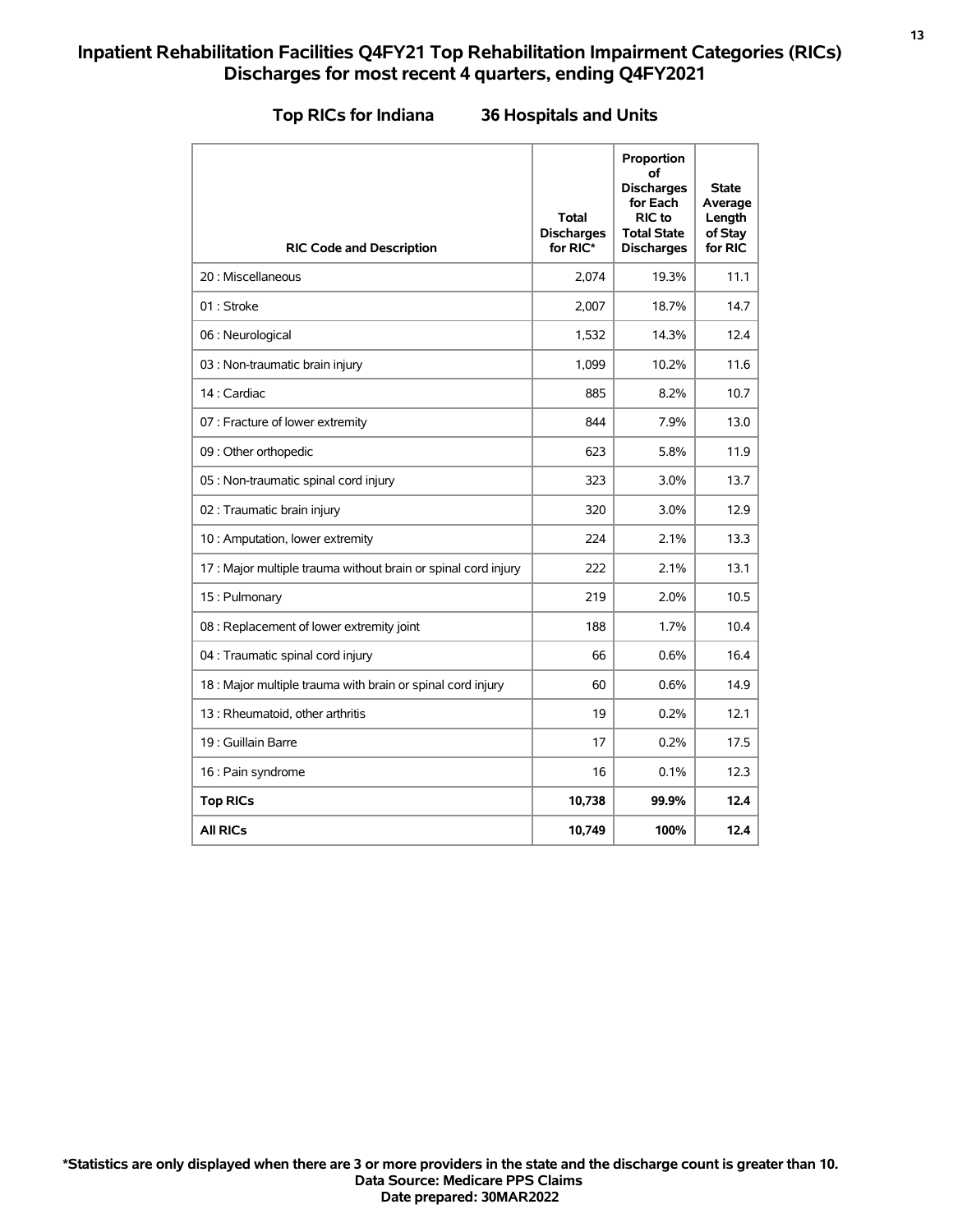| <b>RIC Code and Description</b>                                | <b>Total</b><br><b>Discharges</b><br>for RIC* | Proportion<br>οf<br><b>Discharges</b><br>for Each<br>RIC to<br><b>Total State</b><br><b>Discharges</b> | <b>State</b><br>Average<br>Length<br>of Stay<br>for RIC |
|----------------------------------------------------------------|-----------------------------------------------|--------------------------------------------------------------------------------------------------------|---------------------------------------------------------|
| 06 : Neurological                                              | 1.133                                         | 20.3%                                                                                                  | 11.9                                                    |
| 01: Stroke                                                     | 953                                           | 17.1%                                                                                                  | 14.3                                                    |
| 20 : Miscellaneous                                             | 905                                           | 16.2%                                                                                                  | 10.7                                                    |
| 07 : Fracture of lower extremity                               | 529                                           | 9.5%                                                                                                   | 11.8                                                    |
| 09 : Other orthopedic                                          | 412                                           | 7.4%                                                                                                   | 10.8                                                    |
| 03 : Non-traumatic brain injury                                | 343                                           | 6.1%                                                                                                   | 11.0                                                    |
| 14 : Cardiac                                                   | 242                                           | 4.3%                                                                                                   | 10.0                                                    |
| 05 : Non-traumatic spinal cord injury                          | 233                                           | 4.2%                                                                                                   | 13.5                                                    |
| 08 : Replacement of lower extremity joint                      | 164                                           | 2.9%                                                                                                   | 10.0                                                    |
| 02 : Traumatic brain injury                                    | 160                                           | 2.9%                                                                                                   | 12.0                                                    |
| 17 : Major multiple trauma without brain or spinal cord injury | 154                                           | 2.8%                                                                                                   | 12.3                                                    |
| 10 : Amputation, lower extremity                               | 141                                           | 2.5%                                                                                                   | 13.2                                                    |
| 15: Pulmonary                                                  | 86                                            | 1.5%                                                                                                   | 10.3                                                    |
| 04 : Traumatic spinal cord injury                              | 37                                            | 0.7%                                                                                                   | 16.2                                                    |
| 18 : Major multiple trauma with brain or spinal cord injury    | 27                                            | 0.5%                                                                                                   | 14.1                                                    |
| 13 : Rheumatoid, other arthritis                               | 16                                            | 0.3%                                                                                                   | 12.1                                                    |
| 16 : Pain syndrome                                             | 11                                            | 0.2%                                                                                                   | 13.2                                                    |
| 19 : Guillain Barre                                            | 11                                            | 0.2%                                                                                                   | 15.5                                                    |
| <b>Top RICs</b>                                                | 5,557                                         | 99.5%                                                                                                  | 12.0                                                    |
| <b>All RICs</b>                                                | 5,584                                         | 100%                                                                                                   | 12.0                                                    |

**Top RICs for Kansas 20 Hospitals and Units**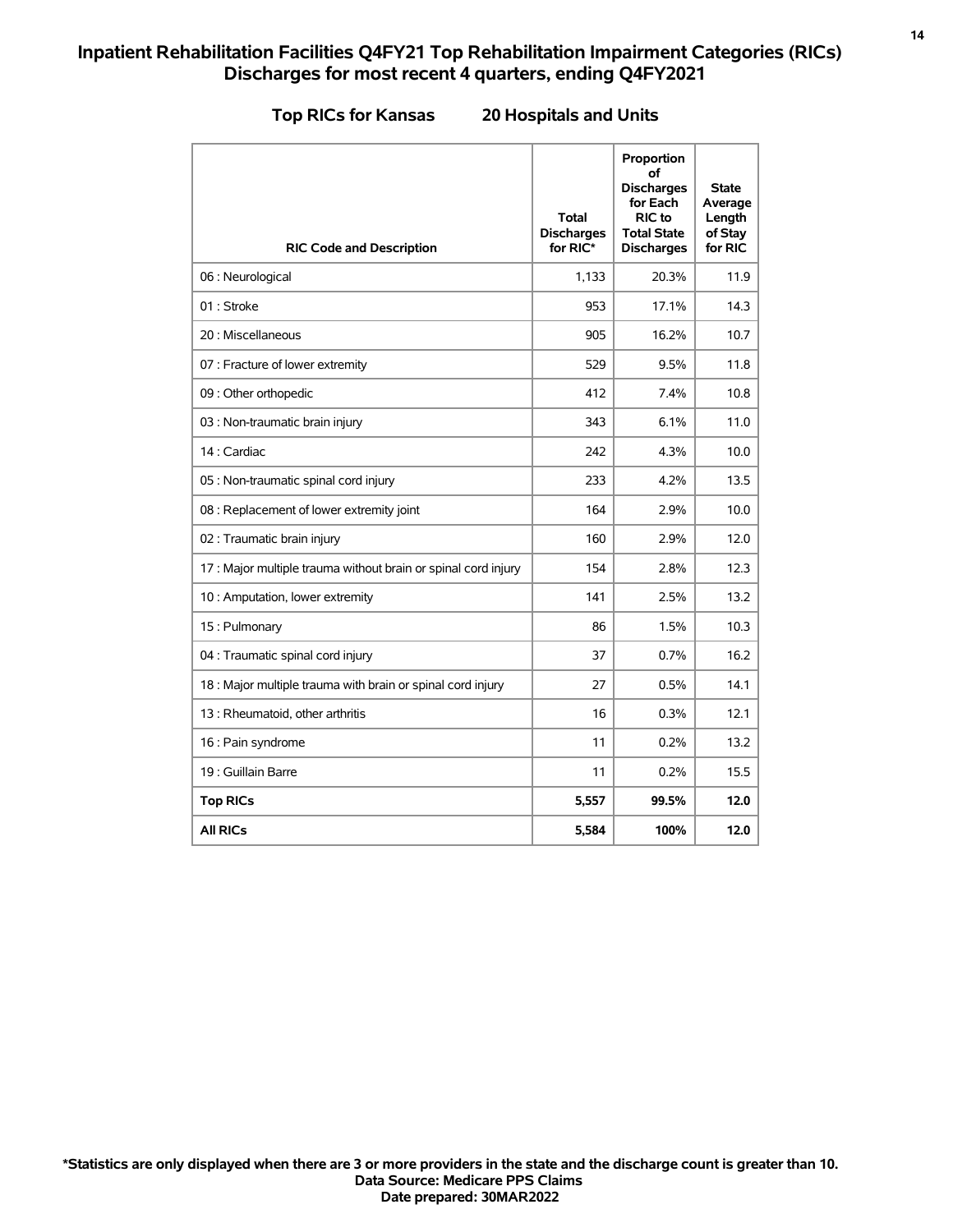|  | <b>Top RICs for Kentucky</b> |  |  |  |
|--|------------------------------|--|--|--|
|--|------------------------------|--|--|--|

#### **Top RICs for Kentucky 15 Hospitals and Units**

| <b>RIC Code and Description</b>                                | Total<br><b>Discharges</b><br>for RIC* | Proportion<br>οf<br><b>Discharges</b><br>for Each<br>RIC to<br><b>Total State</b><br><b>Discharges</b> | <b>State</b><br>Average<br>Length<br>of Stay<br>for RIC |
|----------------------------------------------------------------|----------------------------------------|--------------------------------------------------------------------------------------------------------|---------------------------------------------------------|
| 20 : Miscellaneous                                             | 1,209                                  | 20.0%                                                                                                  | 11.8                                                    |
| 01 : Stroke                                                    | 1,124                                  | 18.6%                                                                                                  | 14.8                                                    |
| 06 : Neurological                                              | 812                                    | 13.4%                                                                                                  | 12.6                                                    |
| 07 : Fracture of lower extremity                               | 571                                    | 9.4%                                                                                                   | 13.0                                                    |
| 03 : Non-traumatic brain injury                                | 418                                    | 6.9%                                                                                                   | 12.7                                                    |
| 09 : Other orthopedic                                          | 392                                    | 6.5%                                                                                                   | 11.9                                                    |
| 14 : Cardiac                                                   | 365                                    | 6.0%                                                                                                   | 10.8                                                    |
| 05 : Non-traumatic spinal cord injury                          | 206                                    | 3.4%                                                                                                   | 14.8                                                    |
| 17 : Major multiple trauma without brain or spinal cord injury | 195                                    | 3.2%                                                                                                   | 13.3                                                    |
| 10 : Amputation, lower extremity                               | 194                                    | 3.2%                                                                                                   | 13.3                                                    |
| 15: Pulmonary                                                  | 175                                    | 2.9%                                                                                                   | 10.3                                                    |
| 08 : Replacement of lower extremity joint                      | 144                                    | 2.4%                                                                                                   | 10.3                                                    |
| 02 : Traumatic brain injury                                    | 138                                    | 2.3%                                                                                                   | 13.8                                                    |
| 04 : Traumatic spinal cord injury                              | 41                                     | 0.7%                                                                                                   | 16.8                                                    |
| 18 : Major multiple trauma with brain or spinal cord injury    | 25                                     | 0.4%                                                                                                   | 16.6                                                    |
| 13 : Rheumatoid, other arthritis                               | 18                                     | 0.3%                                                                                                   | 12.9                                                    |
| <b>Top RICs</b>                                                | 6,027                                  | 99.7%                                                                                                  | 12.8                                                    |
| <b>All RICs</b>                                                | 6.048                                  | 100%                                                                                                   | 12.8                                                    |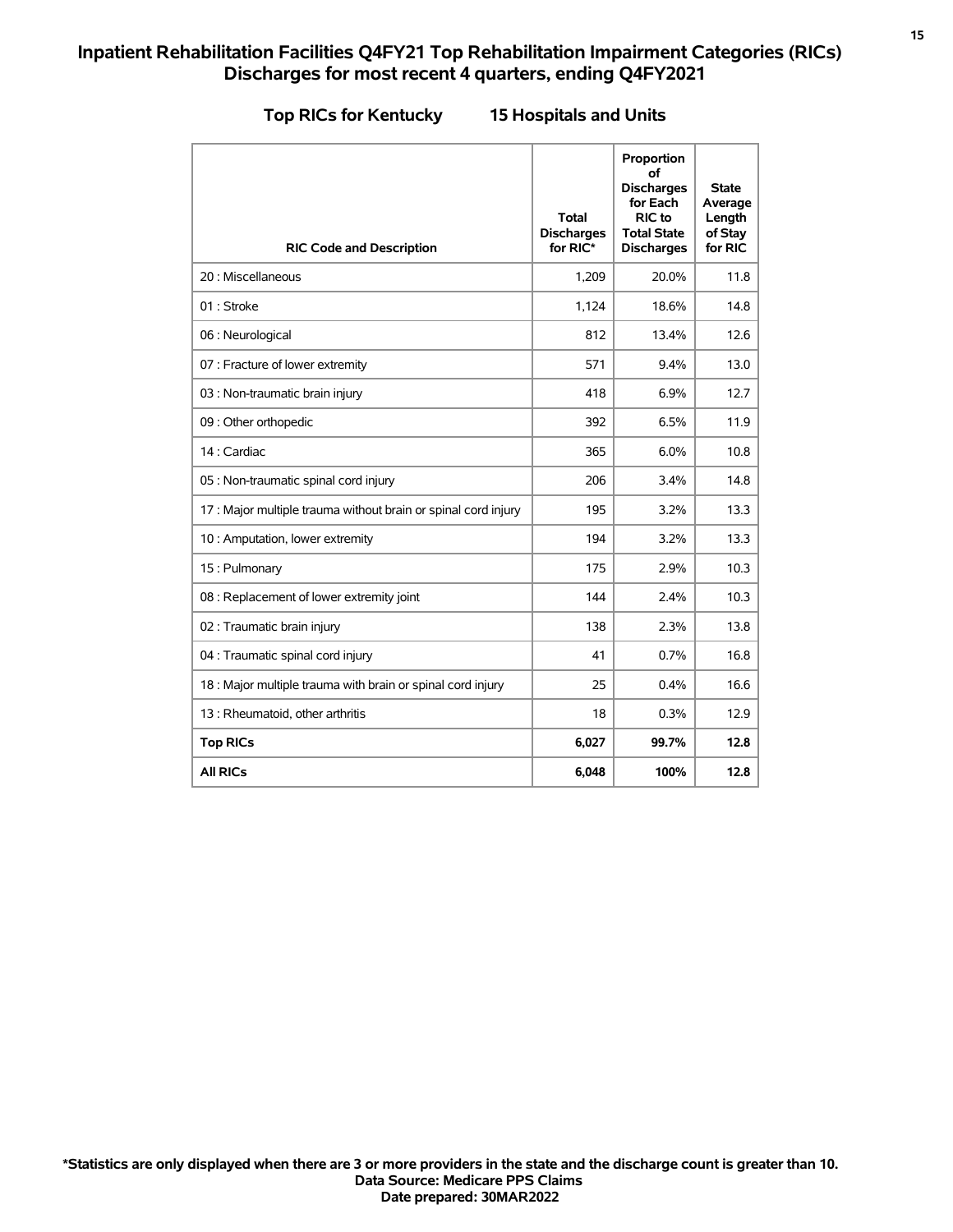|  |  |  | <b>Top RICs for Louisiana</b> |  |
|--|--|--|-------------------------------|--|
|--|--|--|-------------------------------|--|

#### **Top RICs for Louisiana 55 Hospitals and Units**

| <b>RIC Code and Description</b>                                | <b>Total</b><br><b>Discharges</b><br>for RIC* | Proportion<br>οf<br><b>Discharges</b><br>for Each<br><b>RIC</b> to<br><b>Total State</b><br><b>Discharges</b> | <b>State</b><br>Average<br>Length<br>of Stay<br>for RIC |
|----------------------------------------------------------------|-----------------------------------------------|---------------------------------------------------------------------------------------------------------------|---------------------------------------------------------|
| 01: Stroke                                                     | 1,724                                         | 18.7%                                                                                                         | 15.0                                                    |
| 20 : Miscellaneous                                             | 1,417                                         | 15.4%                                                                                                         | 11.9                                                    |
| 06 : Neurological                                              | 1,344                                         | 14.6%                                                                                                         | 12.4                                                    |
| 07 : Fracture of lower extremity                               | 1,268                                         | 13.8%                                                                                                         | 13.3                                                    |
| 14 : Cardiac                                                   | 537                                           | 5.8%                                                                                                          | 11.6                                                    |
| 03 : Non-traumatic brain injury                                | 518                                           | 5.6%                                                                                                          | 12.3                                                    |
| 05 : Non-traumatic spinal cord injury                          | 501                                           | 5.4%                                                                                                          | 14.2                                                    |
| 09 : Other orthopedic                                          | 496                                           | 5.4%                                                                                                          | 12.6                                                    |
| 08 : Replacement of lower extremity joint                      | 391                                           | 4.2%                                                                                                          | 10.8                                                    |
| 02 : Traumatic brain injury                                    | 214                                           | 2.3%                                                                                                          | 13.8                                                    |
| 10 : Amputation, lower extremity                               | 209                                           | 2.3%                                                                                                          | 13.5                                                    |
| 15: Pulmonary                                                  | 185                                           | 2.0%                                                                                                          | 11.5                                                    |
| 17 : Major multiple trauma without brain or spinal cord injury | 166                                           | 1.8%                                                                                                          | 14.2                                                    |
| 04 : Traumatic spinal cord injury                              | 73                                            | 0.8%                                                                                                          | 17.6                                                    |
| 16 : Pain syndrome                                             | 42                                            | 0.5%                                                                                                          | 11.9                                                    |
| 12: Osteoarthritis                                             | 35                                            | 0.4%                                                                                                          | 12.1                                                    |
| 18 : Major multiple trauma with brain or spinal cord injury    | 32                                            | 0.3%                                                                                                          | 13.4                                                    |
| 13 : Rheumatoid, other arthritis                               | 22                                            | 0.2%                                                                                                          | 11.5                                                    |
| 19 : Guillain Barre                                            | 13                                            | 0.1%                                                                                                          | 17.3                                                    |
| 11 : Amputation, non-lower extremity                           | 11                                            | 0.1%                                                                                                          | 9.7                                                     |
| <b>Top RICs</b>                                                | 9,198                                         | 99.9%                                                                                                         | 13.0                                                    |
| <b>All RICs</b>                                                | 9,205                                         | 100%                                                                                                          | 13.0                                                    |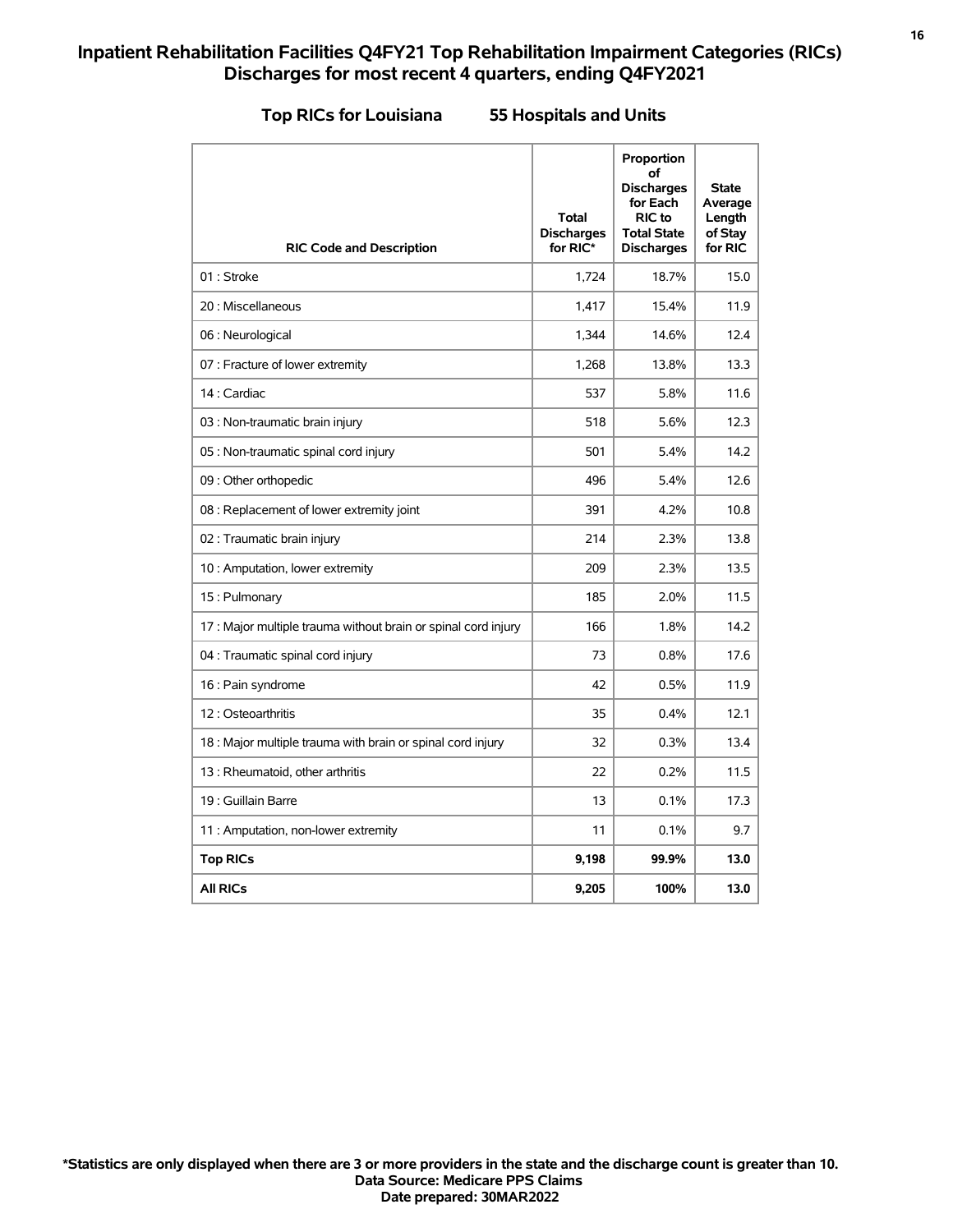#### **Top RICs for Massachusetts 12 Hospitals and Units**

| <b>RIC Code and Description</b>                                | <b>Total</b><br><b>Discharges</b><br>for RIC* | Proportion<br>οf<br><b>Discharges</b><br>for Each<br>RIC to<br><b>Total State</b><br><b>Discharges</b> | <b>State</b><br>Average<br>Length<br>of Stay<br>for RIC |
|----------------------------------------------------------------|-----------------------------------------------|--------------------------------------------------------------------------------------------------------|---------------------------------------------------------|
| 01: Stroke                                                     | 1,770                                         | 21.8%                                                                                                  | 15.8                                                    |
| 20 : Miscellaneous                                             | 1,147                                         | 14.2%                                                                                                  | 12.2                                                    |
| 06 : Neurological                                              | 943                                           | 11.6%                                                                                                  | 13.1                                                    |
| 07 : Fracture of lower extremity                               | 813                                           | 10.0%                                                                                                  | 13.6                                                    |
| 09 : Other orthopedic                                          | 690                                           | 8.5%                                                                                                   | 12.1                                                    |
| 14 : Cardiac                                                   | 534                                           | 6.6%                                                                                                   | 11.4                                                    |
| 03 : Non-traumatic brain injury                                | 518                                           | 6.4%                                                                                                   | 13.1                                                    |
| 17 : Major multiple trauma without brain or spinal cord injury | 365                                           | 4.5%                                                                                                   | 14.6                                                    |
| 02 : Traumatic brain injury                                    | 299                                           | 3.7%                                                                                                   | 13.4                                                    |
| 05 : Non-traumatic spinal cord injury                          | 272                                           | 3.4%                                                                                                   | 17.3                                                    |
| 08 : Replacement of lower extremity joint                      | 232                                           | 2.9%                                                                                                   | 10.9                                                    |
| 10 : Amputation, lower extremity                               | 214                                           | 2.6%                                                                                                   | 14.0                                                    |
| 18 : Major multiple trauma with brain or spinal cord injury    | 90                                            | 1.1%                                                                                                   | 15.1                                                    |
| 15: Pulmonary                                                  | 89                                            | 1.1%                                                                                                   | 11.6                                                    |
| 04 : Traumatic spinal cord injury                              | 69                                            | 0.9%                                                                                                   | 21.4                                                    |
| 13 : Rheumatoid, other arthritis                               | 21                                            | 0.3%                                                                                                   | 13.6                                                    |
| 19 : Guillain Barre                                            | 13                                            | 0.2%                                                                                                   | 18.2                                                    |
| 16 : Pain syndrome                                             | 12                                            | 0.1%                                                                                                   | 10.9                                                    |
| <b>Top RICs</b>                                                | 8,091                                         | 99.8%                                                                                                  | 13.7                                                    |
| <b>All RICs</b>                                                | 8,106                                         | 100%                                                                                                   | 13.7                                                    |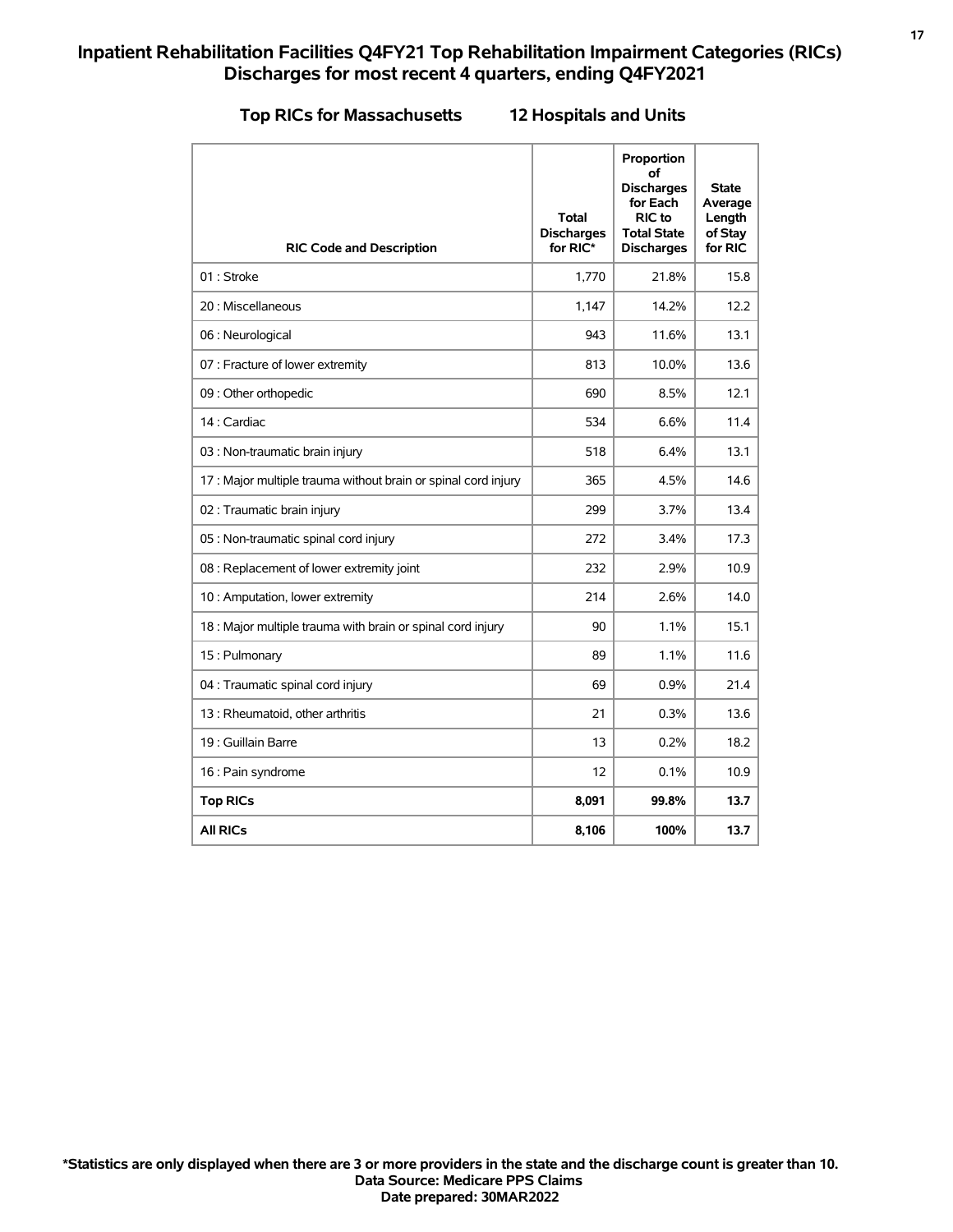| <b>RIC Code and Description</b>                                | <b>Total</b><br><b>Discharges</b><br>for RIC* | Proportion<br>of<br><b>Discharges</b><br>for Each<br>RIC to<br><b>Total State</b><br><b>Discharges</b> | <b>State</b><br>Average<br>Length<br>of Stay<br>for RIC |
|----------------------------------------------------------------|-----------------------------------------------|--------------------------------------------------------------------------------------------------------|---------------------------------------------------------|
| 01: Stroke                                                     | 237                                           | 21.6%                                                                                                  | 16.4                                                    |
| 07 : Fracture of lower extremity                               | 217                                           | 19.8%                                                                                                  | 12.9                                                    |
| 09 : Other orthopedic                                          | 109                                           | 9.9%                                                                                                   | 11.2                                                    |
| 20 : Miscellaneous                                             | 83                                            | 7.6%                                                                                                   | 13.2                                                    |
| 14 : Cardiac                                                   | 78                                            | 7.1%                                                                                                   | 10.6                                                    |
| 06 : Neurological                                              | 68                                            | 6.2%                                                                                                   | 15.2                                                    |
| 03 : Non-traumatic brain injury                                | 62                                            | 5.6%                                                                                                   | 12.3                                                    |
| 17 : Major multiple trauma without brain or spinal cord injury | 48                                            | 4.4%                                                                                                   | 12.4                                                    |
| 10 : Amputation, lower extremity                               | 47                                            | 4.3%                                                                                                   | 14.6                                                    |
| 05 : Non-traumatic spinal cord injury                          | 44                                            | 4.0%                                                                                                   | 16.6                                                    |
| 02 : Traumatic brain injury                                    | 35                                            | 3.2%                                                                                                   | 14.1                                                    |
| 04 : Traumatic spinal cord injury                              | 23                                            | 2.1%                                                                                                   | 18.3                                                    |
| 15: Pulmonary                                                  | 18                                            | 1.6%                                                                                                   | 10.3                                                    |
| 18 : Major multiple trauma with brain or spinal cord injury    | 12                                            | 1.1%                                                                                                   | 15.5                                                    |
| <b>Top RICs</b>                                                | 1,081                                         | 98.5%                                                                                                  | 13.8                                                    |
| <b>All RICs</b>                                                | 1,098                                         | 100%                                                                                                   | 13.7                                                    |

#### **Top RICs for Maine 5 Hospitals and Units**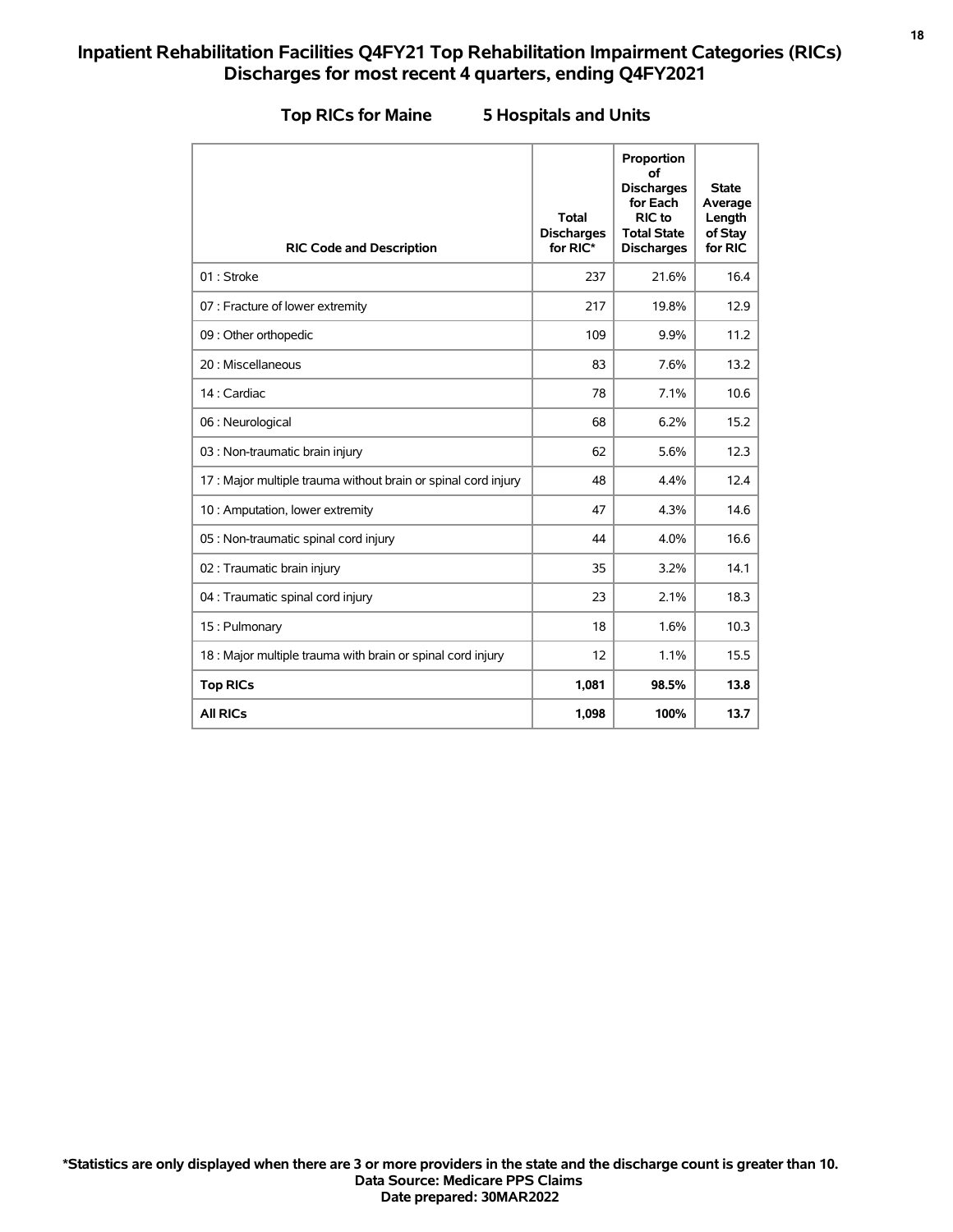| <b>RIC Code and Description</b>                                | Total<br><b>Discharges</b><br>for RIC* | Proportion<br>οf<br><b>Discharges</b><br>for Each<br>RIC to<br><b>Total State</b><br><b>Discharges</b> | <b>State</b><br>Average<br>Length<br>of Stay<br>for RIC |
|----------------------------------------------------------------|----------------------------------------|--------------------------------------------------------------------------------------------------------|---------------------------------------------------------|
| 01: Stroke                                                     | 1,637                                  | 20.5%                                                                                                  | 14.8                                                    |
| 20 : Miscellaneous                                             | 1,300                                  | 16.3%                                                                                                  | 11.2                                                    |
| 06 : Neurological                                              | 1,206                                  | 15.1%                                                                                                  | 12.2                                                    |
| 03 : Non-traumatic brain injury                                | 709                                    | 8.9%                                                                                                   | 11.8                                                    |
| 14 : Cardiac                                                   | 603                                    | 7.6%                                                                                                   | 11.5                                                    |
| 07 : Fracture of lower extremity                               | 518                                    | 6.5%                                                                                                   | 12.5                                                    |
| 05 : Non-traumatic spinal cord injury                          | 418                                    | 5.2%                                                                                                   | 14.1                                                    |
| 09 : Other orthopedic                                          | 382                                    | 4.8%                                                                                                   | 11.0                                                    |
| 02 : Traumatic brain injury                                    | 320                                    | 4.0%                                                                                                   | 12.2                                                    |
| 10 : Amputation, lower extremity                               | 295                                    | 3.7%                                                                                                   | 14.1                                                    |
| 17 : Major multiple trauma without brain or spinal cord injury | 163                                    | 2.0%                                                                                                   | 11.6                                                    |
| 15: Pulmonary                                                  | 135                                    | 1.7%                                                                                                   | 11.3                                                    |
| 18 : Major multiple trauma with brain or spinal cord injury    | 88                                     | 1.1%                                                                                                   | 13.3                                                    |
| 08 : Replacement of lower extremity joint                      | 84                                     | 1.1%                                                                                                   | 10.8                                                    |
| 04 : Traumatic spinal cord injury                              | 83                                     | 1.0%                                                                                                   | 16.0                                                    |
| 19 : Guillain Barre                                            | 14                                     | 0.2%                                                                                                   | 21.4                                                    |
| <b>Top RICs</b>                                                | 7,955                                  | 99.7%                                                                                                  | 12.6                                                    |
| <b>All RICs</b>                                                | 7,981                                  | 100%                                                                                                   | 12.6                                                    |

### **Top RICs for Michigan 38 Hospitals and Units**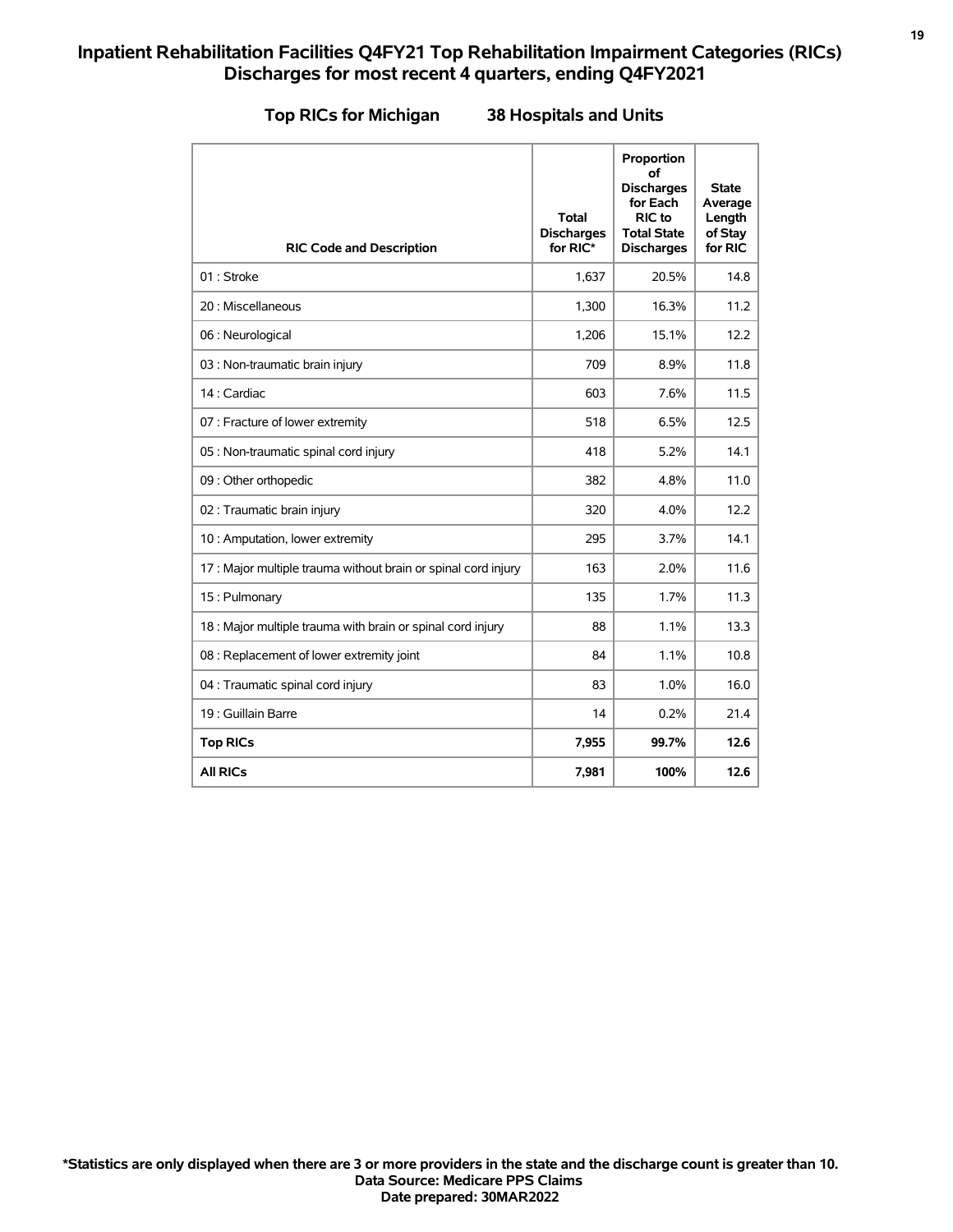|  |  |  |  | <b>Top RICs for Minnesota</b> |
|--|--|--|--|-------------------------------|
|--|--|--|--|-------------------------------|

#### **Reference 11 Hospitals and Units**

| <b>RIC Code and Description</b>                             | <b>Total</b><br><b>Discharges</b><br>for RIC* | Proportion<br>οf<br><b>Discharges</b><br>for Each<br>RIC to<br><b>Total State</b><br><b>Discharges</b> | <b>State</b><br>Average<br>Length<br>of Stay<br>for RIC |
|-------------------------------------------------------------|-----------------------------------------------|--------------------------------------------------------------------------------------------------------|---------------------------------------------------------|
| 01: Stroke                                                  | 615                                           | 39.1%                                                                                                  | 15.2                                                    |
| 20 : Miscellaneous                                          | 153                                           | 9.7%                                                                                                   | 12.0                                                    |
| 05 : Non-traumatic spinal cord injury                       | 123                                           | 7.8%                                                                                                   | 14.8                                                    |
| 03 : Non-traumatic brain injury                             | 109                                           | 6.9%                                                                                                   | 11.8                                                    |
| 14 : Cardiac                                                | 108                                           | 6.9%                                                                                                   | 10.8                                                    |
| 06 : Neurological                                           | 91                                            | 5.8%                                                                                                   | 13.7                                                    |
| 02 : Traumatic brain injury                                 | 88                                            | 5.6%                                                                                                   | 13.9                                                    |
| 10 : Amputation, lower extremity                            | 75                                            | 4.8%                                                                                                   | 11.4                                                    |
| 09 : Other orthopedic                                       | 56                                            | 3.6%                                                                                                   | 9.7                                                     |
| 07 : Fracture of lower extremity                            | 52                                            | 3.3%                                                                                                   | 11.2                                                    |
| 04 : Traumatic spinal cord injury                           | 33                                            | 2.1%                                                                                                   | 22.8                                                    |
| 18 : Major multiple trauma with brain or spinal cord injury | 15                                            | 1.0%                                                                                                   | 12.9                                                    |
| 19 : Guillain Barre                                         | 14                                            | 0.9%                                                                                                   | 18.0                                                    |
| 15: Pulmonary                                               | 14                                            | 0.9%                                                                                                   | 12.2                                                    |
| <b>Top RICs</b>                                             | 1,546                                         | 98.3%                                                                                                  | 13.8                                                    |
| <b>All RICs</b>                                             | 1,572                                         | 100%                                                                                                   | 13.7                                                    |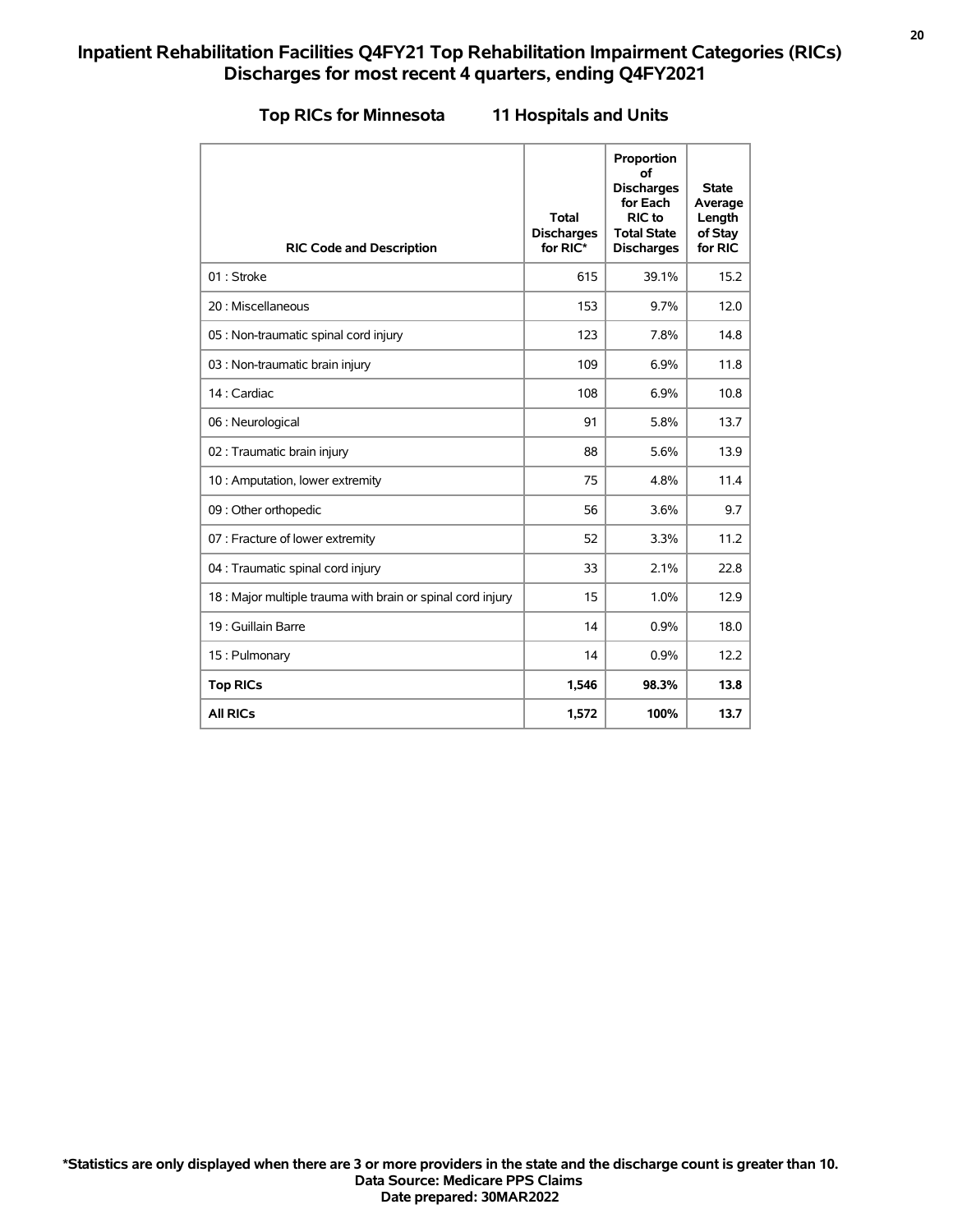| <b>RIC Code and Description</b>                                | <b>Total</b><br><b>Discharges</b><br>for RIC* | Proportion<br>οf<br><b>Discharges</b><br>for Each<br>RIC to<br><b>Total State</b><br><b>Discharges</b> | <b>State</b><br>Average<br>Length<br>of Stay<br>for RIC |
|----------------------------------------------------------------|-----------------------------------------------|--------------------------------------------------------------------------------------------------------|---------------------------------------------------------|
| 01: Stroke                                                     | 1,675                                         | 18.2%                                                                                                  | 14.4                                                    |
| 20 : Miscellaneous                                             | 1,610                                         | 17.5%                                                                                                  | 11.0                                                    |
| 07 : Fracture of lower extremity                               | 1,048                                         | 11.4%                                                                                                  | 12.8                                                    |
| 06 : Neurological                                              | 887                                           | 9.6%                                                                                                   | 12.2                                                    |
| 03 : Non-traumatic brain injury                                | 727                                           | 7.9%                                                                                                   | 12.0                                                    |
| 09 : Other orthopedic                                          | 665                                           | 7.2%                                                                                                   | 11.7                                                    |
| 14 : Cardiac                                                   | 598                                           | 6.5%                                                                                                   | 10.2                                                    |
| 05 : Non-traumatic spinal cord injury                          | 425                                           | 4.6%                                                                                                   | 13.2                                                    |
| 10 : Amputation, lower extremity                               | 332                                           | 3.6%                                                                                                   | 12.2                                                    |
| 02 : Traumatic brain injury                                    | 292                                           | 3.2%                                                                                                   | 12.6                                                    |
| 08 : Replacement of lower extremity joint                      | 291                                           | 3.2%                                                                                                   | 10.3                                                    |
| 15: Pulmonary                                                  | 209                                           | 2.3%                                                                                                   | 10.4                                                    |
| 17 : Major multiple trauma without brain or spinal cord injury | 197                                           | 2.1%                                                                                                   | 12.6                                                    |
| 04 : Traumatic spinal cord injury                              | 85                                            | 0.9%                                                                                                   | 18.1                                                    |
| 18 : Major multiple trauma with brain or spinal cord injury    | 77                                            | 0.8%                                                                                                   | 13.8                                                    |
| 13: Rheumatoid, other arthritis                                | 25                                            | 0.3%                                                                                                   | 11.4                                                    |
| 11 : Amputation, non-lower extremity                           | 19                                            | 0.2%                                                                                                   | 12.1                                                    |
| 21 : Burns                                                     | 14                                            | 0.2%                                                                                                   | 12.5                                                    |
| <b>Top RICs</b>                                                | 9,176                                         | 99.8%                                                                                                  | 12.3                                                    |
| <b>All RICS</b>                                                | 9,197                                         | 100%                                                                                                   | 12.3                                                    |

#### **Top RICs for Missouri 29 Hospitals and Units**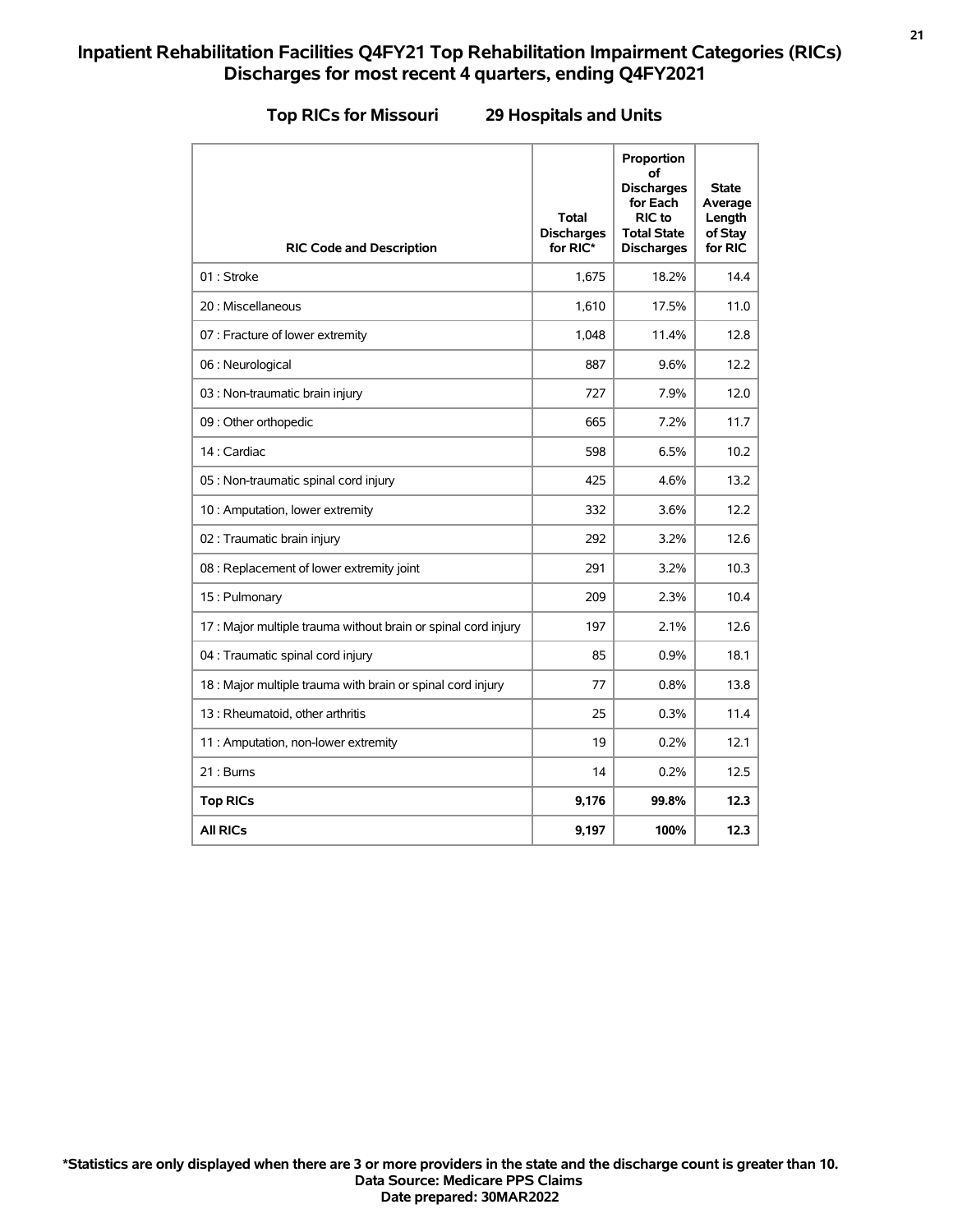| <b>Top RICs for Mississipp</b> |  |  |  |  |  |  |  |  |
|--------------------------------|--|--|--|--|--|--|--|--|
|--------------------------------|--|--|--|--|--|--|--|--|

### **Top RICs for Mississippi 11 Hospitals and Units**

| <b>RIC Code and Description</b>                                | <b>Total</b><br><b>Discharges</b><br>for RIC* | Proportion<br>οf<br><b>Discharges</b><br>for Each<br>RIC to<br><b>Total State</b><br><b>Discharges</b> | <b>State</b><br>Average<br>Length<br>of Stay<br>for RIC |
|----------------------------------------------------------------|-----------------------------------------------|--------------------------------------------------------------------------------------------------------|---------------------------------------------------------|
| 01: Stroke                                                     | 637                                           | 19.1%                                                                                                  | 14.3                                                    |
| 06 : Neurological                                              | 552                                           | 16.6%                                                                                                  | 11.8                                                    |
| 07 : Fracture of lower extremity                               | 494                                           | 14.8%                                                                                                  | 13.3                                                    |
| 20 : Miscellaneous                                             | 471                                           | 14.1%                                                                                                  | 11.7                                                    |
| 03 : Non-traumatic brain injury                                | 234                                           | 7.0%                                                                                                   | 12.4                                                    |
| 14 : Cardiac                                                   | 160                                           | 4.8%                                                                                                   | 10.9                                                    |
| 09 : Other orthopedic                                          | 148                                           | 4.4%                                                                                                   | 11.8                                                    |
| 10 : Amputation, lower extremity                               | 139                                           | 4.2%                                                                                                   | 12.8                                                    |
| 05 : Non-traumatic spinal cord injury                          | 132                                           | 4.0%                                                                                                   | 14.7                                                    |
| 17 : Major multiple trauma without brain or spinal cord injury | 80                                            | 2.4%                                                                                                   | 14.1                                                    |
| 08 : Replacement of lower extremity joint                      | 75                                            | 2.3%                                                                                                   | 11.2                                                    |
| 15: Pulmonary                                                  | 71                                            | 2.1%                                                                                                   | 11.7                                                    |
| 02 : Traumatic brain injury                                    | 67                                            | 2.0%                                                                                                   | 13.3                                                    |
| 04 : Traumatic spinal cord injury                              | 26                                            | 0.8%                                                                                                   | 18.4                                                    |
| 19 : Guillain Barre                                            | 17                                            | 0.5%                                                                                                   | 16.6                                                    |
| 18 : Major multiple trauma with brain or spinal cord injury    | 15                                            | 0.5%                                                                                                   | 15.4                                                    |
| <b>Top RICs</b>                                                | 3,318                                         | 99.6%                                                                                                  | 12.8                                                    |
| <b>All RICs</b>                                                | 3,330                                         | 100%                                                                                                   | 12.8                                                    |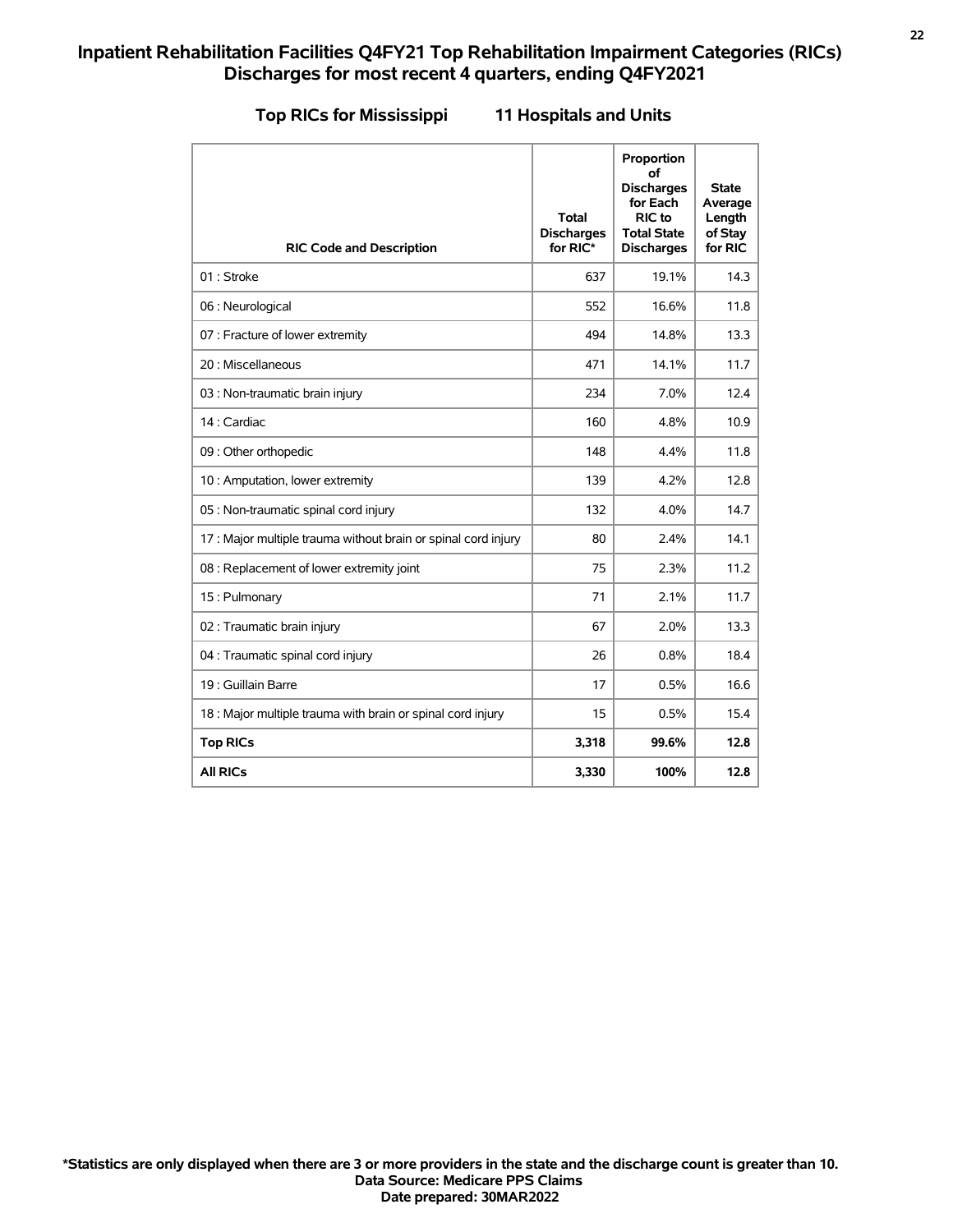| <b>RIC Code and Description</b>                                | <b>Total</b><br><b>Discharges</b><br>for RIC* | Proportion<br>of<br><b>Discharges</b><br>for Each<br>RIC to<br><b>Total State</b><br><b>Discharges</b> | <b>State</b><br>Average<br>Length<br>of Stay<br>for RIC |
|----------------------------------------------------------------|-----------------------------------------------|--------------------------------------------------------------------------------------------------------|---------------------------------------------------------|
| 01: Stroke                                                     | 206                                           | 24.0%                                                                                                  | 12.8                                                    |
| 20 : Miscellaneous                                             | 132                                           | 15.4%                                                                                                  | 10.7                                                    |
| 07 : Fracture of lower extremity                               | 117                                           | 13.7%                                                                                                  | 11.2                                                    |
| 09 : Other orthopedic                                          | 51                                            | 6.0%                                                                                                   | 10.1                                                    |
| 03 : Non-traumatic brain injury                                | 50                                            | 5.8%                                                                                                   | 10.4                                                    |
| 06 : Neurological                                              | 49                                            | 5.7%                                                                                                   | 11.5                                                    |
| 05 : Non-traumatic spinal cord injury                          | 44                                            | 5.1%                                                                                                   | 12.8                                                    |
| 14 : Cardiac                                                   | 39                                            | 4.6%                                                                                                   | 11.1                                                    |
| 02 : Traumatic brain injury                                    | 34                                            | 4.0%                                                                                                   | 11.5                                                    |
| 08 : Replacement of lower extremity joint                      | 28                                            | 3.3%                                                                                                   | 9.8                                                     |
| 10 : Amputation, lower extremity                               | 28                                            | 3.3%                                                                                                   | 12.4                                                    |
| 17 : Major multiple trauma without brain or spinal cord injury | 26                                            | 3.0%                                                                                                   | 11.8                                                    |
| 18 : Major multiple trauma with brain or spinal cord injury    | 21                                            | 2.5%                                                                                                   | 11.7                                                    |
| 15: Pulmonary                                                  | 17                                            | 2.0%                                                                                                   | 9.4                                                     |
| <b>Top RICs</b>                                                | 842                                           | 98.2%                                                                                                  | 11.5                                                    |
| <b>All RICs</b>                                                | 857                                           | 100%                                                                                                   | 11.6                                                    |

### **Top RICs for Montana 5 Hospitals and Units**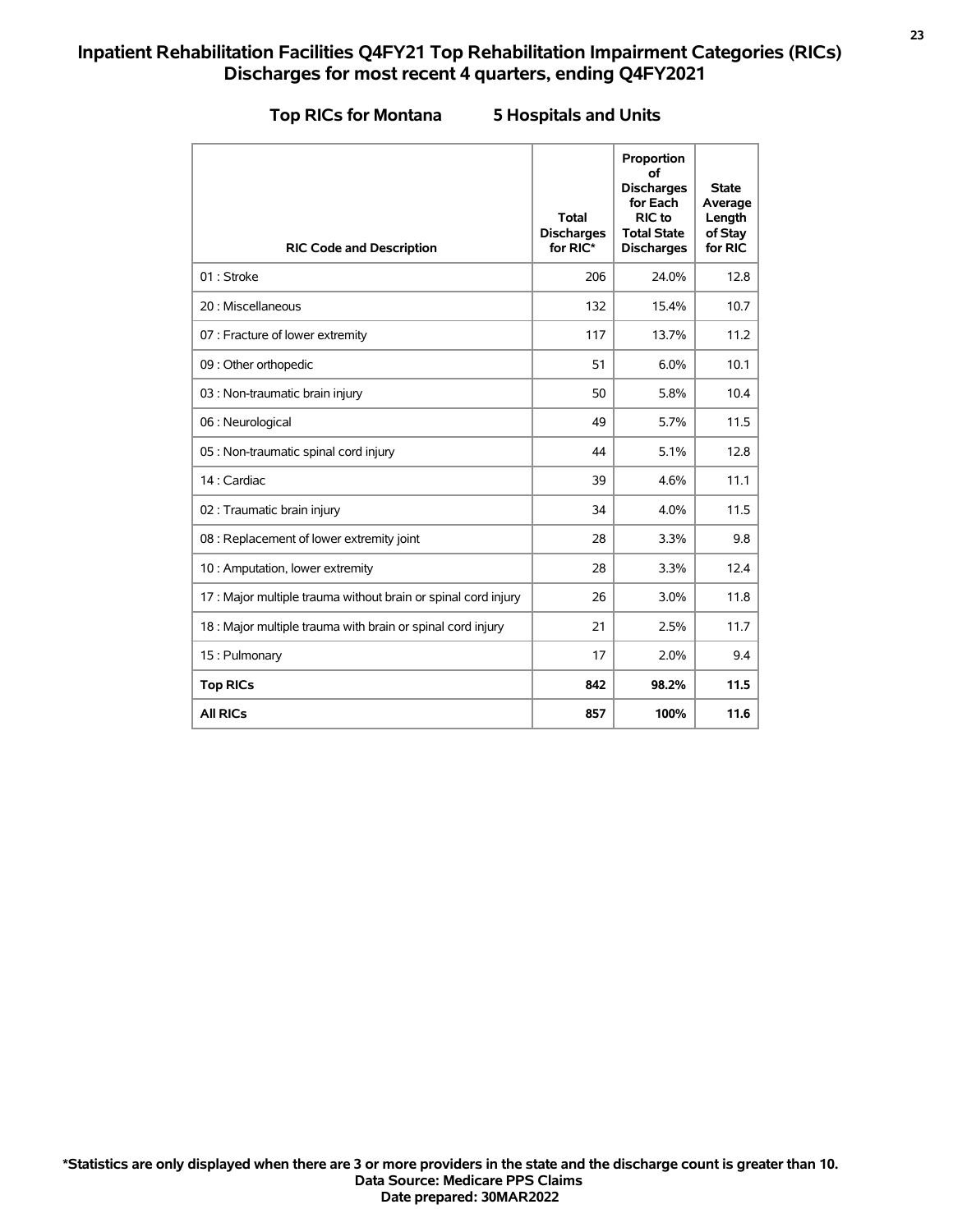#### **Top RICs for North Carolina 21 Hospitals and Units**

| <b>RIC Code and Description</b>                                | Total<br><b>Discharges</b><br>for RIC* | Proportion<br>οf<br><b>Discharges</b><br>for Each<br>RIC to<br><b>Total State</b><br><b>Discharges</b> | State<br>Average<br>Length<br>of Stay<br>for RIC |
|----------------------------------------------------------------|----------------------------------------|--------------------------------------------------------------------------------------------------------|--------------------------------------------------|
| 01: Stroke                                                     | 1,775                                  | 24.5%                                                                                                  | 15.7                                             |
| 20 : Miscellaneous                                             | 1,286                                  | 17.7%                                                                                                  | 12.5                                             |
| 07 : Fracture of lower extremity                               | 776                                    | 10.7%                                                                                                  | 13.3                                             |
| 14 : Cardiac                                                   | 501                                    | 6.9%                                                                                                   | 11.5                                             |
| 05 : Non-traumatic spinal cord injury                          | 455                                    | 6.3%                                                                                                   | 15.3                                             |
| 03 : Non-traumatic brain injury                                | 440                                    | 6.1%                                                                                                   | 13.6                                             |
| 06 : Neurological                                              | 417                                    | 5.8%                                                                                                   | 13.9                                             |
| 09 : Other orthopedic                                          | 411                                    | 5.7%                                                                                                   | 12.3                                             |
| 10 : Amputation, lower extremity                               | 358                                    | 4.9%                                                                                                   | 13.6                                             |
| 17 : Major multiple trauma without brain or spinal cord injury | 207                                    | 2.9%                                                                                                   | 13.4                                             |
| 02 : Traumatic brain injury                                    | 199                                    | 2.7%                                                                                                   | 13.8                                             |
| 08 : Replacement of lower extremity joint                      | 115                                    | 1.6%                                                                                                   | 10.9                                             |
| 15: Pulmonary                                                  | 114                                    | 1.6%                                                                                                   | 13.7                                             |
| 04 : Traumatic spinal cord injury                              | 98                                     | 1.4%                                                                                                   | 21.1                                             |
| 18 : Major multiple trauma with brain or spinal cord injury    | 66                                     | 0.9%                                                                                                   | 14.6                                             |
| 19 : Guillain Barre                                            | 11                                     | 0.2%                                                                                                   | 17.9                                             |
| 11 : Amputation, non-lower extremity                           | 11                                     | 0.2%                                                                                                   | 15.1                                             |
| <b>Top RICs</b>                                                | 7,240                                  | 99.8%                                                                                                  | 13.9                                             |
| <b>All RICs</b>                                                | 7,252                                  | 100%                                                                                                   | 13.9                                             |

**Date prepared: 30MAR2022 Data Source: Medicare PPS Claims \*Statistics are only displayed when there are 3 or more providers in the state and the discharge count is greater than 10.**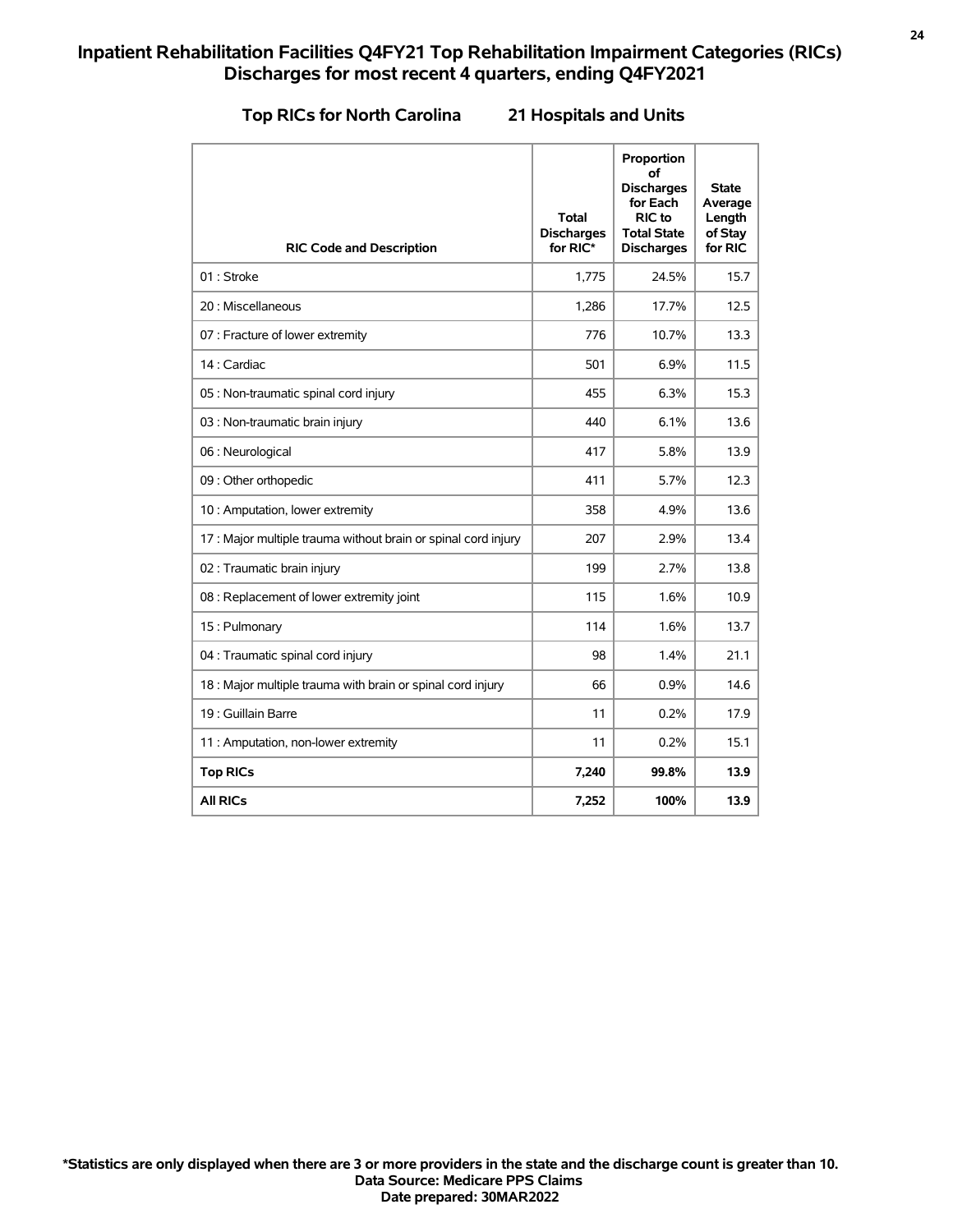#### **The Rica A** Hospitals and Units

| <b>RIC Code and Description</b>                                | <b>Total</b><br><b>Discharges</b><br>for RIC* | Proportion<br>of<br><b>Discharges</b><br>for Each<br>RIC to<br><b>Total State</b><br><b>Discharges</b> | <b>State</b><br>Average<br>Length<br>of Stay<br>for RIC |
|----------------------------------------------------------------|-----------------------------------------------|--------------------------------------------------------------------------------------------------------|---------------------------------------------------------|
| 01 : Stroke                                                    | 232                                           | 21.9%                                                                                                  | 13.5                                                    |
| 06 : Neurological                                              | 170                                           | 16.0%                                                                                                  | 12.1                                                    |
| 20 : Miscellaneous                                             | 151                                           | 14.2%                                                                                                  | 9.8                                                     |
| 07 : Fracture of lower extremity                               | 97                                            | 9.1%                                                                                                   | 11.1                                                    |
| 09 : Other orthopedic                                          | 93                                            | 8.8%                                                                                                   | 10.7                                                    |
| 08 : Replacement of lower extremity joint                      | 64                                            | 6.0%                                                                                                   | 8.6                                                     |
| 03 : Non-traumatic brain injury                                | 58                                            | 5.5%                                                                                                   | 13.1                                                    |
| 14 : Cardiac                                                   | 41                                            | 3.9%                                                                                                   | 9.3                                                     |
| 02 : Traumatic brain injury                                    | 40                                            | 3.8%                                                                                                   | 12.7                                                    |
| 15: Pulmonary                                                  | 26                                            | 2.5%                                                                                                   | 11.8                                                    |
| 17 : Major multiple trauma without brain or spinal cord injury | 23                                            | 2.2%                                                                                                   | 12.4                                                    |
| 05 : Non-traumatic spinal cord injury                          | 22                                            | 2.1%                                                                                                   | 16.5                                                    |
| 10 : Amputation, lower extremity                               | 17                                            | 1.6%                                                                                                   | 13.1                                                    |
| <b>Top RICs</b>                                                | 1,034                                         | 97.5%                                                                                                  | 11.7                                                    |
| <b>All RICs</b>                                                | 1,061                                         | 100%                                                                                                   | 11.9                                                    |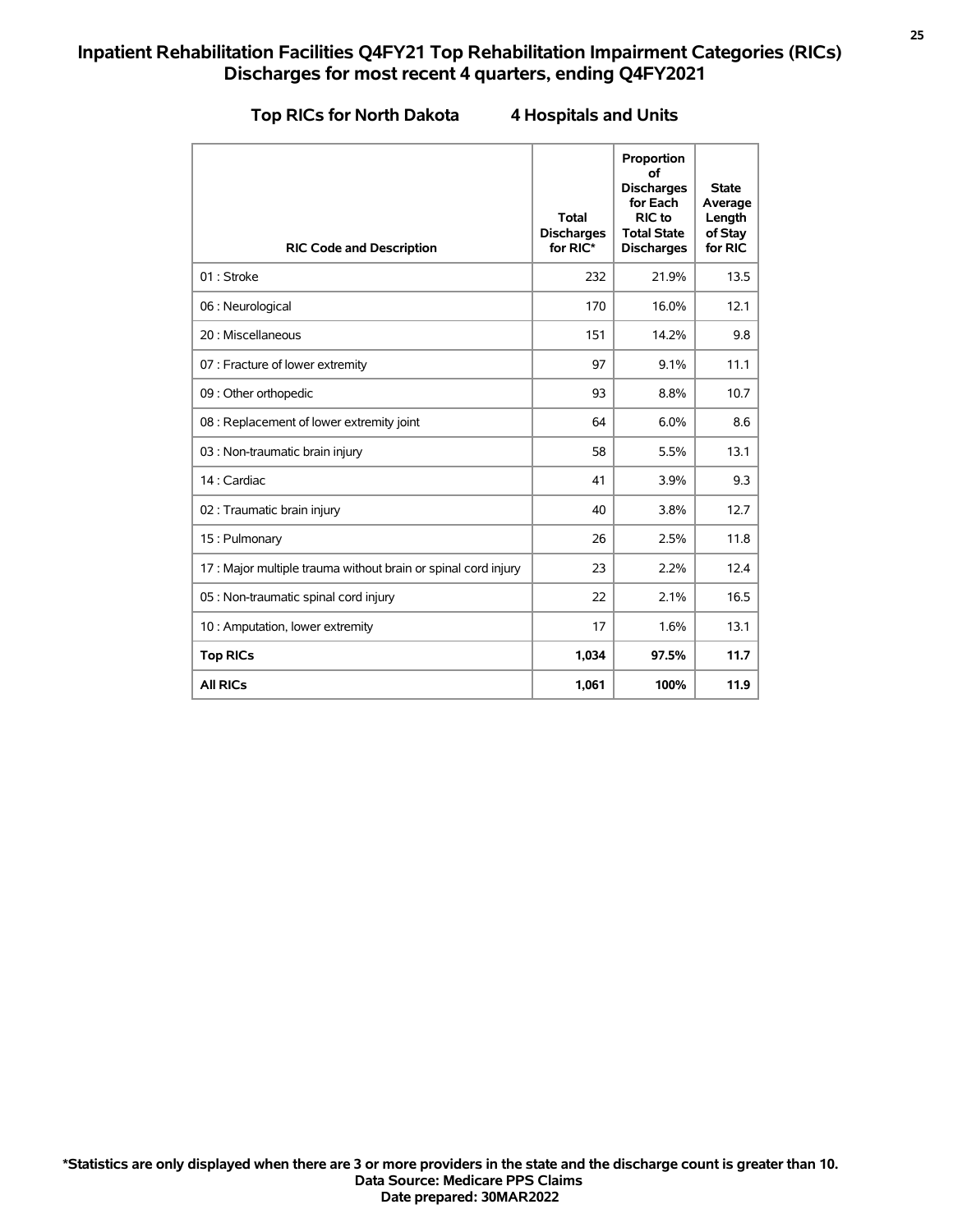|  | <b>Top RICs for Nebraska</b> |  |  |  |
|--|------------------------------|--|--|--|
|--|------------------------------|--|--|--|

#### **11 Hospitals and Units**

| <b>RIC Code and Description</b>                               | Total<br><b>Discharges</b><br>for RIC* | Proportion<br>of<br><b>Discharges</b><br>for Each<br>RIC to<br><b>Total State</b><br><b>Discharges</b> | <b>State</b><br>Average<br>Length<br>of Stay<br>for RIC |
|---------------------------------------------------------------|----------------------------------------|--------------------------------------------------------------------------------------------------------|---------------------------------------------------------|
| 01: Stroke                                                    | 530                                    | 32.1%                                                                                                  | 15.8                                                    |
| 20 : Miscellaneous                                            | 226                                    | 13.7%                                                                                                  | 12.8                                                    |
| 07 : Fracture of lower extremity                              | 116                                    | 7.0%                                                                                                   | 12.7                                                    |
| 05 : Non-traumatic spinal cord injury                         | 100                                    | 6.1%                                                                                                   | 14.5                                                    |
| 14 : Cardiac                                                  | 94                                     | 5.7%                                                                                                   | 12.1                                                    |
| 03 : Non-traumatic brain injury                               | 86                                     | 5.2%                                                                                                   | 13.0                                                    |
| 02 : Traumatic brain injury                                   | 83                                     | 5.0%                                                                                                   | 15.0                                                    |
| 09 : Other orthopedic                                         | 79                                     | 4.8%                                                                                                   | 11.9                                                    |
| 06 : Neurological                                             | 74                                     | 4.5%                                                                                                   | 15.4                                                    |
| 10 : Amputation, lower extremity                              | 72                                     | 4.4%                                                                                                   | 15.4                                                    |
| 08 : Replacement of lower extremity joint                     | 45                                     | 2.7%                                                                                                   | 10.0                                                    |
| 15: Pulmonary                                                 | 45                                     | 2.7%                                                                                                   | 12.2                                                    |
| 17: Major multiple trauma without brain or spinal cord injury | 36                                     | 2.2%                                                                                                   | 11.4                                                    |
| 04 : Traumatic spinal cord injury                             | 29                                     | 1.8%                                                                                                   | 23.9                                                    |
| 18 : Major multiple trauma with brain or spinal cord injury   | 25                                     | 1.5%                                                                                                   | 15.8                                                    |
| <b>Top RICs</b>                                               | 1,640                                  | 99.5%                                                                                                  | 14.2                                                    |
| <b>All RICs</b>                                               | 1,649                                  | 100%                                                                                                   | 14.3                                                    |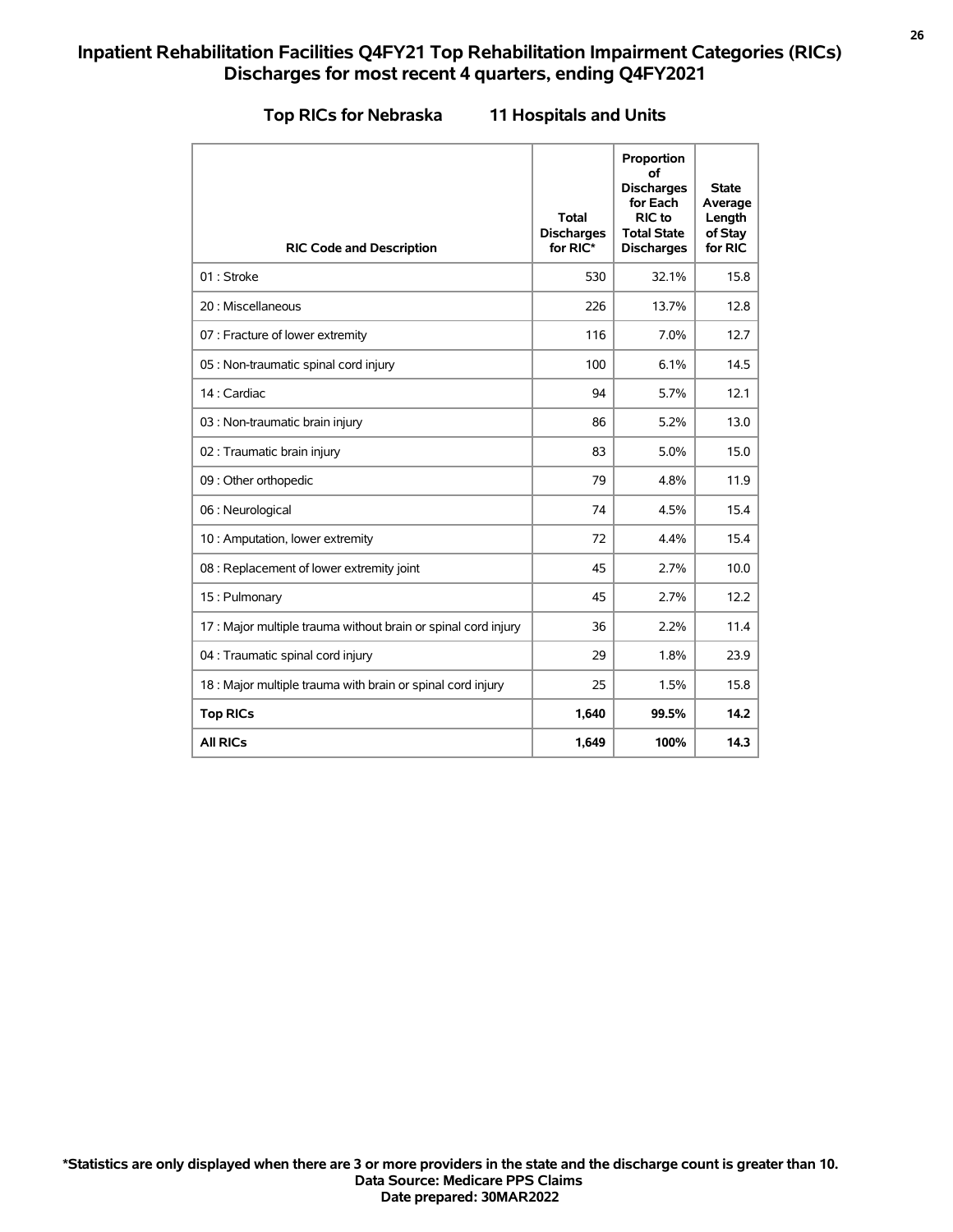#### **Top RICs for New Hampshire 4 Hospitals and Units**

| <b>RIC Code and Description</b>                                | <b>Total</b><br><b>Discharges</b><br>for RIC* | Proportion<br>οf<br><b>Discharges</b><br>for Each<br>RIC to<br><b>Total State</b><br><b>Discharges</b> | <b>State</b><br>Average<br>Length<br>of Stay<br>for RIC |
|----------------------------------------------------------------|-----------------------------------------------|--------------------------------------------------------------------------------------------------------|---------------------------------------------------------|
| 01: Stroke                                                     | 557                                           | 18.0%                                                                                                  | 14.2                                                    |
| 07 : Fracture of lower extremity                               | 495                                           | 16.0%                                                                                                  | 12.5                                                    |
| 20 : Miscellaneous                                             | 493                                           | 15.9%                                                                                                  | 11.2                                                    |
| 09 : Other orthopedic                                          | 331                                           | 10.7%                                                                                                  | 11.8                                                    |
| 06 : Neurological                                              | 263                                           | 8.5%                                                                                                   | 12.7                                                    |
| 14 : Cardiac                                                   | 222                                           | 7.2%                                                                                                   | 10.2                                                    |
| 17 : Major multiple trauma without brain or spinal cord injury | 163                                           | 5.3%                                                                                                   | 12.4                                                    |
| 03 : Non-traumatic brain injury                                | 125                                           | 4.0%                                                                                                   | 12.6                                                    |
| 02 : Traumatic brain injury                                    | 103                                           | 3.3%                                                                                                   | 13.7                                                    |
| 08 : Replacement of lower extremity joint                      | 98                                            | 3.2%                                                                                                   | 10.7                                                    |
| 05 : Non-traumatic spinal cord injury                          | 72                                            | 2.3%                                                                                                   | 14.2                                                    |
| 10 : Amputation, lower extremity                               | 67                                            | 2.2%                                                                                                   | 13.8                                                    |
| 18 : Major multiple trauma with brain or spinal cord injury    | 34                                            | 1.1%                                                                                                   | 14.9                                                    |
| 15: Pulmonary                                                  | 32                                            | 1.0%                                                                                                   | 11.1                                                    |
| 04 : Traumatic spinal cord injury                              | 20                                            | 0.6%                                                                                                   | 15.9                                                    |
| <b>Top RICs</b>                                                | 3,075                                         | 99.2%                                                                                                  | 12.5                                                    |
| <b>All RICs</b>                                                | 3,101                                         | 100%                                                                                                   | 12.5                                                    |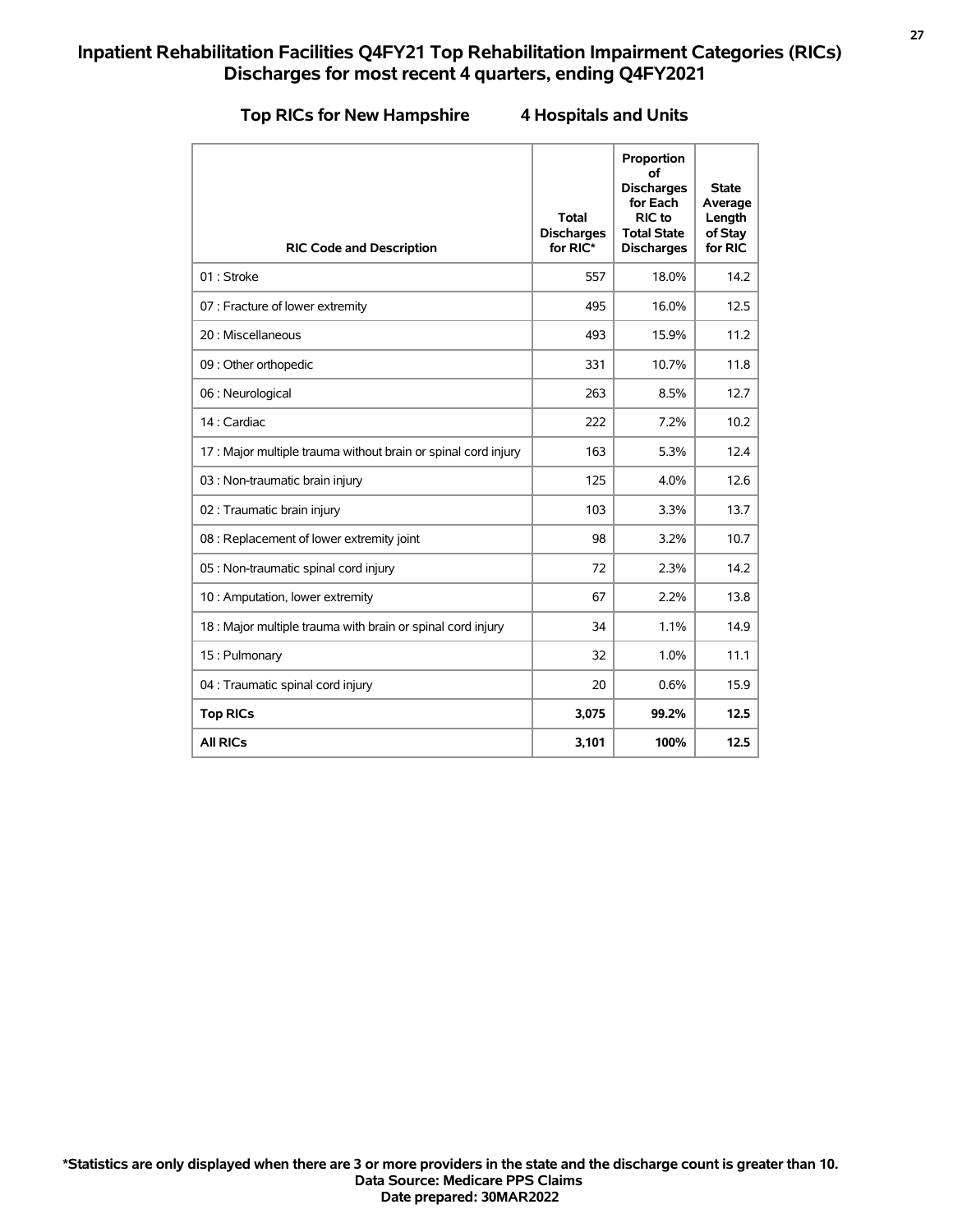#### **Top RICs for New Jersey 15 Hospitals and Units**

| <b>RIC Code and Description</b>                                | <b>Total</b><br><b>Discharges</b><br>for RIC* | Proportion<br>οf<br><b>Discharges</b><br>for Each<br>RIC to<br><b>Total State</b><br><b>Discharges</b> | <b>State</b><br>Average<br>Length<br>of Stay<br>for RIC |
|----------------------------------------------------------------|-----------------------------------------------|--------------------------------------------------------------------------------------------------------|---------------------------------------------------------|
| 01: Stroke                                                     | 2,373                                         | 23.3%                                                                                                  | 15.5                                                    |
| 20 : Miscellaneous                                             | 1,597                                         | 15.7%                                                                                                  | 12.3                                                    |
| 06 : Neurological                                              | 1,113                                         | 10.9%                                                                                                  | 13.2                                                    |
| 07 : Fracture of lower extremity                               | 1,031                                         | 10.1%                                                                                                  | 14.0                                                    |
| 03 : Non-traumatic brain injury                                | 834                                           | 8.2%                                                                                                   | 13.0                                                    |
| 09 : Other orthopedic                                          | 787                                           | 7.7%                                                                                                   | 12.7                                                    |
| 14 : Cardiac                                                   | 656                                           | 6.4%                                                                                                   | 11.6                                                    |
| 02 : Traumatic brain injury                                    | 419                                           | 4.1%                                                                                                   | 13.9                                                    |
| 05 : Non-traumatic spinal cord injury                          | 361                                           | 3.5%                                                                                                   | 15.5                                                    |
| 08 : Replacement of lower extremity joint                      | 247                                           | 2.4%                                                                                                   | 10.9                                                    |
| 10 : Amputation, lower extremity                               | 204                                           | 2.0%                                                                                                   | 13.6                                                    |
| 17 : Major multiple trauma without brain or spinal cord injury | 198                                           | 1.9%                                                                                                   | 14.5                                                    |
| 15: Pulmonary                                                  | 139                                           | 1.4%                                                                                                   | 11.5                                                    |
| 04 : Traumatic spinal cord injury                              | 94                                            | 0.9%                                                                                                   | 20.4                                                    |
| 18 : Major multiple trauma with brain or spinal cord injury    | 62                                            | 0.6%                                                                                                   | 17.6                                                    |
| 12: Osteoarthritis                                             | 21                                            | 0.2%                                                                                                   | 12.1                                                    |
| 19 : Guillain Barre                                            | 20                                            | 0.2%                                                                                                   | 19.9                                                    |
| 13 : Rheumatoid, other arthritis                               | 12                                            | 0.1%                                                                                                   | 12.3                                                    |
| <b>Top RICs</b>                                                | 10,168                                        | 99.9%                                                                                                  | 13.7                                                    |
| <b>All RICs</b>                                                | 10,183                                        | 100%                                                                                                   | 13.7                                                    |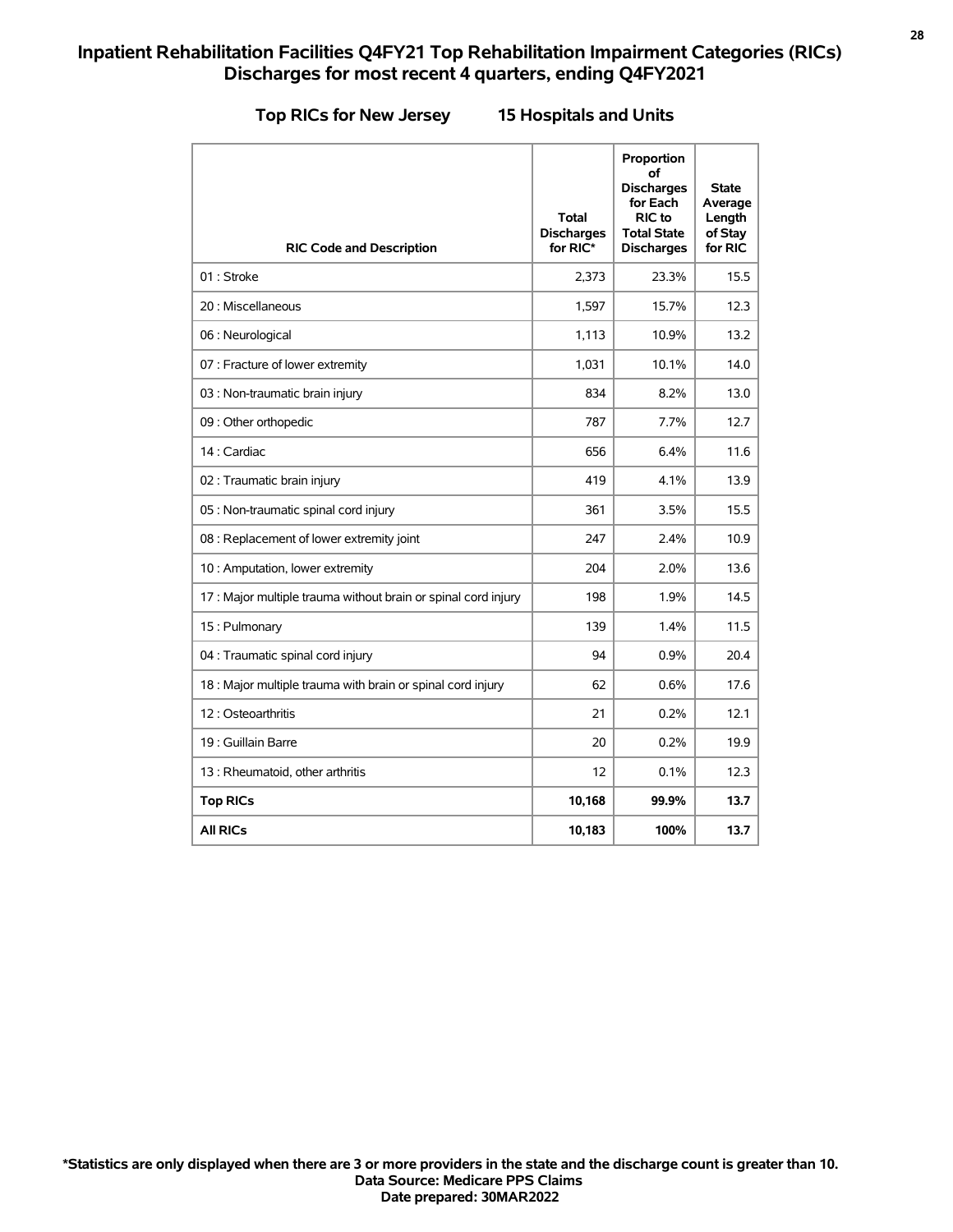| <b>Top RICs for New Mexico</b> |
|--------------------------------|
|--------------------------------|

#### **Top RICs for New Mexico 9 Hospitals and Units**

| <b>RIC Code and Description</b>                                | <b>Total</b><br><b>Discharges</b><br>for RIC* | Proportion<br>οf<br><b>Discharges</b><br>for Each<br>RIC to<br><b>Total State</b><br><b>Discharges</b> | <b>State</b><br>Average<br>Length<br>of Stay<br>for RIC |
|----------------------------------------------------------------|-----------------------------------------------|--------------------------------------------------------------------------------------------------------|---------------------------------------------------------|
| 07 : Fracture of lower extremity                               | 418                                           | 20.1%                                                                                                  | 12.8                                                    |
| 01: Stroke                                                     | 346                                           | 16.7%                                                                                                  | 15.1                                                    |
| 20 : Miscellaneous                                             | 297                                           | 14.3%                                                                                                  | 11.5                                                    |
| 06 : Neurological                                              | 207                                           | 10.0%                                                                                                  | 12.2                                                    |
| 09 : Other orthopedic                                          | 162                                           | 7.8%                                                                                                   | 12.0                                                    |
| 14 : Cardiac                                                   | 103                                           | 5.0%                                                                                                   | 11.4                                                    |
| 03 : Non-traumatic brain injury                                | 96                                            | 4.6%                                                                                                   | 12.0                                                    |
| 17 : Major multiple trauma without brain or spinal cord injury | 92                                            | 4.4%                                                                                                   | 13.2                                                    |
| 02 : Traumatic brain injury                                    | 88                                            | 4.2%                                                                                                   | 12.1                                                    |
| 08 : Replacement of lower extremity joint                      | 80                                            | 3.9%                                                                                                   | 11.3                                                    |
| 05 : Non-traumatic spinal cord injury                          | 68                                            | 3.3%                                                                                                   | 14.1                                                    |
| 10 : Amputation, lower extremity                               | 51                                            | 2.5%                                                                                                   | 12.7                                                    |
| 18 : Major multiple trauma with brain or spinal cord injury    | 24                                            | 1.2%                                                                                                   | 15.6                                                    |
| 04 : Traumatic spinal cord injury                              | 13                                            | 0.6%                                                                                                   | 18.5                                                    |
| <b>Top RICs</b>                                                | 2,045                                         | 98.6%                                                                                                  | 12.8                                                    |
| <b>All RICs</b>                                                | 2,075                                         | 100%                                                                                                   | 12.8                                                    |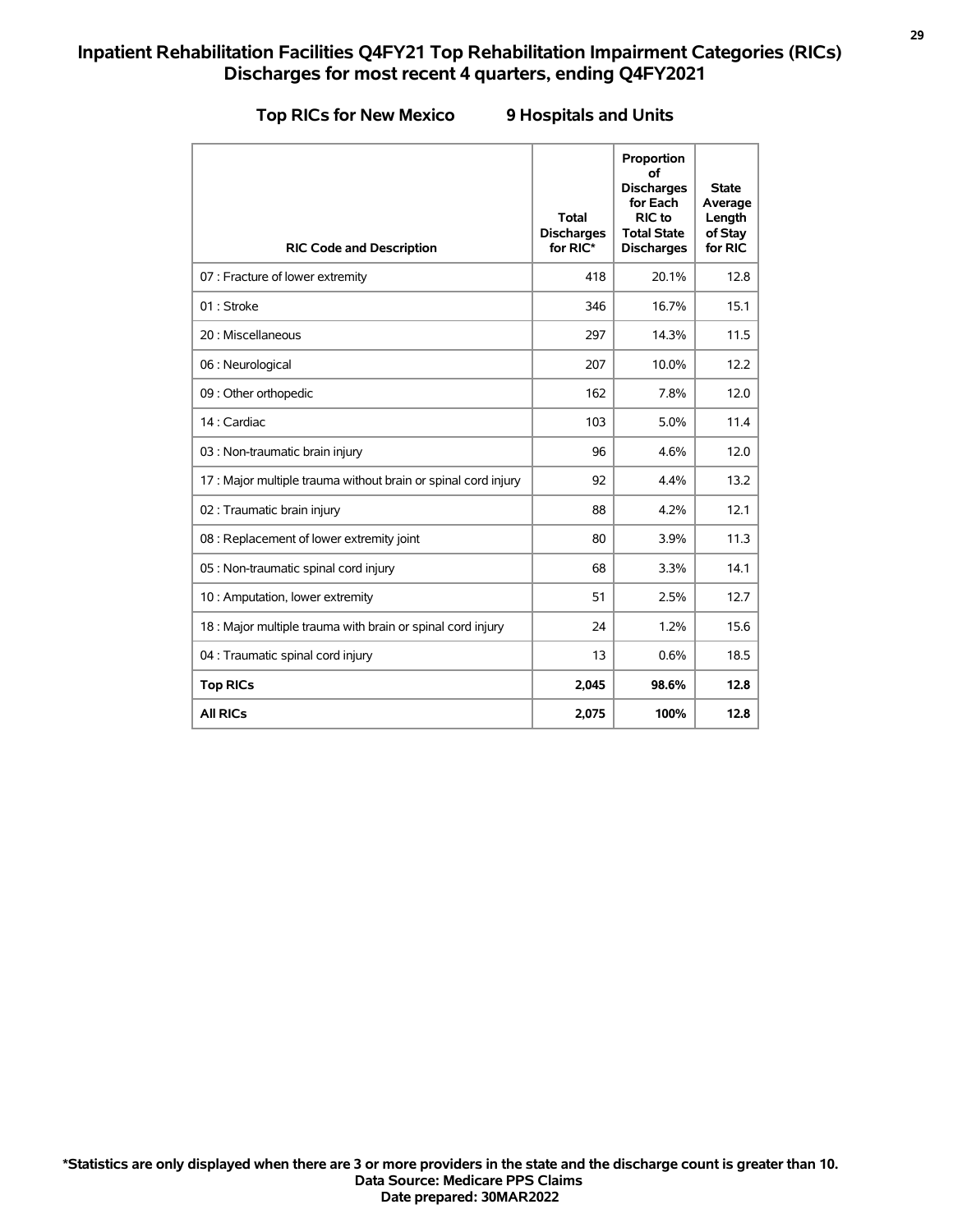| <b>RIC Code and Description</b>                                | <b>Total</b><br><b>Discharges</b><br>for RIC* | Proportion<br>of<br><b>Discharges</b><br>for Each<br>RIC to<br><b>Total State</b><br><b>Discharges</b> | <b>State</b><br>Average<br>Length<br>of Stay<br>for RIC |
|----------------------------------------------------------------|-----------------------------------------------|--------------------------------------------------------------------------------------------------------|---------------------------------------------------------|
| 06 : Neurological                                              | 1,854                                         | 23.4%                                                                                                  | 12.6                                                    |
| 20 : Miscellaneous                                             | 1,247                                         | 15.8%                                                                                                  | 11.7                                                    |
| 03 : Non-traumatic brain injury                                | 1,020                                         | 12.9%                                                                                                  | 12.7                                                    |
| 01: Stroke                                                     | 986                                           | 12.5%                                                                                                  | 15.4                                                    |
| 07 : Fracture of lower extremity                               | 699                                           | 8.8%                                                                                                   | 13.3                                                    |
| 09 : Other orthopedic                                          | 593                                           | 7.5%                                                                                                   | 11.6                                                    |
| 14 : Cardiac                                                   | 406                                           | 5.1%                                                                                                   | 10.9                                                    |
| 02 : Traumatic brain injury                                    | 258                                           | 3.3%                                                                                                   | 12.8                                                    |
| 15: Pulmonary                                                  | 184                                           | 2.3%                                                                                                   | 10.4                                                    |
| 05 : Non-traumatic spinal cord injury                          | 156                                           | 2.0%                                                                                                   | 14.1                                                    |
| 17 : Major multiple trauma without brain or spinal cord injury | 137                                           | 1.7%                                                                                                   | 14.5                                                    |
| 08 : Replacement of lower extremity joint                      | 120                                           | 1.5%                                                                                                   | 10.5                                                    |
| 10 : Amputation, lower extremity                               | 86                                            | 1.1%                                                                                                   | 13.0                                                    |
| 18 : Major multiple trauma with brain or spinal cord injury    | 44                                            | 0.6%                                                                                                   | 15.0                                                    |
| 04 : Traumatic spinal cord injury                              | 34                                            | 0.4%                                                                                                   | 17.1                                                    |
| 12: Osteoarthritis                                             | 32                                            | 0.4%                                                                                                   | 12.4                                                    |
| 13 : Rheumatoid, other arthritis                               | 23                                            | 0.3%                                                                                                   | 11.5                                                    |
| 16 : Pain syndrome                                             | 16                                            | 0.2%                                                                                                   | 12.1                                                    |
| <b>Top RICs</b>                                                | 7,895                                         | 99.8%                                                                                                  | 12.7                                                    |
| <b>All RICs</b>                                                | 7,912                                         | 100%                                                                                                   | 12.7                                                    |

### **Top RICs for Nevada 13 Hospitals and Units**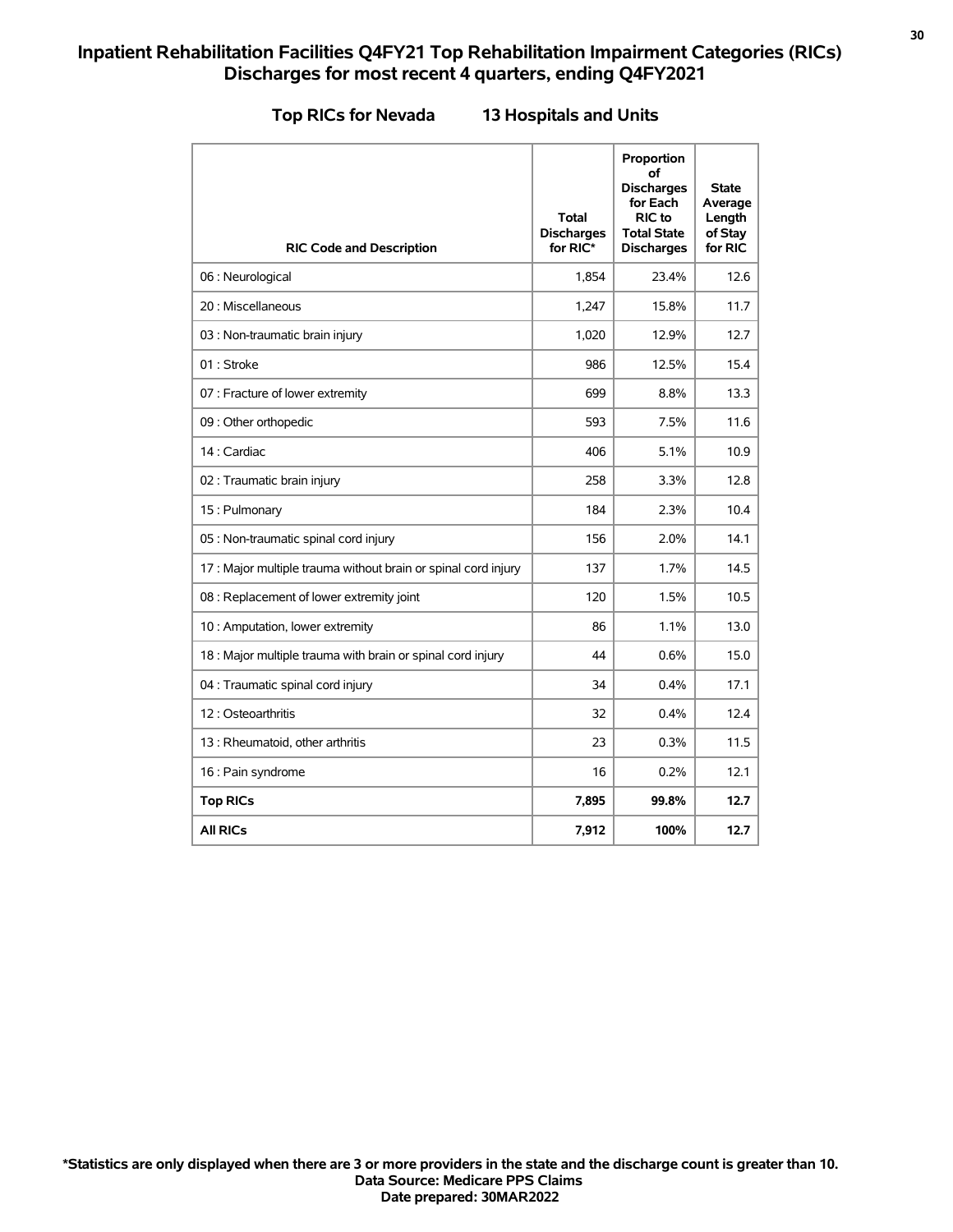| <b>RIC Code and Description</b>                                | Total<br><b>Discharges</b><br>for RIC* | Proportion<br>of<br><b>Discharges</b><br>for Each<br><b>RIC</b> to<br><b>Total State</b><br><b>Discharges</b> | <b>State</b><br>Average<br>Length<br>of Stay<br>for RIC |
|----------------------------------------------------------------|----------------------------------------|---------------------------------------------------------------------------------------------------------------|---------------------------------------------------------|
| 01: Stroke                                                     | 2,378                                  | 24.4%                                                                                                         | 16.3                                                    |
| 20 : Miscellaneous                                             | 1,443                                  | 14.8%                                                                                                         | 12.6                                                    |
| 07 : Fracture of lower extremity                               | 1,263                                  | 12.9%                                                                                                         | 14.0                                                    |
| 06 : Neurological                                              | 647                                    | 6.6%                                                                                                          | 13.7                                                    |
| 03 : Non-traumatic brain injury                                | 612                                    | 6.3%                                                                                                          | 14.1                                                    |
| 14 : Cardiac                                                   | 573                                    | 5.9%                                                                                                          | 12.0                                                    |
| 09 : Other orthopedic                                          | 570                                    | 5.8%                                                                                                          | 12.9                                                    |
| 08 : Replacement of lower extremity joint                      | 450                                    | 4.6%                                                                                                          | 11.4                                                    |
| 05 : Non-traumatic spinal cord injury                          | 433                                    | 4.4%                                                                                                          | 16.2                                                    |
| 02 : Traumatic brain injury                                    | 404                                    | 4.1%                                                                                                          | 14.2                                                    |
| 15: Pulmonary                                                  | 397                                    | 4.1%                                                                                                          | 12.8                                                    |
| 10 : Amputation, lower extremity                               | 182                                    | 1.9%                                                                                                          | 15.1                                                    |
| 17 : Major multiple trauma without brain or spinal cord injury | 155                                    | 1.6%                                                                                                          | 14.5                                                    |
| 04 : Traumatic spinal cord injury                              | 89                                     | 0.9%                                                                                                          | 19.6                                                    |
| 18 : Major multiple trauma with brain or spinal cord injury    | 48                                     | 0.5%                                                                                                          | 16.4                                                    |
| 19 : Guillain Barre                                            | 35                                     | 0.4%                                                                                                          | 18.0                                                    |
| 16 : Pain syndrome                                             | 27                                     | 0.3%                                                                                                          | 12.9                                                    |
| 13: Rheumatoid, other arthritis                                | 22                                     | 0.2%                                                                                                          | 12.2                                                    |
| 11 : Amputation, non-lower extremity                           | 19                                     | 0.2%                                                                                                          | 14.3                                                    |
| 21 : Burns                                                     | 12                                     | 0.1%                                                                                                          | 12.4                                                    |
| <b>Top RICs</b>                                                | 9,759                                  | 100%                                                                                                          | 14.2                                                    |

#### **Top RICs for New York 41 Hospitals and Units**

**All RICs 9,762 100% 14.2**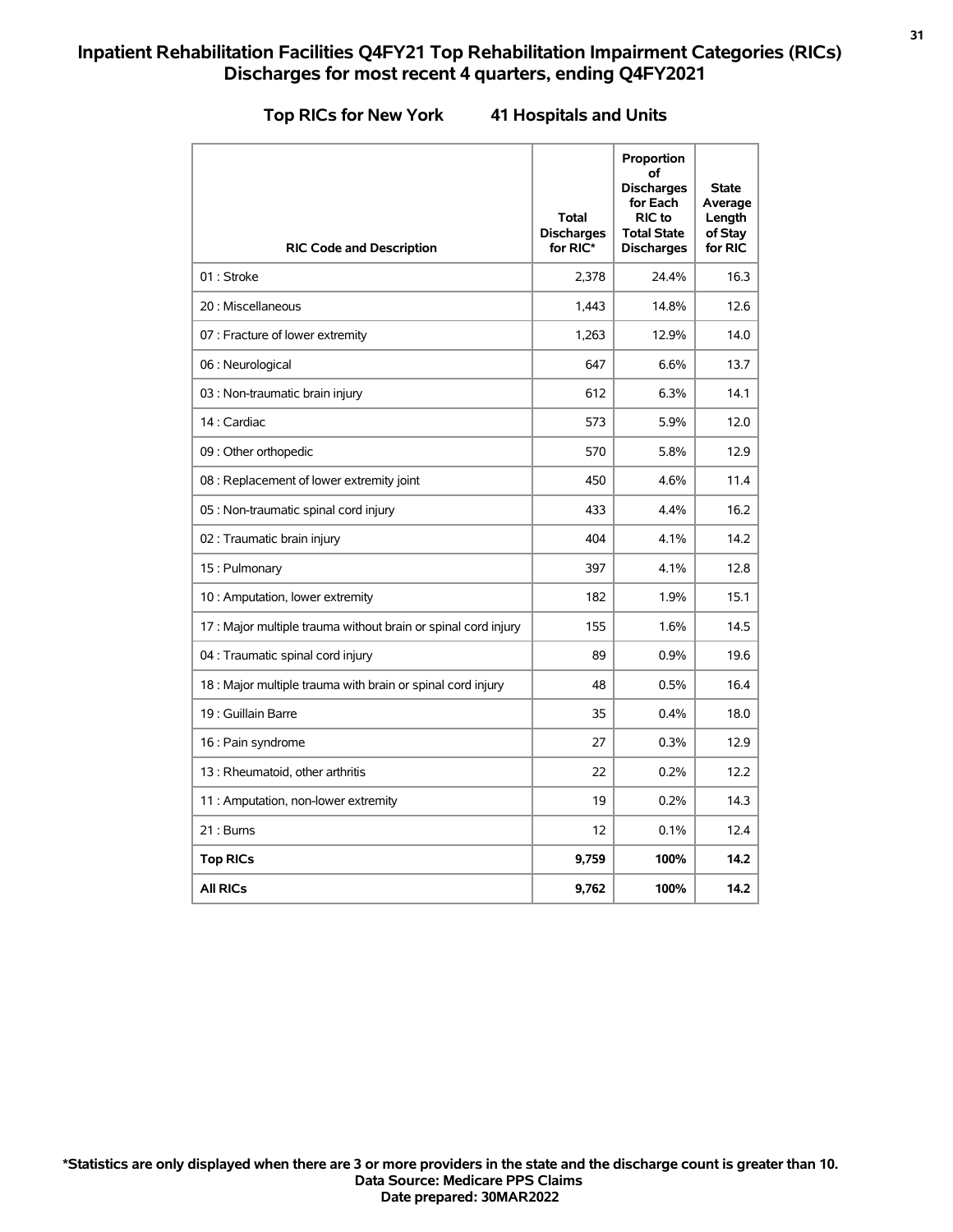| <b>RIC Code and Description</b>                                | <b>Total</b><br><b>Discharges</b><br>for RIC* | Proportion<br>οf<br><b>Discharges</b><br>for Each<br>RIC to<br><b>Total State</b><br><b>Discharges</b> | <b>State</b><br>Average<br>Length<br>of Stay<br>for RIC |
|----------------------------------------------------------------|-----------------------------------------------|--------------------------------------------------------------------------------------------------------|---------------------------------------------------------|
| 01: Stroke                                                     | 2,534                                         | 19.5%                                                                                                  | 14.6                                                    |
| 20 : Miscellaneous                                             | 2,289                                         | 17.6%                                                                                                  | 11.4                                                    |
| 06 : Neurological                                              | 1,385                                         | 10.6%                                                                                                  | 12.6                                                    |
| 07 : Fracture of lower extremity                               | 1,324                                         | 10.2%                                                                                                  | 12.9                                                    |
| 03 : Non-traumatic brain injury                                | 1,100                                         | 8.5%                                                                                                   | 11.7                                                    |
| 09 : Other orthopedic                                          | 1.087                                         | 8.4%                                                                                                   | 11.7                                                    |
| 14 : Cardiac                                                   | 818                                           | 6.3%                                                                                                   | 10.9                                                    |
| 05 : Non-traumatic spinal cord injury                          | 622                                           | 4.8%                                                                                                   | 14.2                                                    |
| 02 : Traumatic brain injury                                    | 447                                           | 3.4%                                                                                                   | 12.9                                                    |
| 08 : Replacement of lower extremity joint                      | 421                                           | 3.2%                                                                                                   | 10.5                                                    |
| 17 : Major multiple trauma without brain or spinal cord injury | 295                                           | 2.3%                                                                                                   | 12.4                                                    |
| 10 : Amputation, lower extremity                               | 245                                           | 1.9%                                                                                                   | 12.9                                                    |
| 15: Pulmonary                                                  | 161                                           | 1.2%                                                                                                   | 11.2                                                    |
| 04 : Traumatic spinal cord injury                              | 103                                           | 0.8%                                                                                                   | 17.2                                                    |
| 18 : Major multiple trauma with brain or spinal cord injury    | 74                                            | 0.6%                                                                                                   | 14.0                                                    |
| 19 : Guillain Barre                                            | 28                                            | 0.2%                                                                                                   | 17.8                                                    |
| 13 : Rheumatoid, other arthritis                               | 26                                            | 0.2%                                                                                                   | 12.3                                                    |
| 12: Osteoarthritis                                             | 16                                            | 0.1%                                                                                                   | 13.4                                                    |
| 11 : Amputation, non-lower extremity                           | 15                                            | 0.1%                                                                                                   | 12.2                                                    |
| <b>Top RICs</b>                                                | 12,990                                        | 99.9%                                                                                                  | 12.6                                                    |
| <b>All RICs</b>                                                | 13,006                                        | 100%                                                                                                   | 12.6                                                    |

**Top RICs for Ohio 48 Hospitals and Units**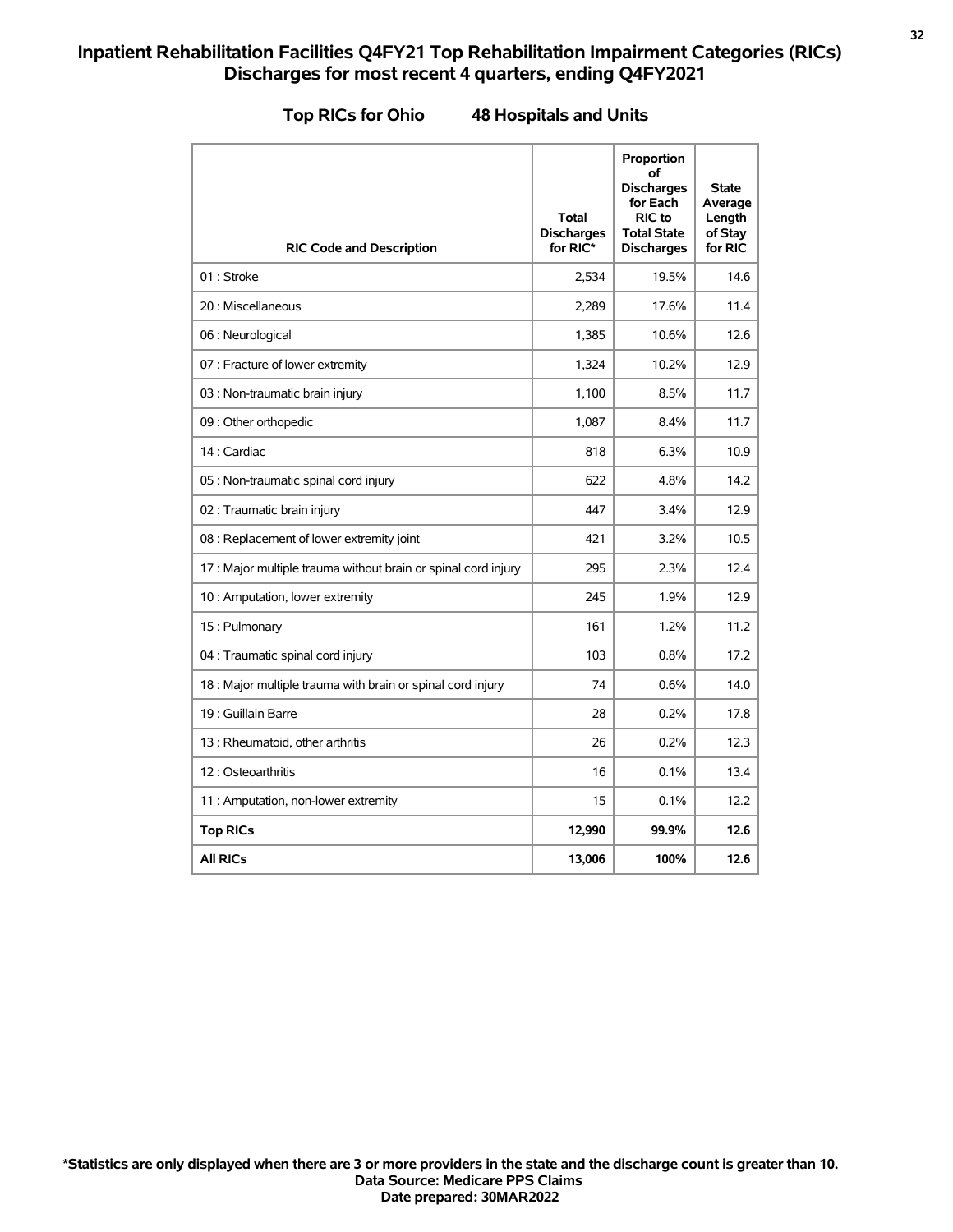| <b>RIC Code and Description</b>                                | <b>Total</b><br><b>Discharges</b><br>for RIC* | Proportion<br>οf<br><b>Discharges</b><br>for Each<br>RIC to<br><b>Total State</b><br><b>Discharges</b> | <b>State</b><br>Average<br>Length<br>of Stay<br>for RIC |
|----------------------------------------------------------------|-----------------------------------------------|--------------------------------------------------------------------------------------------------------|---------------------------------------------------------|
| 07 : Fracture of lower extremity                               | 1,276                                         | 17.9%                                                                                                  | 12.4                                                    |
| 01: Stroke                                                     | 1,209                                         | 17.0%                                                                                                  | 13.6                                                    |
| 20 : Miscellaneous                                             | 971                                           | 13.7%                                                                                                  | 11.0                                                    |
| 06 : Neurological                                              | 819                                           | 11.5%                                                                                                  | 11.6                                                    |
| 09 : Other orthopedic                                          | 517                                           | 7.3%                                                                                                   | 11.2                                                    |
| 03 : Non-traumatic brain injury                                | 505                                           | 7.1%                                                                                                   | 11.7                                                    |
| 14 : Cardiac                                                   | 347                                           | 4.9%                                                                                                   | 10.4                                                    |
| 05 : Non-traumatic spinal cord injury                          | 332                                           | 4.7%                                                                                                   | 13.2                                                    |
| 08 : Replacement of lower extremity joint                      | 290                                           | 4.1%                                                                                                   | 9.9                                                     |
| 02 : Traumatic brain injury                                    | 234                                           | 3.3%                                                                                                   | 12.1                                                    |
| 10 : Amputation, lower extremity                               | 175                                           | 2.5%                                                                                                   | 12.9                                                    |
| 17 : Major multiple trauma without brain or spinal cord injury | 150                                           | 2.1%                                                                                                   | 12.4                                                    |
| 15: Pulmonary                                                  | 134                                           | 1.9%                                                                                                   | 10.5                                                    |
| 04 : Traumatic spinal cord injury                              | 63                                            | 0.9%                                                                                                   | 14.9                                                    |
| 18 : Major multiple trauma with brain or spinal cord injury    | 41                                            | 0.6%                                                                                                   | 12.1                                                    |
| 19 : Guillain Barre                                            | 11                                            | 0.2%                                                                                                   | 19.0                                                    |
| <b>Top RICs</b>                                                | 7,074                                         | 99.5%                                                                                                  | 12.0                                                    |
| <b>All RICs</b>                                                | 7,111                                         | 100%                                                                                                   | 12.0                                                    |

### **Top RICs for Oklahoma 22 Hospitals and Units**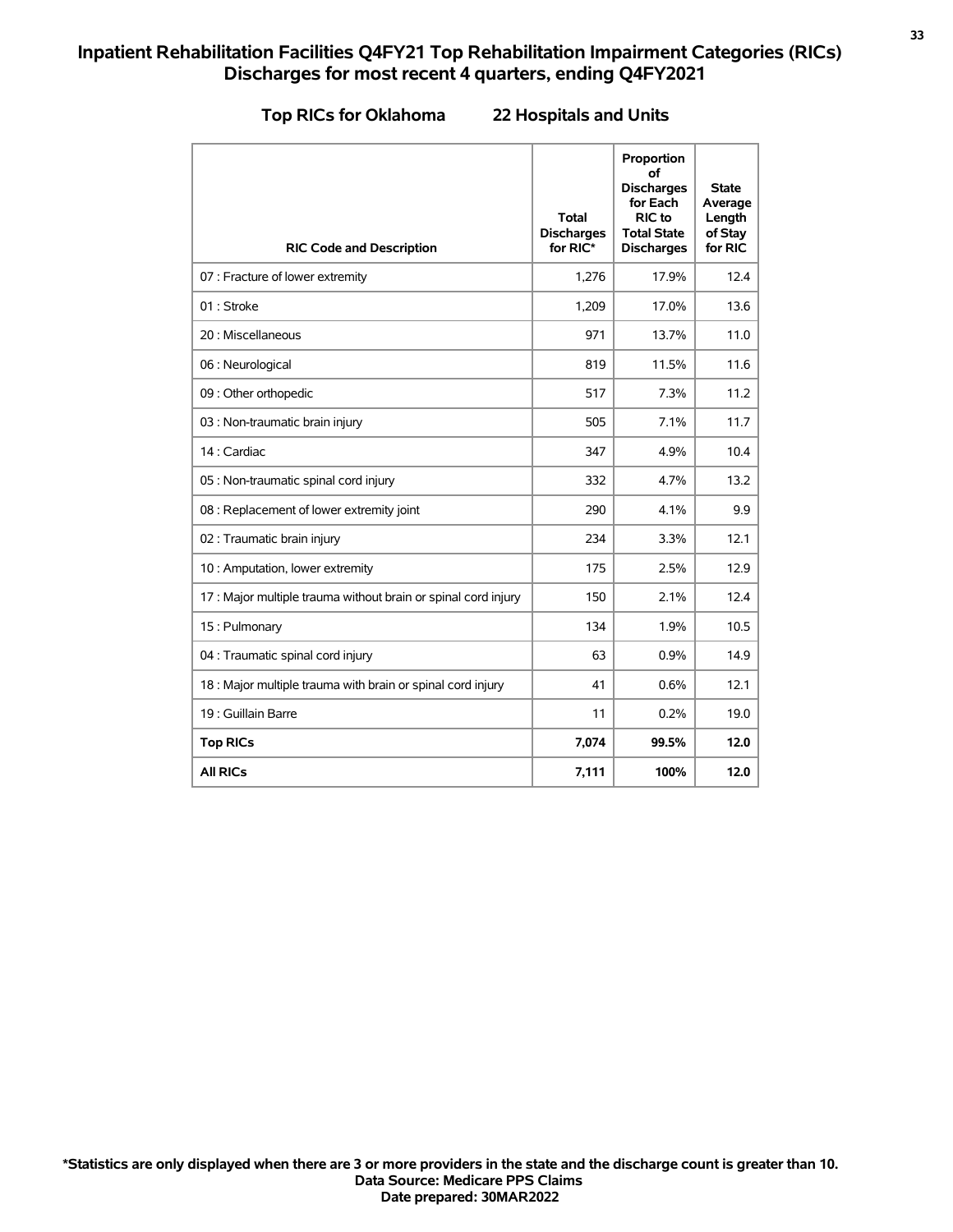| <b>RIC Code and Description</b>                                | <b>Total</b><br><b>Discharges</b><br>for RIC* | Proportion<br>of<br><b>Discharges</b><br>for Each<br>RIC to<br><b>Total State</b><br><b>Discharges</b> | <b>State</b><br>Average<br>Length<br>of Stay<br>for RIC |
|----------------------------------------------------------------|-----------------------------------------------|--------------------------------------------------------------------------------------------------------|---------------------------------------------------------|
| 01: Stroke                                                     | 378                                           | 39.5%                                                                                                  | 14.0                                                    |
| 20 : Miscellaneous                                             | 100                                           | 10.4%                                                                                                  | 12.0                                                    |
| 07 : Fracture of lower extremity                               | 69                                            | 7.2%                                                                                                   | 11.3                                                    |
| 03 : Non-traumatic brain injury                                | 68                                            | 7.1%                                                                                                   | 11.2                                                    |
| 05 : Non-traumatic spinal cord injury                          | 65                                            | 6.8%                                                                                                   | 14.7                                                    |
| 06 : Neurological                                              | 44                                            | 4.6%                                                                                                   | 11.6                                                    |
| 10 : Amputation, lower extremity                               | 39                                            | 4.1%                                                                                                   | 13.0                                                    |
| 14 : Cardiac                                                   | 38                                            | 4.0%                                                                                                   | 10.5                                                    |
| 02 : Traumatic brain injury                                    | 34                                            | 3.6%                                                                                                   | 11.0                                                    |
| 09 : Other orthopedic                                          | 30                                            | 3.1%                                                                                                   | 10.7                                                    |
| 08 : Replacement of lower extremity joint                      | 27                                            | 2.8%                                                                                                   | 10.0                                                    |
| 04 : Traumatic spinal cord injury                              | 22                                            | 2.3%                                                                                                   | 16.8                                                    |
| 17 : Major multiple trauma without brain or spinal cord injury | 13                                            | 1.4%                                                                                                   | 10.3                                                    |
| <b>Top RICs</b>                                                | 927                                           | 96.9%                                                                                                  | 12.8                                                    |
| <b>All RICs</b>                                                | 957                                           | 100%                                                                                                   | 12.7                                                    |

#### **Top RICs for Oregon 8 Hospitals and Units**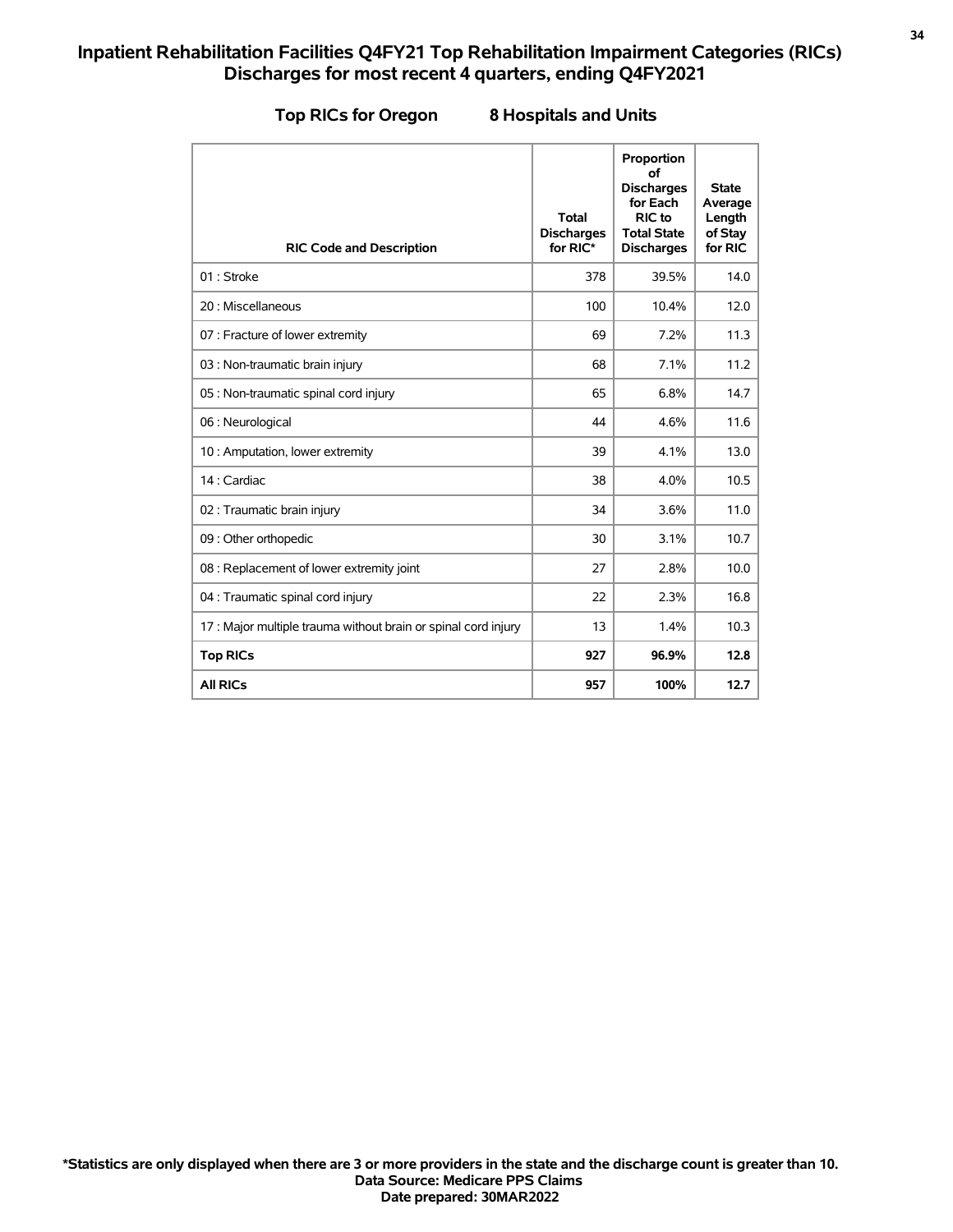|  | <b>Top RICs for Pennsylvania</b> |  |  |  |  |
|--|----------------------------------|--|--|--|--|
|--|----------------------------------|--|--|--|--|

# **Top RICs for Pennsylvania 68 Hospitals and Units**

| <b>RIC Code and Description</b>                               | <b>Total</b><br><b>Discharges</b><br>for RIC* | Proportion<br>οf<br><b>Discharges</b><br>for Each<br><b>RIC</b> to<br><b>Total State</b><br><b>Discharges</b> | <b>State</b><br>Average<br>Length<br>of Stay<br>for RIC |
|---------------------------------------------------------------|-----------------------------------------------|---------------------------------------------------------------------------------------------------------------|---------------------------------------------------------|
| 01 : Stroke                                                   | 3.650                                         | 17.2%                                                                                                         | 15.5                                                    |
| 20 : Miscellaneous                                            | 3,420                                         | 16.2%                                                                                                         | 12.2                                                    |
| 06 : Neurological                                             | 3,291                                         | 15.5%                                                                                                         | 12.7                                                    |
| 07 : Fracture of lower extremity                              | 2,130                                         | 10.1%                                                                                                         | 13.5                                                    |
| 09 : Other orthopedic                                         | 1,702                                         | 8.0%                                                                                                          | 12.3                                                    |
| 03 : Non-traumatic brain injury                               | 1,469                                         | 6.9%                                                                                                          | 13.0                                                    |
| 14 : Cardiac                                                  | 1,191                                         | 5.6%                                                                                                          | 11.5                                                    |
| 05 : Non-traumatic spinal cord injury                         | 850                                           | 4.0%                                                                                                          | 15.3                                                    |
| 02 : Traumatic brain injury                                   | 747                                           | 3.5%                                                                                                          | 13.9                                                    |
| 08 : Replacement of lower extremity joint                     | 681                                           | 3.2%                                                                                                          | 10.6                                                    |
| 17: Major multiple trauma without brain or spinal cord injury | 565                                           | 2.7%                                                                                                          | 13.5                                                    |
| 10 : Amputation, lower extremity                              | 530                                           | 2.5%                                                                                                          | 13.6                                                    |
| 15: Pulmonary                                                 | 355                                           | 1.7%                                                                                                          | 11.6                                                    |
| 18 : Major multiple trauma with brain or spinal cord injury   | 159                                           | 0.8%                                                                                                          | 17.9                                                    |
| 04 : Traumatic spinal cord injury                             | 154                                           | 0.7%                                                                                                          | 19.2                                                    |
| 12: Osteoarthritis                                            | 84                                            | 0.4%                                                                                                          | 11.7                                                    |
| 13 : Rheumatoid, other arthritis                              | 57                                            | 0.3%                                                                                                          | 13.9                                                    |
| 19 : Guillain Barre                                           | 53                                            | 0.3%                                                                                                          | 18.9                                                    |
| 16 : Pain syndrome                                            | 50                                            | 0.2%                                                                                                          | 10.7                                                    |
| 11 : Amputation, non-lower extremity                          | 17                                            | 0.1%                                                                                                          | 12.9                                                    |
| <b>Top RICs</b>                                               | 21,155                                        | 99.9%                                                                                                         | 13.3                                                    |
| <b>All RICs</b>                                               | 21,171                                        | 100%                                                                                                          | 13.3                                                    |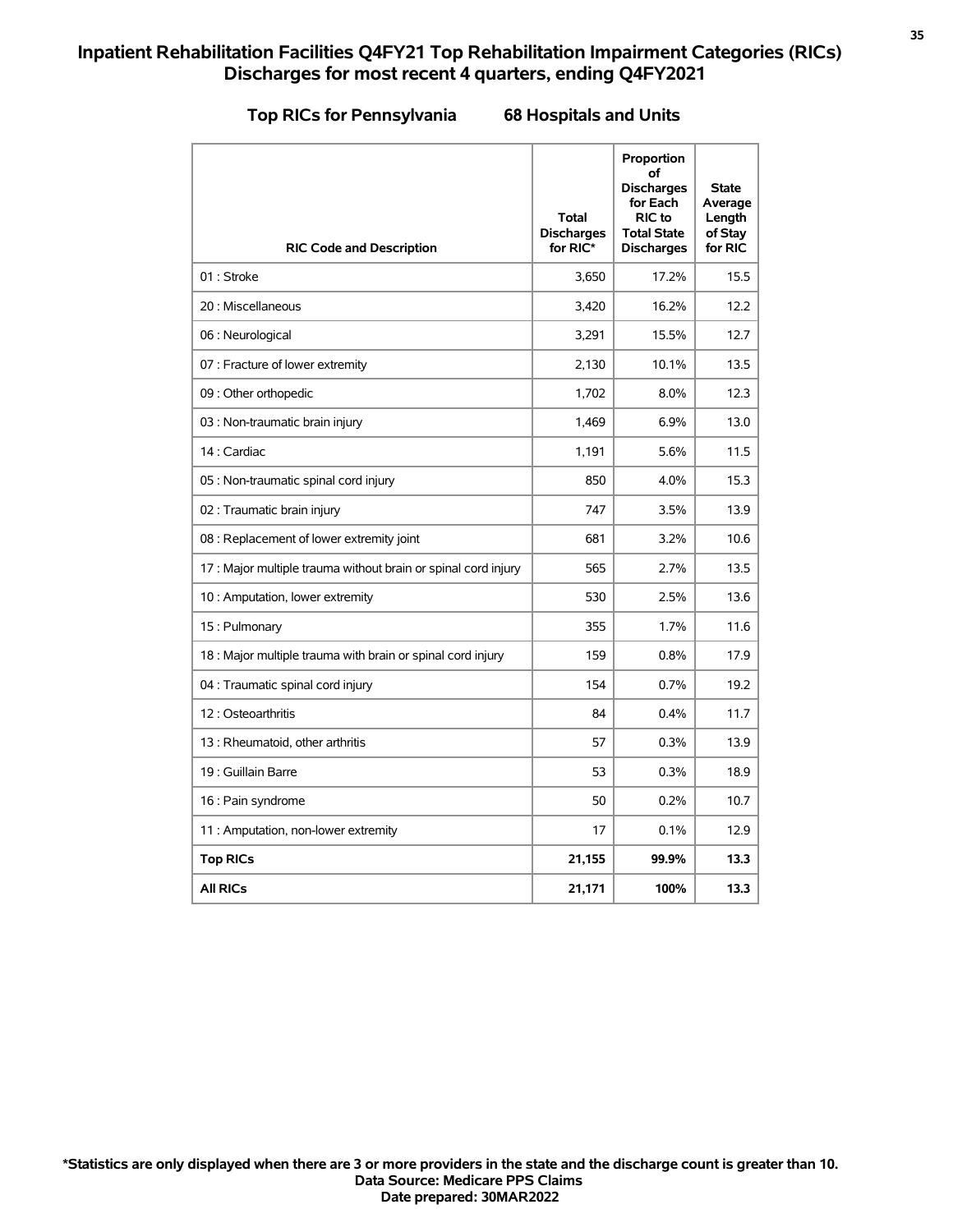#### **Top RICs for Puerto Rico 7 Hospitals and Units**

| <b>RIC Code and Description</b>           | <b>Total</b><br><b>Discharges</b><br>for RIC* | Proportion<br>οf<br><b>Discharges</b><br>for Each<br><b>RIC</b> to<br><b>Total State</b><br><b>Discharges</b> | <b>State</b><br>Average<br>Length<br>of Stay<br>for RIC |
|-------------------------------------------|-----------------------------------------------|---------------------------------------------------------------------------------------------------------------|---------------------------------------------------------|
| 01: Stroke                                | 123                                           | 24 7%                                                                                                         | 13.8                                                    |
| 07 : Fracture of lower extremity          | 122                                           | 24.5%                                                                                                         | 12.0                                                    |
| 06 : Neurological                         | 85                                            | 17.1%                                                                                                         | 11.8                                                    |
| 08 : Replacement of lower extremity joint | 75                                            | 15.1%                                                                                                         | 9.6                                                     |
| 05 : Non-traumatic spinal cord injury     | 27                                            | 5.4%                                                                                                          | 11.9                                                    |
| 02 : Traumatic brain injury               | 19                                            | 3.8%                                                                                                          | 12.3                                                    |
| 10 : Amputation, lower extremity          | 17                                            | 3.4%                                                                                                          | 10.5                                                    |
| 20 : Miscellaneous                        | 12                                            | 2.4%                                                                                                          | 11.3                                                    |
| <b>Top RICs</b>                           | 480                                           | 96.4%                                                                                                         | 12.0                                                    |
| <b>All RICs</b>                           | 498                                           | 100%                                                                                                          | 12.0                                                    |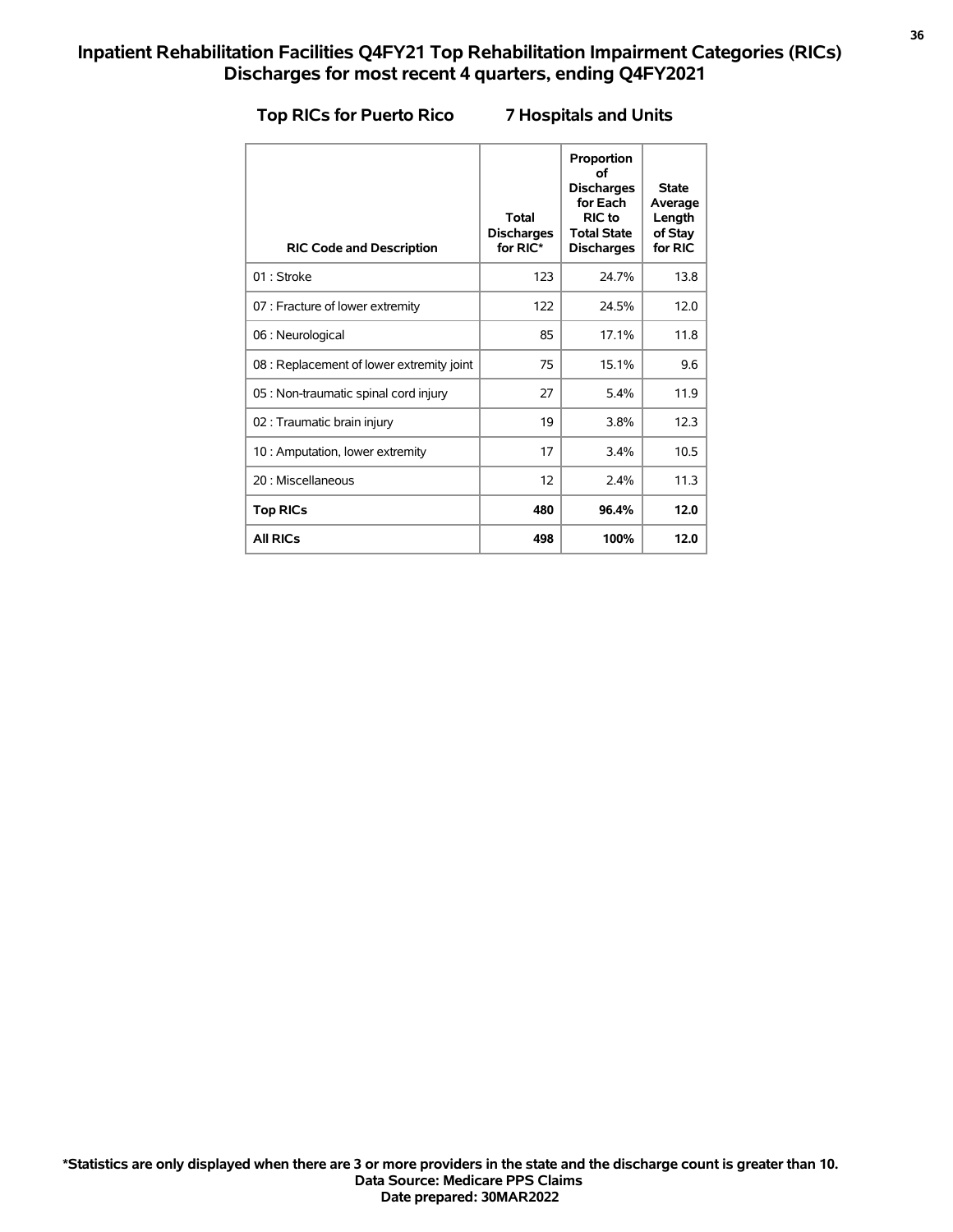#### **Top RICs for Rhode Island 4 Hospitals and Units**

| <b>RIC Code and Description</b>                               | <b>Total</b><br><b>Discharges</b><br>for RIC* | Proportion<br>of<br><b>Discharges</b><br>for Each<br>RIC to<br><b>Total State</b><br><b>Discharges</b> | <b>State</b><br>Average<br>Length<br>of Stay<br>for RIC |
|---------------------------------------------------------------|-----------------------------------------------|--------------------------------------------------------------------------------------------------------|---------------------------------------------------------|
| 01: Stroke                                                    | 171                                           | 31.4%                                                                                                  | 14.8                                                    |
| 07 : Fracture of lower extremity                              | 60                                            | 11.0%                                                                                                  | 14.1                                                    |
| 20 : Miscellaneous                                            | 54                                            | 9.9%                                                                                                   | 12.8                                                    |
| 09 : Other orthopedic                                         | 46                                            | 8.4%                                                                                                   | 11.6                                                    |
| 06 : Neurological                                             | 38                                            | 7.0%                                                                                                   | 15.1                                                    |
| 05 : Non-traumatic spinal cord injury                         | 38                                            | 7.0%                                                                                                   | 10.5                                                    |
| 03 : Non-traumatic brain injury                               | 31                                            | 5.7%                                                                                                   | 13.9                                                    |
| 08 : Replacement of lower extremity joint                     | 23                                            | 4.2%                                                                                                   | 11.8                                                    |
| 02 : Traumatic brain injury                                   | 18                                            | 3.3%                                                                                                   | 12.9                                                    |
| 17: Major multiple trauma without brain or spinal cord injury | 13                                            | 2.4%                                                                                                   | 13.7                                                    |
| 14 : Cardiac                                                  | 13                                            | 2.4%                                                                                                   | 14.1                                                    |
| 15: Pulmonary                                                 | 11                                            | 2.0%                                                                                                   | 11.7                                                    |
| <b>Top RICs</b>                                               | 516                                           | 94.7%                                                                                                  | 13.6                                                    |
| <b>All RICs</b>                                               | 545                                           | 100%                                                                                                   | 13.5                                                    |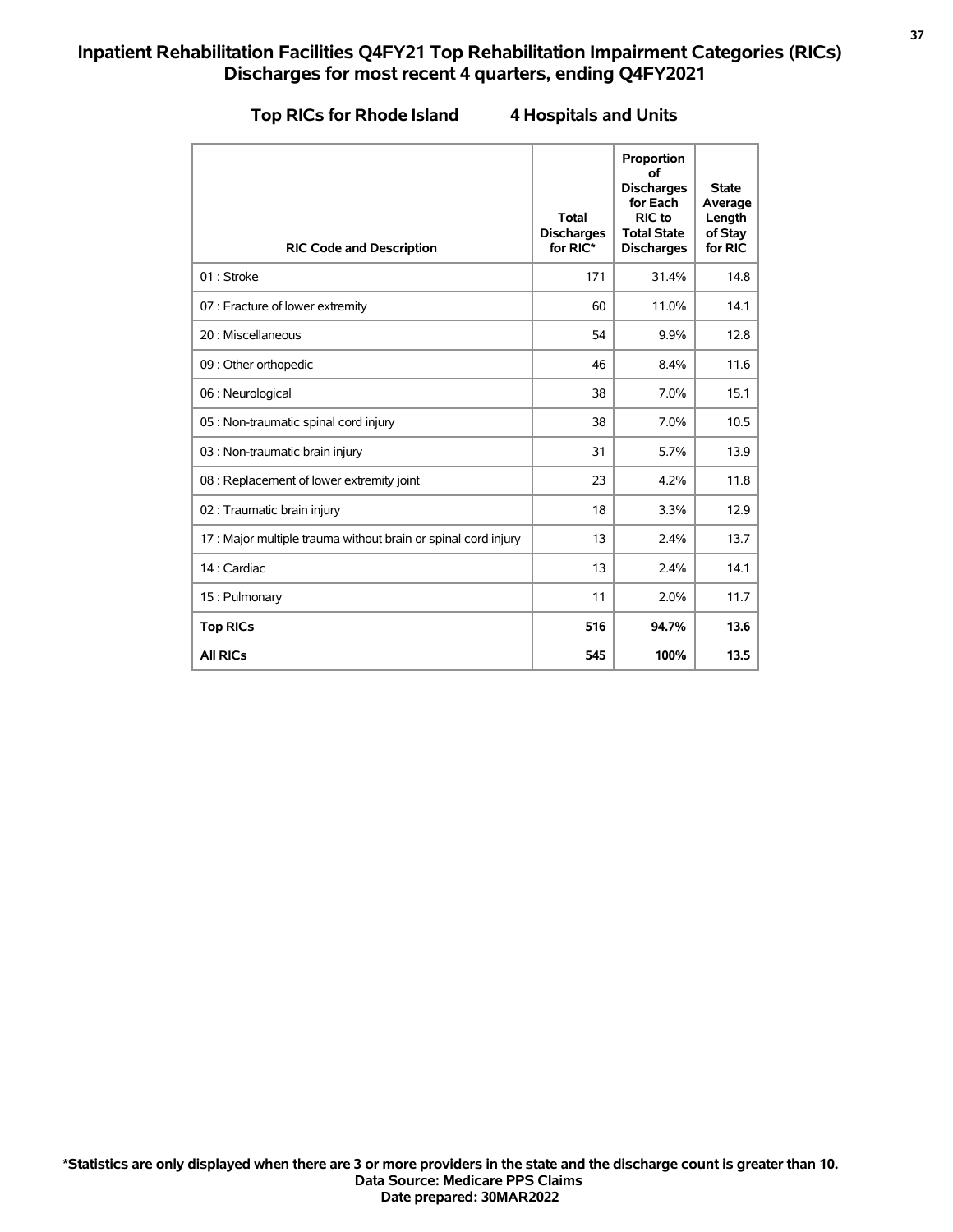#### **Top RICs for South Carolina 25 Hospitals and Units**

| <b>RIC Code and Description</b>                                | <b>Total</b><br><b>Discharges</b><br>for RIC* | Proportion<br>οf<br><b>Discharges</b><br>for Each<br>RIC to<br><b>Total State</b><br><b>Discharges</b> | <b>State</b><br>Average<br>Length<br>of Stay<br>for RIC |
|----------------------------------------------------------------|-----------------------------------------------|--------------------------------------------------------------------------------------------------------|---------------------------------------------------------|
| 06 : Neurological                                              | 1,742                                         | 15.7%                                                                                                  | 12.4                                                    |
| 20 : Miscellaneous                                             | 1,729                                         | 15.6%                                                                                                  | 11.3                                                    |
| 01: Stroke                                                     | 1,635                                         | 14.7%                                                                                                  | 14.7                                                    |
| 07 : Fracture of lower extremity                               | 1,464                                         | 13.2%                                                                                                  | 13.2                                                    |
| 09 : Other orthopedic                                          | 900                                           | 8.1%                                                                                                   | 11.7                                                    |
| 03 : Non-traumatic brain injury                                | 800                                           | 7.2%                                                                                                   | 11.9                                                    |
| 14 : Cardiac                                                   | 747                                           | 6.7%                                                                                                   | 11.1                                                    |
| 17 : Major multiple trauma without brain or spinal cord injury | 408                                           | 3.7%                                                                                                   | 13.2                                                    |
| 08 : Replacement of lower extremity joint                      | 366                                           | 3.3%                                                                                                   | 10.5                                                    |
| 05 : Non-traumatic spinal cord injury                          | 347                                           | 3.1%                                                                                                   | 13.5                                                    |
| 10 : Amputation, lower extremity                               | 301                                           | 2.7%                                                                                                   | 13.2                                                    |
| 02 : Traumatic brain injury                                    | 265                                           | 2.4%                                                                                                   | 12.9                                                    |
| 15: Pulmonary                                                  | 186                                           | 1.7%                                                                                                   | 11.5                                                    |
| 18 : Major multiple trauma with brain or spinal cord injury    | 62                                            | 0.6%                                                                                                   | 13.1                                                    |
| 04 : Traumatic spinal cord injury                              | 53                                            | 0.5%                                                                                                   | 16.0                                                    |
| 13: Rheumatoid, other arthritis                                | 41                                            | 0.4%                                                                                                   | 13.0                                                    |
| 12: Osteoarthritis                                             | 26                                            | 0.2%                                                                                                   | 12.5                                                    |
| 19 : Guillain Barre                                            | 17                                            | 0.2%                                                                                                   | 18.8                                                    |
| 16 : Pain syndrome                                             | 15                                            | 0.1%                                                                                                   | 11.1                                                    |
| <b>Top RICs</b>                                                | 11,104                                        | 99.9%                                                                                                  | 12.5                                                    |
| <b>All RICs</b>                                                | 11,114                                        | 100%                                                                                                   | 12.5                                                    |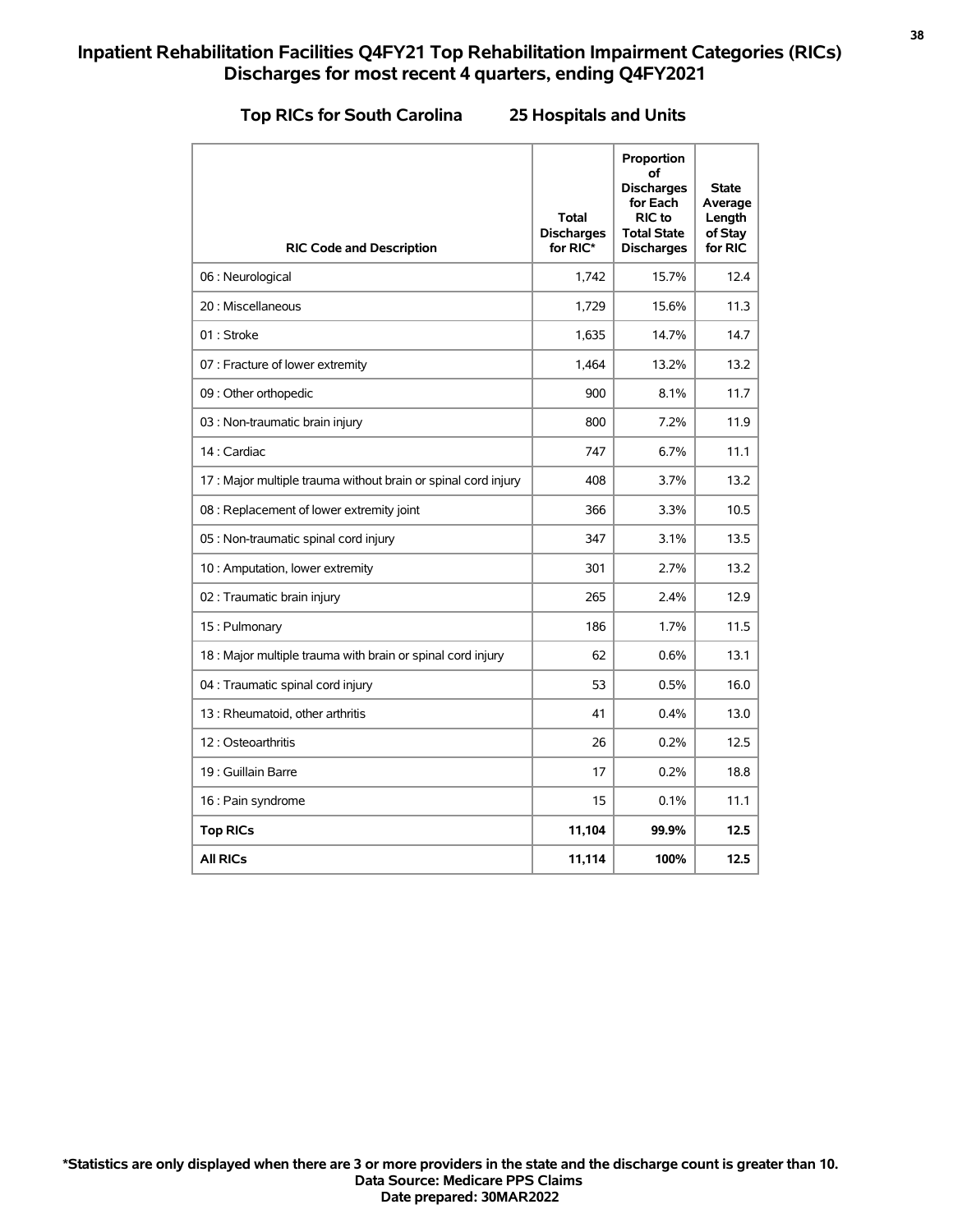|  |  |  |  | <b>Top RICs for South Dakota</b> |
|--|--|--|--|----------------------------------|
|--|--|--|--|----------------------------------|

#### **The Rica A** Hospitals and Units

| <b>RIC Code and Description</b>                                | <b>Total</b><br><b>Discharges</b><br>for RIC* | Proportion<br>of<br><b>Discharges</b><br>for Each<br><b>RIC</b> to<br><b>Total State</b><br><b>Discharges</b> | <b>State</b><br>Average<br>Length<br>of Stay<br>for RIC |
|----------------------------------------------------------------|-----------------------------------------------|---------------------------------------------------------------------------------------------------------------|---------------------------------------------------------|
| 01: Stroke                                                     | 273                                           | 22.2%                                                                                                         | 15.1                                                    |
| 06 : Neurological                                              | 216                                           | 17.6%                                                                                                         | 12.0                                                    |
| 20 : Miscellaneous                                             | 154                                           | 12.5%                                                                                                         | 12.5                                                    |
| 09 : Other orthopedic                                          | 85                                            | 6.9%                                                                                                          | 11.7                                                    |
| 07 : Fracture of lower extremity                               | 85                                            | 6.9%                                                                                                          | 12.9                                                    |
| 03 : Non-traumatic brain injury                                | 84                                            | 6.8%                                                                                                          | 12.5                                                    |
| 02 : Traumatic brain injury                                    | 68                                            | 5.5%                                                                                                          | 12.8                                                    |
| 08 : Replacement of lower extremity joint                      | 66                                            | 5.4%                                                                                                          | 11.7                                                    |
| 05 : Non-traumatic spinal cord injury                          | 52                                            | 4.2%                                                                                                          | 14.3                                                    |
| 17 : Major multiple trauma without brain or spinal cord injury | 41                                            | 3.3%                                                                                                          | 12.8                                                    |
| 14 : Cardiac                                                   | 40                                            | 3.3%                                                                                                          | 11.5                                                    |
| 10 : Amputation, lower extremity                               | 37                                            | 3.0%                                                                                                          | 14.1                                                    |
| 18 : Major multiple trauma with brain or spinal cord injury    | 12                                            | 1.0%                                                                                                          | 21.8                                                    |
| <b>Top RICs</b>                                                | 1,213                                         | 98.7%                                                                                                         | 13.1                                                    |
| <b>All RICs</b>                                                | 1,229                                         | 100%                                                                                                          | 13.2                                                    |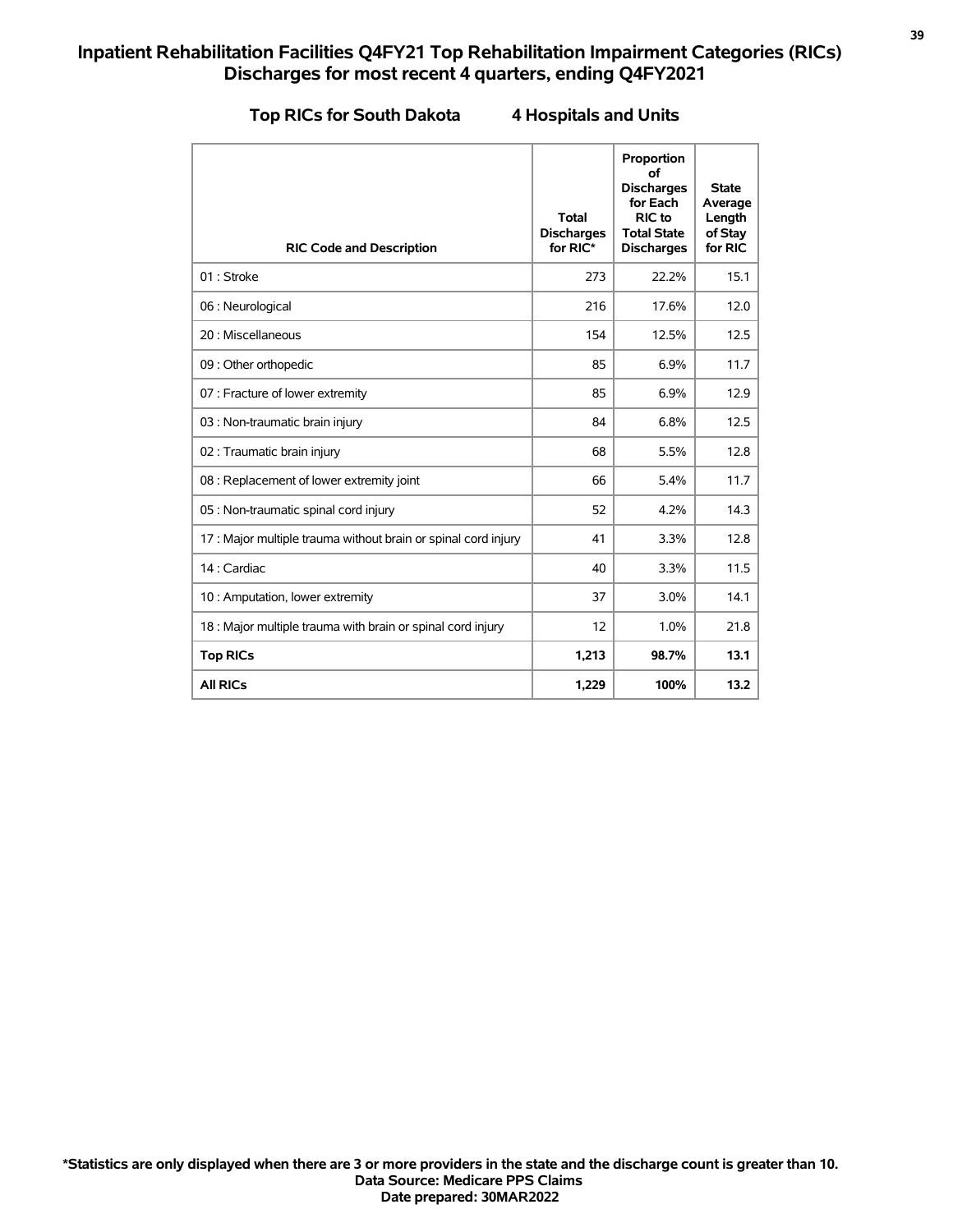#### **Top RICs for Tennessee 30 Hospitals and Units**

| <b>RIC Code and Description</b>                                | <b>Total</b><br><b>Discharges</b><br>for RIC* | Proportion<br>οf<br><b>Discharges</b><br>for Each<br>RIC to<br><b>Total State</b><br><b>Discharges</b> | <b>State</b><br>Average<br>Length<br>of Stay<br>for RIC |
|----------------------------------------------------------------|-----------------------------------------------|--------------------------------------------------------------------------------------------------------|---------------------------------------------------------|
| 20 : Miscellaneous                                             | 1,807                                         | 18.4%                                                                                                  | 11.4                                                    |
| 01: Stroke                                                     | 1.734                                         | 17.7%                                                                                                  | 14.4                                                    |
| 06 : Neurological                                              | 1,422                                         | 14.5%                                                                                                  | 12.3                                                    |
| 07 : Fracture of lower extremity                               | 1,003                                         | 10.2%                                                                                                  | 13.6                                                    |
| 03 : Non-traumatic brain injury                                | 804                                           | 8.2%                                                                                                   | 12.0                                                    |
| 14 : Cardiac                                                   | 770                                           | 7.8%                                                                                                   | 10.5                                                    |
| 09 : Other orthopedic                                          | 592                                           | 6.0%                                                                                                   | 12.4                                                    |
| 17 : Major multiple trauma without brain or spinal cord injury | 319                                           | 3.3%                                                                                                   | 13.0                                                    |
| 05 : Non-traumatic spinal cord injury                          | 312                                           | 3.2%                                                                                                   | 14.7                                                    |
| 02 : Traumatic brain injury                                    | 286                                           | 2.9%                                                                                                   | 12.9                                                    |
| 10 : Amputation, lower extremity                               | 224                                           | 2.3%                                                                                                   | 13.7                                                    |
| 08 : Replacement of lower extremity joint                      | 148                                           | 1.5%                                                                                                   | 11.6                                                    |
| 15: Pulmonary                                                  | 147                                           | 1.5%                                                                                                   | 11.3                                                    |
| 04 : Traumatic spinal cord injury                              | 78                                            | 0.8%                                                                                                   | 16.9                                                    |
| 18 : Major multiple trauma with brain or spinal cord injury    | 78                                            | 0.8%                                                                                                   | 14.4                                                    |
| 12: Osteoarthritis                                             | 25                                            | 0.3%                                                                                                   | 13.3                                                    |
| 19 : Guillain Barre                                            | 22                                            | 0.2%                                                                                                   | 16.9                                                    |
| 13 : Rheumatoid, other arthritis                               | 17                                            | 0.2%                                                                                                   | 11.4                                                    |
| 21: Bums                                                       | 13                                            | 0.1%                                                                                                   | 10.9                                                    |
| <b>Top RICs</b>                                                | 9,801                                         | 99.9%                                                                                                  | 12.7                                                    |
| <b>All RICs</b>                                                | 9,811                                         | 100%                                                                                                   | 12.7                                                    |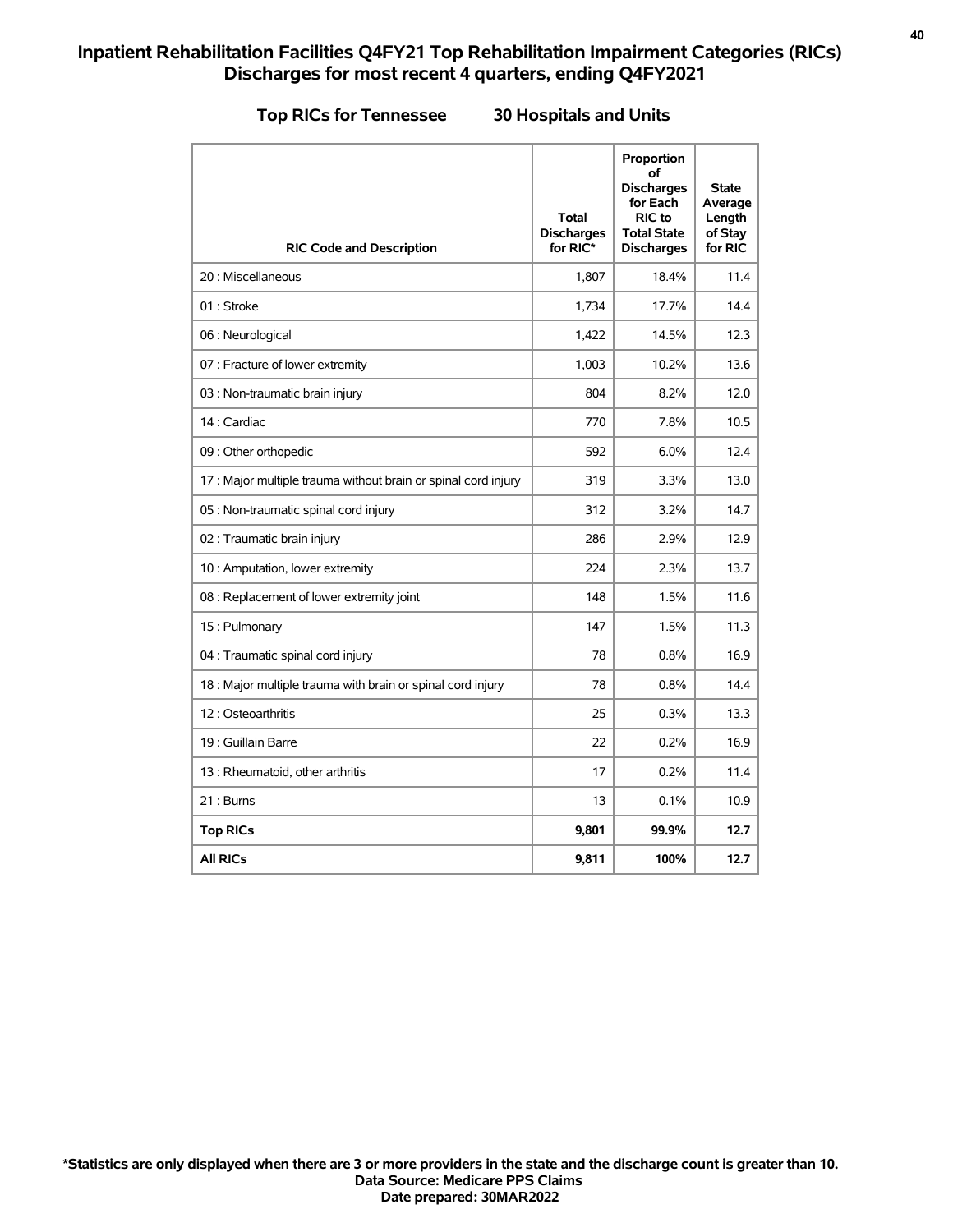| <b>RIC Code and Description</b>                               | Total<br><b>Discharges</b><br>for RIC* | Proportion<br>of<br><b>Discharges</b><br>for Each<br>RIC to<br><b>Total State</b><br><b>Discharges</b> | State<br>Average<br>Length<br>of Stay<br>for RIC |
|---------------------------------------------------------------|----------------------------------------|--------------------------------------------------------------------------------------------------------|--------------------------------------------------|
| 06 : Neurological                                             | 13,220                                 | 21.6%                                                                                                  | 12.4                                             |
| 20 : Miscellaneous                                            | 9,910                                  | 16.2%                                                                                                  | 11.4                                             |
| 01: Stroke                                                    | 8,053                                  | 13.2%                                                                                                  | 15.5                                             |
| 07 : Fracture of lower extremity                              | 6,801                                  | 11.1%                                                                                                  | 13.5                                             |
| 03 : Non-traumatic brain injury                               | 5,082                                  | 8.3%                                                                                                   | 12.5                                             |
| 09 : Other orthopedic                                         | 4,552                                  | 7.4%                                                                                                   | 12.0                                             |
| 14 : Cardiac                                                  | 2,940                                  | 4.8%                                                                                                   | 11.0                                             |
| 08 : Replacement of lower extremity joint                     | 2,556                                  | 4.2%                                                                                                   | 10.6                                             |
| 05 : Non-traumatic spinal cord injury                         | 1,839                                  | 3.0%                                                                                                   | 13.9                                             |
| 02 : Traumatic brain injury                                   | 1,472                                  | 2.4%                                                                                                   | 13.1                                             |
| 17: Major multiple trauma without brain or spinal cord injury | 1,384                                  | 2.3%                                                                                                   | 13.7                                             |
| 10 : Amputation, lower extremity                              | 1.293                                  | 2.1%                                                                                                   | 13.8                                             |
| 15: Pulmonary                                                 | 763                                    | 1.2%                                                                                                   | 10.7                                             |
| 04 : Traumatic spinal cord injury                             | 383                                    | 0.6%                                                                                                   | 17.9                                             |
| 18 : Major multiple trauma with brain or spinal cord injury   | 224                                    | 0.4%                                                                                                   | 15.4                                             |
| 12: Osteoarthritis                                            | 200                                    | 0.3%                                                                                                   | 12.0                                             |
| 16 : Pain syndrome                                            | 199                                    | 0.3%                                                                                                   | 10.7                                             |
| 13 : Rheumatoid, other arthritis                              | 128                                    | 0.2%                                                                                                   | 12.1                                             |
| 19 : Guillain Barre                                           | 99                                     | 0.2%                                                                                                   | 18.3                                             |
| 11 : Amputation, non-lower extremity                          | 44                                     | 0.1%                                                                                                   | 12.1                                             |
| <b>Top RICs</b>                                               | 61,142                                 | 99.9%                                                                                                  | 12.8                                             |
| <b>All RICs</b>                                               | 61,191                                 | 100%                                                                                                   | 12.8                                             |

#### **Top RICs for Texas 135 Hospitals and Units**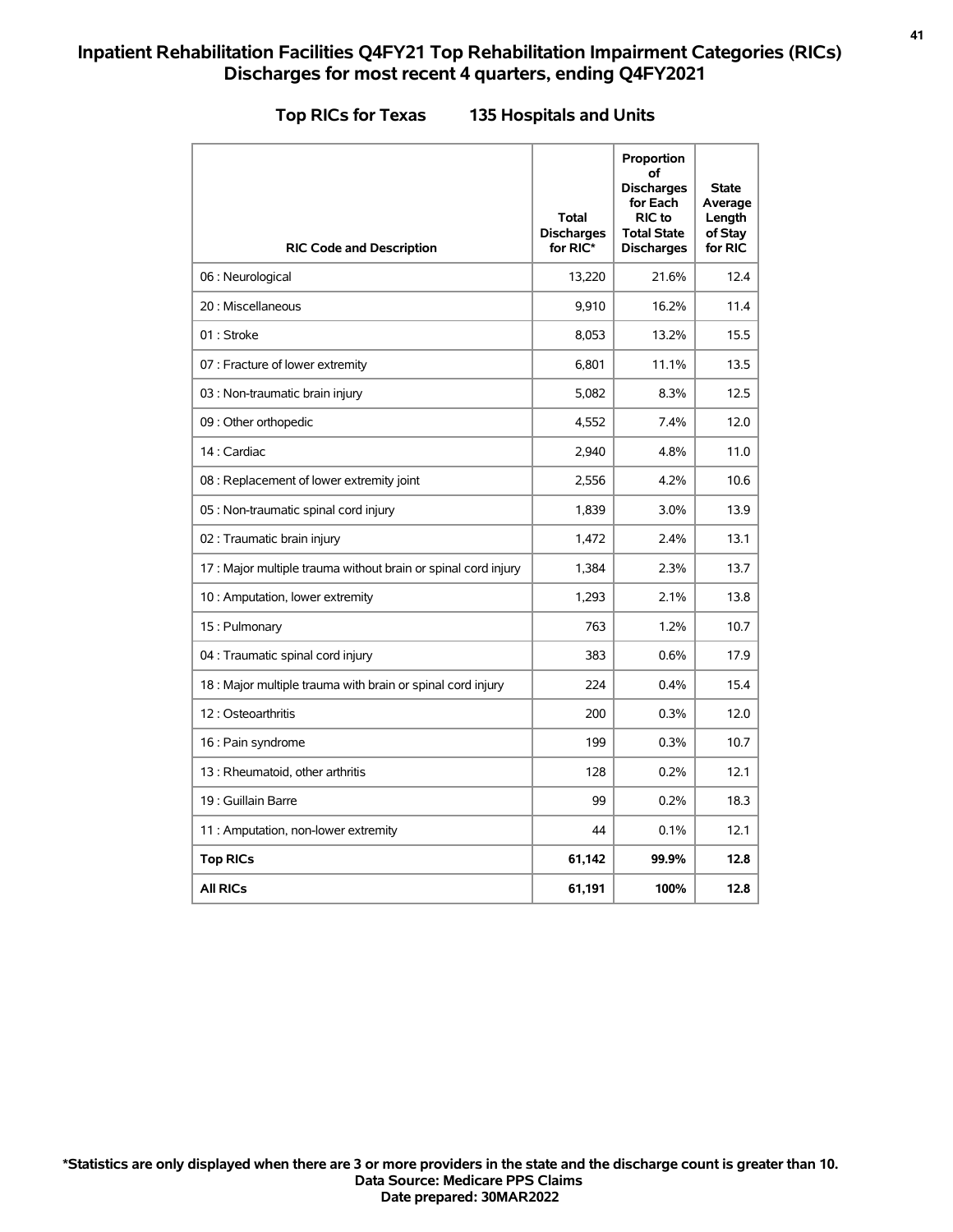| <b>RIC Code and Description</b>                                | Total<br><b>Discharges</b><br>for RIC* | Proportion<br>οf<br><b>Discharges</b><br>for Each<br>RIC to<br><b>Total State</b><br><b>Discharges</b> | <b>State</b><br>Average<br>Length<br>of Stay<br>for RIC |
|----------------------------------------------------------------|----------------------------------------|--------------------------------------------------------------------------------------------------------|---------------------------------------------------------|
| 01: Stroke                                                     | 460                                    | 21.3%                                                                                                  | 14.3                                                    |
| 20 : Miscellaneous                                             | 337                                    | 15.6%                                                                                                  | 13.0                                                    |
| 07 : Fracture of lower extremity                               | 247                                    | 11.4%                                                                                                  | 13.9                                                    |
| 06 : Neurological                                              | 182                                    | 8.4%                                                                                                   | 14.4                                                    |
| 03 : Non-traumatic brain injury                                | 173                                    | 8.0%                                                                                                   | 13.3                                                    |
| 09 : Other orthopedic                                          | 156                                    | 7.2%                                                                                                   | 12.8                                                    |
| 14 : Cardiac                                                   | 107                                    | 4.9%                                                                                                   | 10.9                                                    |
| 02 : Traumatic brain injury                                    | 107                                    | 4.9%                                                                                                   | 12.7                                                    |
| 05 : Non-traumatic spinal cord injury                          | 100                                    | 4.6%                                                                                                   | 16.0                                                    |
| 08 : Replacement of lower extremity joint                      | 75                                     | 3.5%                                                                                                   | 11.7                                                    |
| 17 : Major multiple trauma without brain or spinal cord injury | 71                                     | 3.3%                                                                                                   | 14.1                                                    |
| 10 : Amputation, lower extremity                               | 47                                     | 2.2%                                                                                                   | 12.0                                                    |
| 04 : Traumatic spinal cord injury                              | 29                                     | 1.3%                                                                                                   | 22.5                                                    |
| 18 : Major multiple trauma with brain or spinal cord injury    | 20                                     | 0.9%                                                                                                   | 18.2                                                    |
| 19 : Guillain Barre                                            | 15                                     | 0.7%                                                                                                   | 22.1                                                    |
| 16 : Pain syndrome                                             | 14                                     | 0.6%                                                                                                   | 11.7                                                    |
| 15: Pulmonary                                                  | 12                                     | 0.6%                                                                                                   | 14.8                                                    |
| <b>Top RICs</b>                                                | 2,152                                  | 99.5%                                                                                                  | 13.7                                                    |
| <b>All RICs</b>                                                | 2,163                                  | 100%                                                                                                   | 13.7                                                    |

**Top RICs for Utah 11 Hospitals and Units**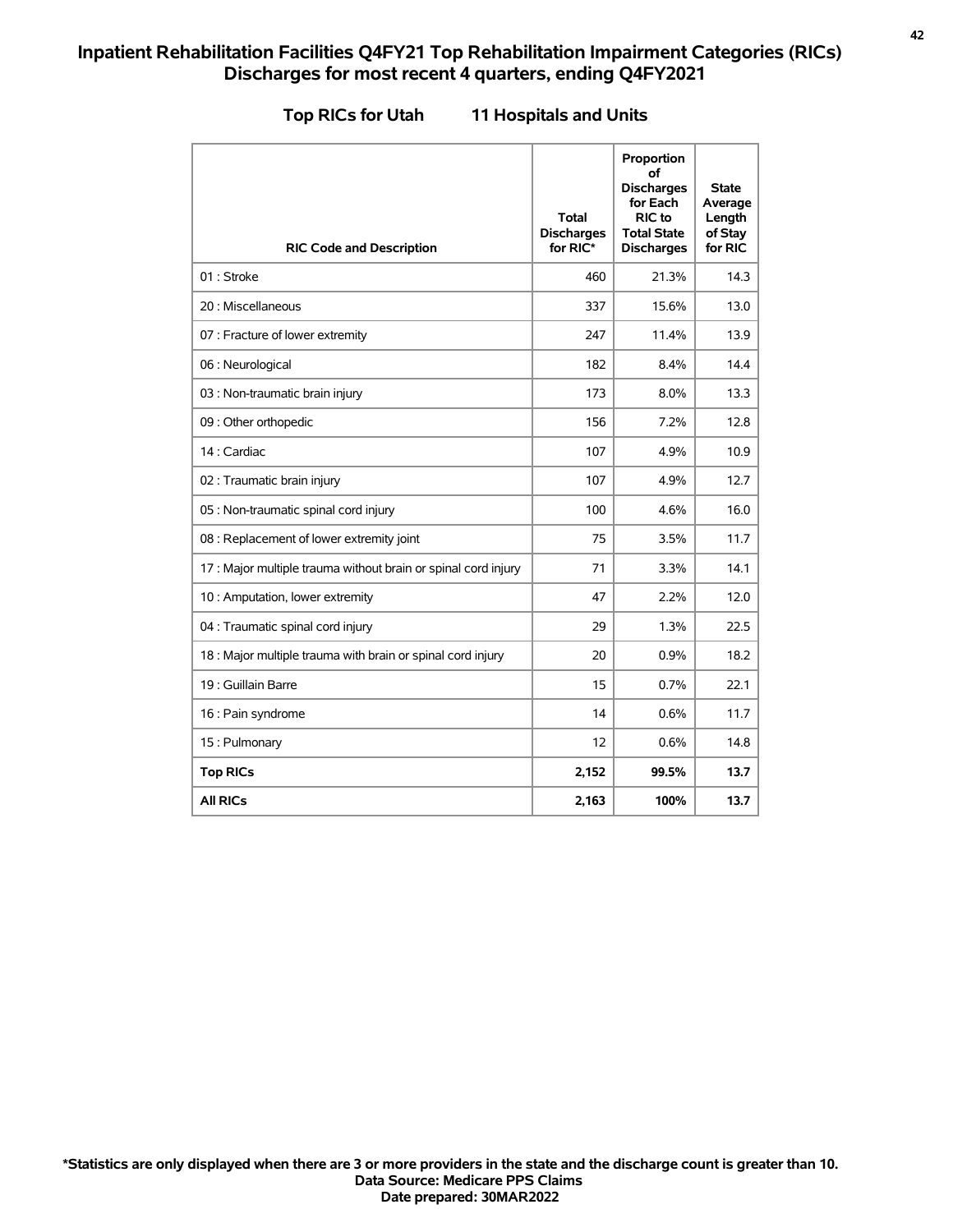| <b>RIC Code and Description</b>                               | <b>Total</b><br><b>Discharges</b><br>for RIC* | Proportion<br>οf<br><b>Discharges</b><br>for Each<br>RIC to<br><b>Total State</b><br><b>Discharges</b> | State<br>Average<br>Length<br>of Stay<br>for RIC |
|---------------------------------------------------------------|-----------------------------------------------|--------------------------------------------------------------------------------------------------------|--------------------------------------------------|
| 01: Stroke                                                    | 2,059                                         | 20.0%                                                                                                  | 15.1                                             |
| 06 : Neurological                                             | 1,535                                         | 14.9%                                                                                                  | 12.2                                             |
| 20 : Miscellaneous                                            | 1,387                                         | 13.5%                                                                                                  | 11.6                                             |
| 07 : Fracture of lower extremity                              | 1,221                                         | 11.9%                                                                                                  | 12.6                                             |
| 09 : Other orthopedic                                         | 881                                           | 8.6%                                                                                                   | 11.8                                             |
| 03 : Non-traumatic brain injury                               | 669                                           | 6.5%                                                                                                   | 12.3                                             |
| 14 : Cardiac                                                  | 564                                           | 5.5%                                                                                                   | 11.1                                             |
| 05 : Non-traumatic spinal cord injury                         | 383                                           | 3.7%                                                                                                   | 14.6                                             |
| 17: Major multiple trauma without brain or spinal cord injury | 344                                           | 3.3%                                                                                                   | 12.6                                             |
| 02 : Traumatic brain injury                                   | 317                                           | 3.1%                                                                                                   | 13.2                                             |
| 10 : Amputation, lower extremity                              | 270                                           | 2.6%                                                                                                   | 13.2                                             |
| 08 : Replacement of lower extremity joint                     | 251                                           | 2.4%                                                                                                   | 11.4                                             |
| 15: Pulmonary                                                 | 148                                           | 1.4%                                                                                                   | 11.8                                             |
| 04 : Traumatic spinal cord injury                             | 94                                            | 0.9%                                                                                                   | 19.7                                             |
| 18 : Major multiple trauma with brain or spinal cord injury   | 64                                            | 0.6%                                                                                                   | 14.7                                             |
| 13 : Rheumatoid, other arthritis                              | 29                                            | 0.3%                                                                                                   | 11.3                                             |
| 19 : Guillain Barre                                           | 28                                            | 0.3%                                                                                                   | 19.4                                             |
| 16 : Pain syndrome                                            | 21                                            | 0.2%                                                                                                   | 9.7                                              |
| 12: Osteoarthritis                                            | 14                                            | 0.1%                                                                                                   | 12.4                                             |
| <b>Top RICs</b>                                               | 10,279                                        | 99.9%                                                                                                  | 12.9                                             |
| <b>All RICs</b>                                               | 10,292                                        | 100%                                                                                                   | 12.9                                             |

### **Top RICs for Virginia 27 Hospitals and Units**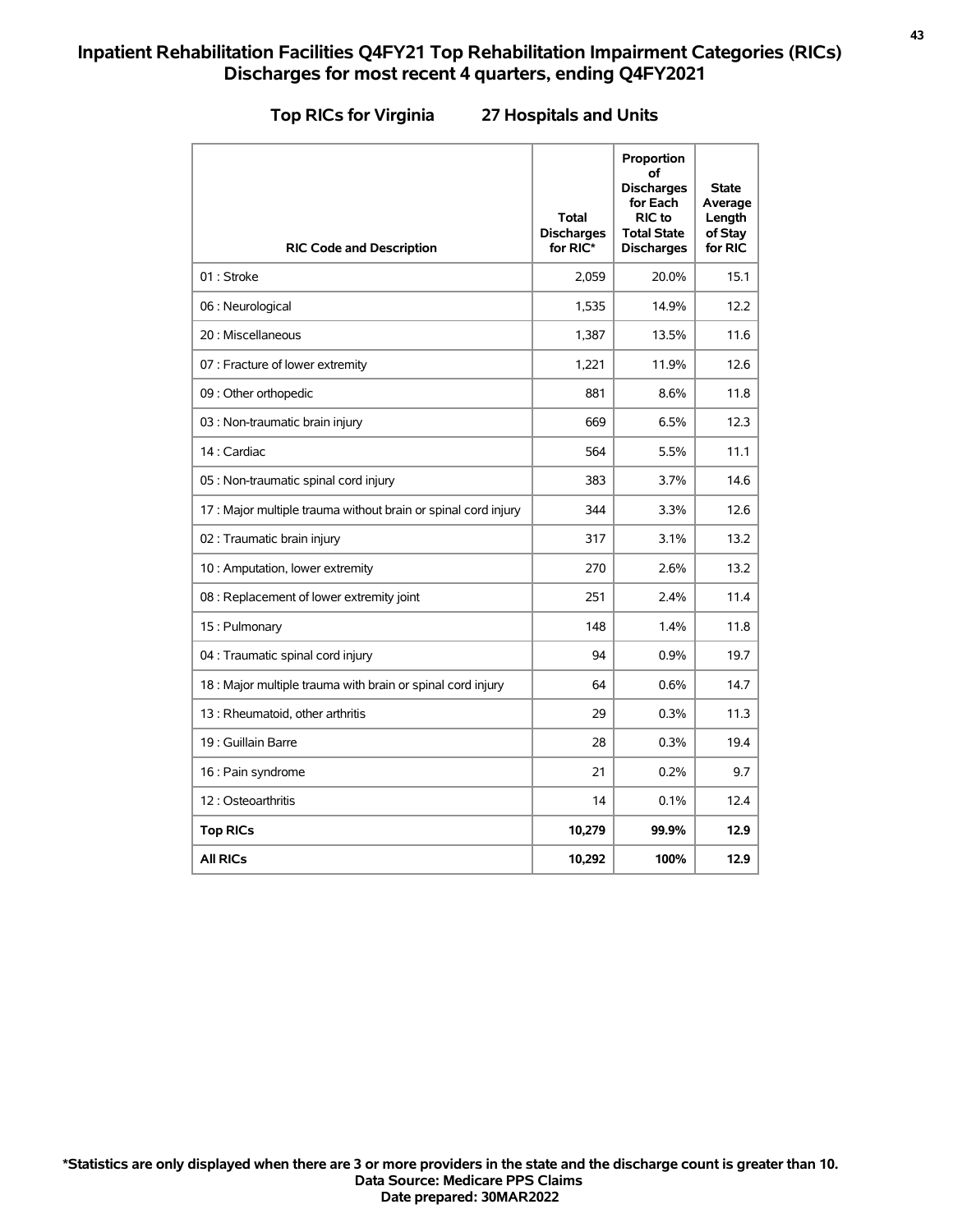|  | <b>Top RICs for Washingtor</b> |  |  |  |  |
|--|--------------------------------|--|--|--|--|
|--|--------------------------------|--|--|--|--|

# **Top RICs for Washington 14 Hospitals and Units**

| <b>RIC Code and Description</b>                                | Total<br><b>Discharges</b><br>for RIC* | Proportion<br>οf<br><b>Discharges</b><br>for Each<br>RIC to<br><b>Total State</b><br><b>Discharges</b> | <b>State</b><br>Average<br>Length<br>of Stay<br>for RIC |
|----------------------------------------------------------------|----------------------------------------|--------------------------------------------------------------------------------------------------------|---------------------------------------------------------|
| 01: Stroke                                                     | 1,072                                  | 43.1%                                                                                                  | 14.6                                                    |
| 20 : Miscellaneous                                             | 191                                    | 7.7%                                                                                                   | 12.2                                                    |
| 03 : Non-traumatic brain injury                                | 186                                    | 7.5%                                                                                                   | 12.4                                                    |
| 02 : Traumatic brain injury                                    | 145                                    | 5.8%                                                                                                   | 12.4                                                    |
| 05 : Non-traumatic spinal cord injury                          | 144                                    | 5.8%                                                                                                   | 15.6                                                    |
| 07 : Fracture of lower extremity                               | 143                                    | 5.8%                                                                                                   | 12.5                                                    |
| 06 : Neurological                                              | 128                                    | 5.2%                                                                                                   | 12.3                                                    |
| 09 : Other orthopedic                                          | 108                                    | 4.3%                                                                                                   | 10.8                                                    |
| 10 : Amputation, lower extremity                               | 100                                    | 4.0%                                                                                                   | 13.1                                                    |
| 14 : Cardiac                                                   | 77                                     | 3.1%                                                                                                   | 10.9                                                    |
| 08 : Replacement of lower extremity joint                      | 56                                     | 2.3%                                                                                                   | 9.7                                                     |
| 04 : Traumatic spinal cord injury                              | 52                                     | 2.1%                                                                                                   | 20.0                                                    |
| 17 : Major multiple trauma without brain or spinal cord injury | 34                                     | 1.4%                                                                                                   | 12.6                                                    |
| 18 : Major multiple trauma with brain or spinal cord injury    | 15                                     | 0.6%                                                                                                   | 18.6                                                    |
| 15: Pulmonary                                                  | 15                                     | 0.6%                                                                                                   | 11.7                                                    |
| 19 : Guillain Barre                                            | 12                                     | 0.5%                                                                                                   | 16.8                                                    |
| <b>Top RICs</b>                                                | 2,478                                  | 99.7%                                                                                                  | 13.6                                                    |
| <b>All RICs</b>                                                | 2.485                                  | 100%                                                                                                   | 13.6                                                    |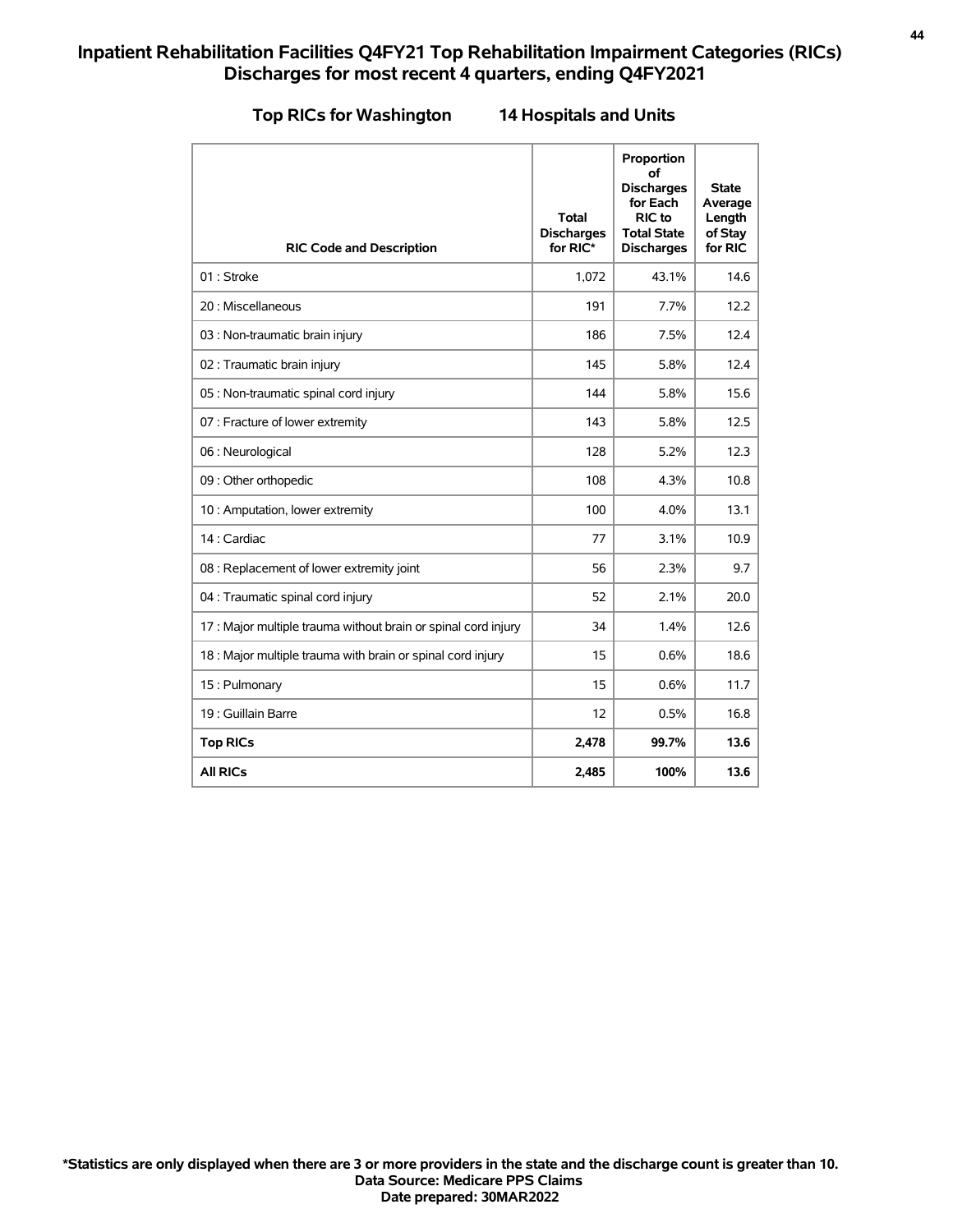|  |  | <b>Top RICs for Wisconsir</b> |  |
|--|--|-------------------------------|--|
|  |  |                               |  |

#### **Top RICs for Wisconsin 18 Hospitals and Units**

| <b>RIC Code and Description</b>                                | <b>Total</b><br><b>Discharges</b><br>for RIC* | Proportion<br>οf<br><b>Discharges</b><br>for Each<br>RIC to<br><b>Total State</b><br><b>Discharges</b> | <b>State</b><br>Average<br>Length<br>of Stay<br>for RIC |
|----------------------------------------------------------------|-----------------------------------------------|--------------------------------------------------------------------------------------------------------|---------------------------------------------------------|
| 01: Stroke                                                     | 795                                           | 28.4%                                                                                                  | 13.8                                                    |
| 20 : Miscellaneous                                             | 507                                           | 18.1%                                                                                                  | 10.6                                                    |
| 07 : Fracture of lower extremity                               | 239                                           | 8.5%                                                                                                   | 11.6                                                    |
| 03 : Non-traumatic brain injury                                | 214                                           | 7.6%                                                                                                   | 11.8                                                    |
| 06 : Neurological                                              | 201                                           | 7.2%                                                                                                   | 12.6                                                    |
| 09 : Other orthopedic                                          | 156                                           | 5.6%                                                                                                   | 10.5                                                    |
| 14 : Cardiac                                                   | 150                                           | 5.4%                                                                                                   | 10.7                                                    |
| 05 : Non-traumatic spinal cord injury                          | 123                                           | 4.4%                                                                                                   | 13.3                                                    |
| 02 : Traumatic brain injury                                    | 114                                           | 4.1%                                                                                                   | 12.3                                                    |
| 10 : Amputation, lower extremity                               | 109                                           | 3.9%                                                                                                   | 13.6                                                    |
| 08 : Replacement of lower extremity joint                      | 50                                            | 1.8%                                                                                                   | 9.6                                                     |
| 17 : Major multiple trauma without brain or spinal cord injury | 41                                            | 1.5%                                                                                                   | 10.1                                                    |
| 15: Pulmonary                                                  | 29                                            | 1.0%                                                                                                   | 9.1                                                     |
| 04 : Traumatic spinal cord injury                              | 26                                            | 0.9%                                                                                                   | 17.2                                                    |
| 19 : Guillain Barre                                            | 12                                            | 0.4%                                                                                                   | 15.2                                                    |
| 18 : Major multiple trauma with brain or spinal cord injury    | 12                                            | 0.4%                                                                                                   | 12.2                                                    |
| <b>Top RICs</b>                                                | 2,778                                         | 99.2%                                                                                                  | 12.2                                                    |
| <b>All RICs</b>                                                | 2.801                                         | 100%                                                                                                   | 12.2                                                    |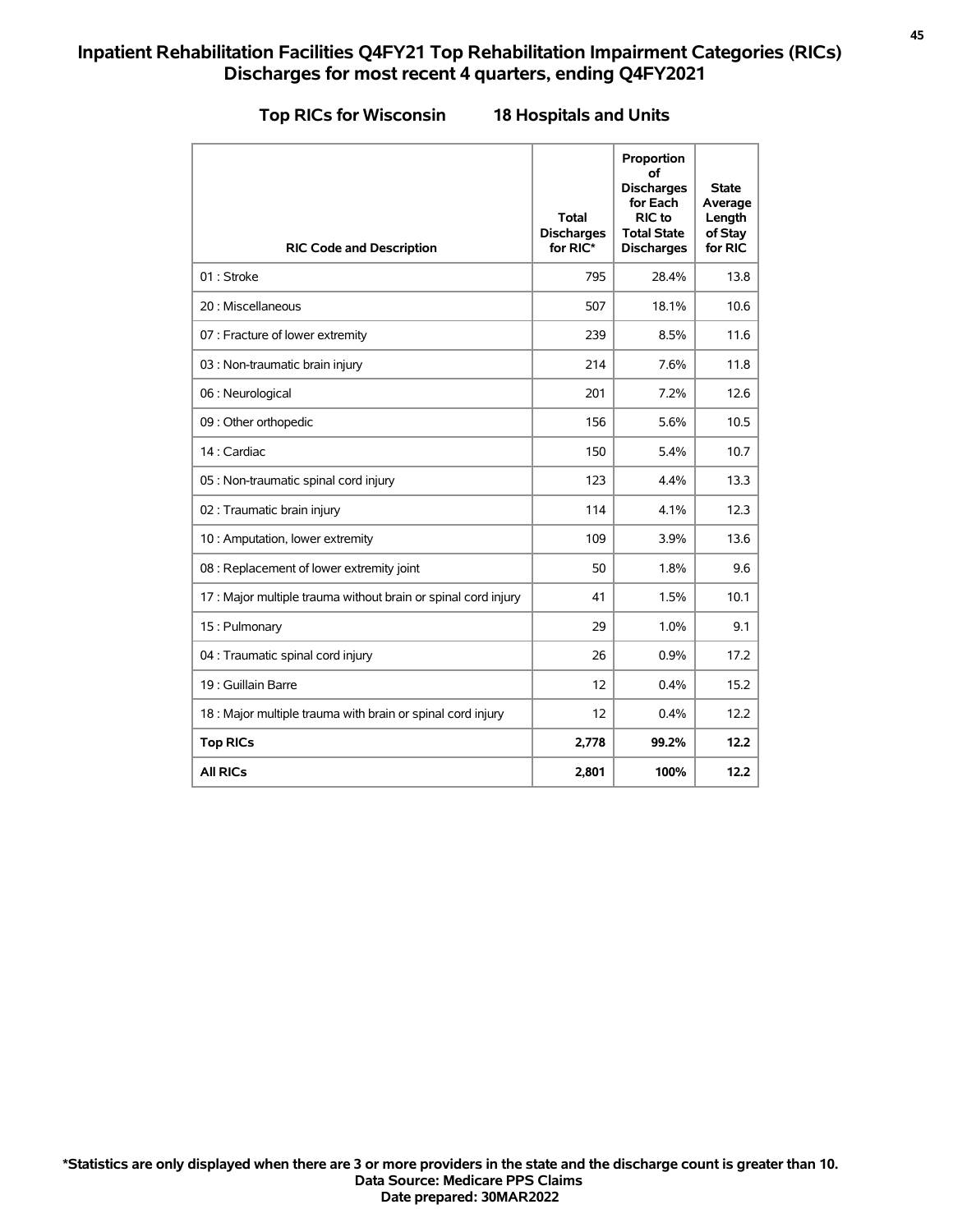|  |  |  |  | <b>Top RICs for West Virginia</b> |
|--|--|--|--|-----------------------------------|
|--|--|--|--|-----------------------------------|

# **Top RICs for West Virginia 8 Hospitals and Units**

| <b>RIC Code and Description</b>                                | <b>Total</b><br><b>Discharges</b><br>for RIC* | Proportion<br>οf<br><b>Discharges</b><br>for Each<br>RIC to<br><b>Total State</b><br><b>Discharges</b> | <b>State</b><br>Average<br>Length<br>of Stay<br>for RIC |
|----------------------------------------------------------------|-----------------------------------------------|--------------------------------------------------------------------------------------------------------|---------------------------------------------------------|
| 06 : Neurological                                              | 1,186                                         | 27.2%                                                                                                  | 11.7                                                    |
| 20 : Miscellaneous                                             | 632                                           | 14.5%                                                                                                  | 11.3                                                    |
| 01: Stroke                                                     | 596                                           | 13.7%                                                                                                  | 14.6                                                    |
| 07 : Fracture of lower extremity                               | 452                                           | 10.4%                                                                                                  | 13.3                                                    |
| 09 : Other orthopedic                                          | 387                                           | 8.9%                                                                                                   | 12.0                                                    |
| 03 : Non-traumatic brain injury                                | 266                                           | 6.1%                                                                                                   | 11.9                                                    |
| 14 : Cardiac                                                   | 180                                           | 4.1%                                                                                                   | 11.1                                                    |
| 05 : Non-traumatic spinal cord injury                          | 129                                           | 3.0%                                                                                                   | 14.5                                                    |
| 08 : Replacement of lower extremity joint                      | 125                                           | 2.9%                                                                                                   | 10.3                                                    |
| 17 : Major multiple trauma without brain or spinal cord injury | 105                                           | 2.4%                                                                                                   | 13.4                                                    |
| 02 : Traumatic brain injury                                    | 86                                            | 2.0%                                                                                                   | 13.6                                                    |
| 10 : Amputation, lower extremity                               | 77                                            | 1.8%                                                                                                   | 12.9                                                    |
| 15: Pulmonary                                                  | 56                                            | 1.3%                                                                                                   | 10.2                                                    |
| 04 : Traumatic spinal cord injury                              | 33                                            | 0.8%                                                                                                   | 18.3                                                    |
| 12: Osteoarthritis                                             | 17                                            | 0.4%                                                                                                   | 12.1                                                    |
| 18 : Major multiple trauma with brain or spinal cord injury    | 11                                            | 0.3%                                                                                                   | 18.9                                                    |
| <b>Top RICs</b>                                                | 4,338                                         | 99.4%                                                                                                  | 12.4                                                    |
| <b>All RICs</b>                                                | 4.362                                         | 100%                                                                                                   | 12.4                                                    |